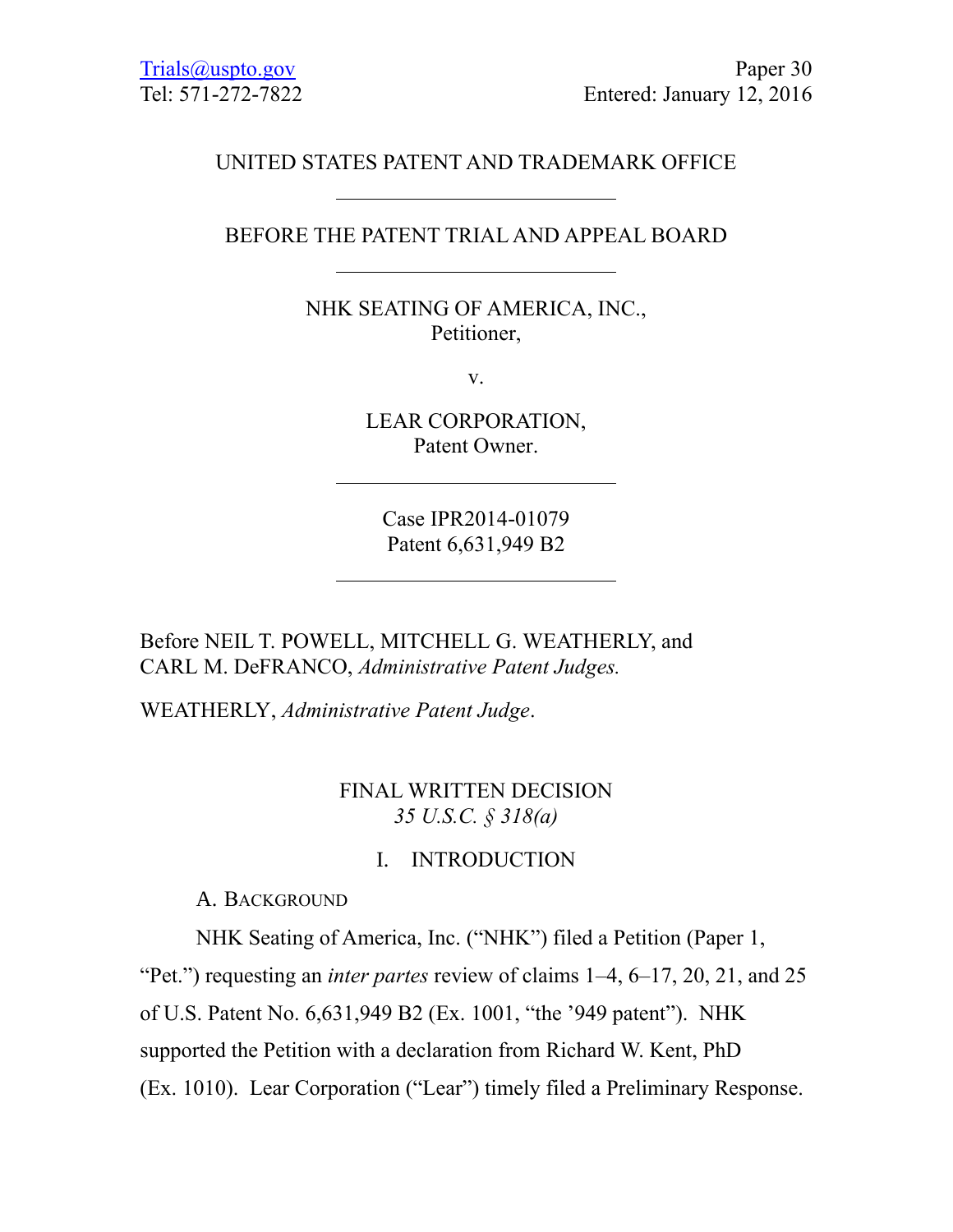Paper 6 ("Prelim. Resp."). On January 13, 2015, based on the record before us at the time, we instituted an *inter partes* review of claims 1–4, 6–17, 20, 21, and 25, Paper 7 ("Institution Decision" or "Dec."), on the following

| grounds: |
|----------|
|----------|

| <b>References</b>                                                                                                                          | <b>Basis</b> | <b>Claims challenged</b>               |
|--------------------------------------------------------------------------------------------------------------------------------------------|--------------|----------------------------------------|
| Japanese Unexamined Patent<br>Application Publication No. H11-<br>34708 ("Nakano") (Ex. 1004 with<br>certified translation at Ex. 1005)    | \$102(b)     | $1, 3, 6$ -11, 20, and 21              |
| European Patent Application No.<br>1,053,907 A1 ("Kage") (Ex. 1006)                                                                        | \$102(a)     | 1, 3, and $6-9$                        |
| International Publication No.<br>WO 98/09838 A1 ("Wiklund")<br>(EX. 1007)                                                                  | \$102(b)     | $1, 3, 4, 6-9, 12-17, 20,$<br>and $21$ |
| Wiklund and Tim Seitzer, "Simple"<br>cams deliver no-nonsense motion<br>control," Machine Design, August 7,<br>1997 ("Seitzer") (Ex. 1008) | § 103        | 2 and 25                               |

Dec. 29.

l

After we instituted this review, Lear filed a Patent Owner Response in opposition to the Petition (Paper 11, "Resp.") that was supported by the declaration of David C. Viano, PhD  $(Ex. 2010<sup>1</sup>)$ . NHK filed a Reply in support of the Petition (Paper 14, "Reply") that was supported by an additional declaration from Dr. Kent (Ex. 1012).

<sup>&</sup>lt;sup>1</sup> Throughout its Response, Lear cites Dr. Viano's declaration as Exhibit 2009. However, our review of the record reveals that Dr. Viano's declaration was submitted as Exhibit 2010, which we cite throughout this Decision as appropriate.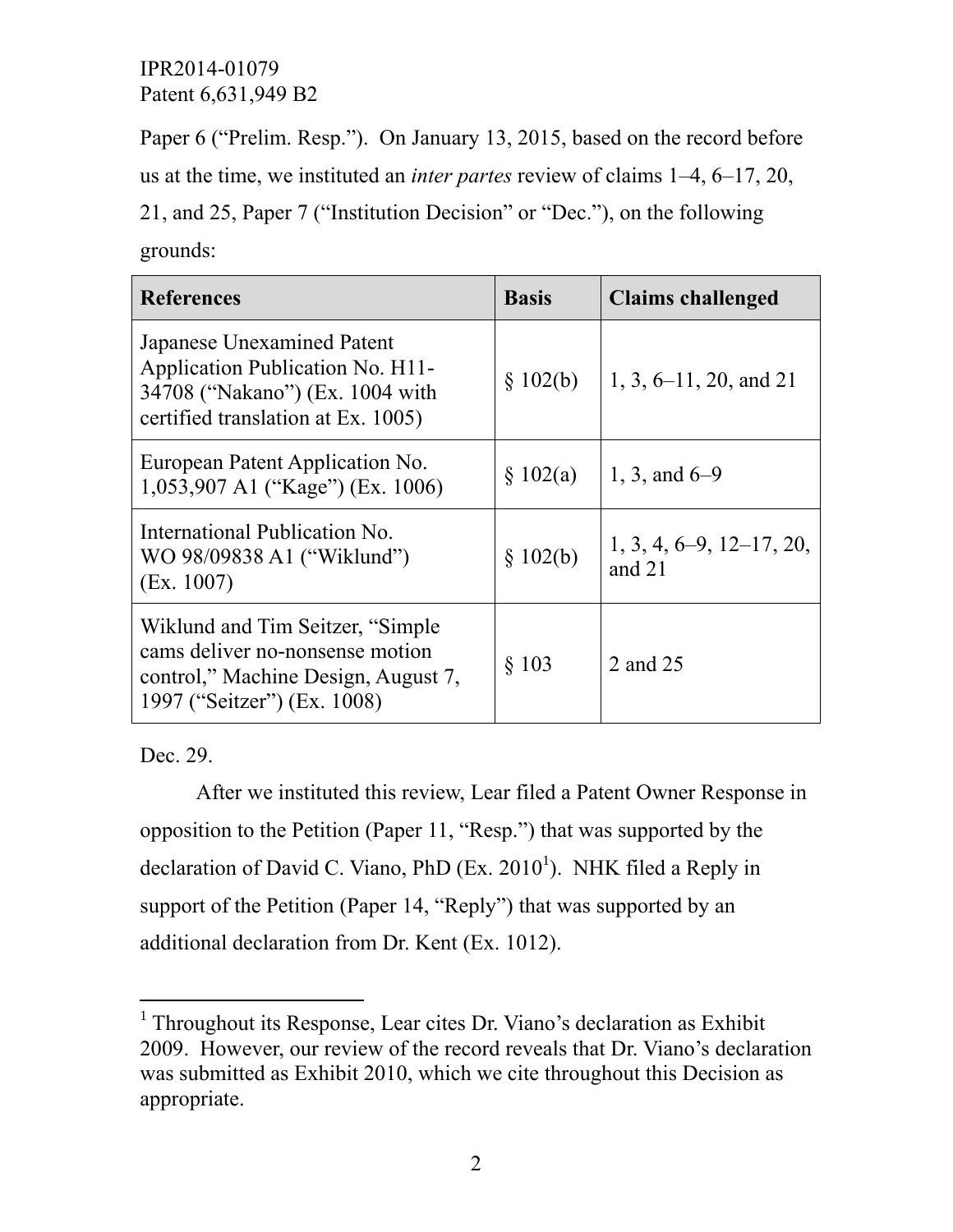Lear also filed a Motion to Strike and/or Exclude the Testimony of NHK's Expert, Richard W. Kent. Paper 19 ("Motion" or "Motion to Exclude"). NHK opposed the Motion to Exclude. Paper 22 ("Mot. Opp."). Lear filed a Reply in support of the Motion. Paper 23 ("Mot. Reply"). Lear did not move to amend any claim in the '949 patent.

We heard oral argument on September 10, 2015. A transcript is entered as Paper 29 ("Tr.").

For the reasons expressed below, we conclude that NHK has demonstrated, by a preponderance of evidence, that claims 1, 3, 6–9, 12–16, 20, and 21 are unpatentable, but NHK has failed to demonstrate that claims 2, 4, 10, 11, 17, and 25 are unpatentable. We also deny Lear's Motion to Exclude.

B. RELATED MATTERS

NHK identified as a related proceeding the co-pending district court litigation of *Lear Corporation v. NHK Seating of America, Inc.*, No. 2:13-cv-12937-SJM-RSW (E.D. Mich.), filed July 5, 2013. Pet. 1.

C. THE '949 PATENT

The '949 patent relates to "a variable movement headrest arrangement for providing support to the head of an occupant of a vehicle upon vehicle impact." Ex. 1001, 1:13–15. Among the challenged claims, claims 1, 12, 20, and 25 are independent and are directed to a "seat and headrest arrangement." Claims 1 and 12, which are illustrative, recite:

1. A vehicle seat and headrest arrangement for use with a seat having a seatback in a vehicle, the vehicle seat and headrest arrangement comprising:

a headrest arrangement including a headrest, an impact target, and one of a guide member and a follower;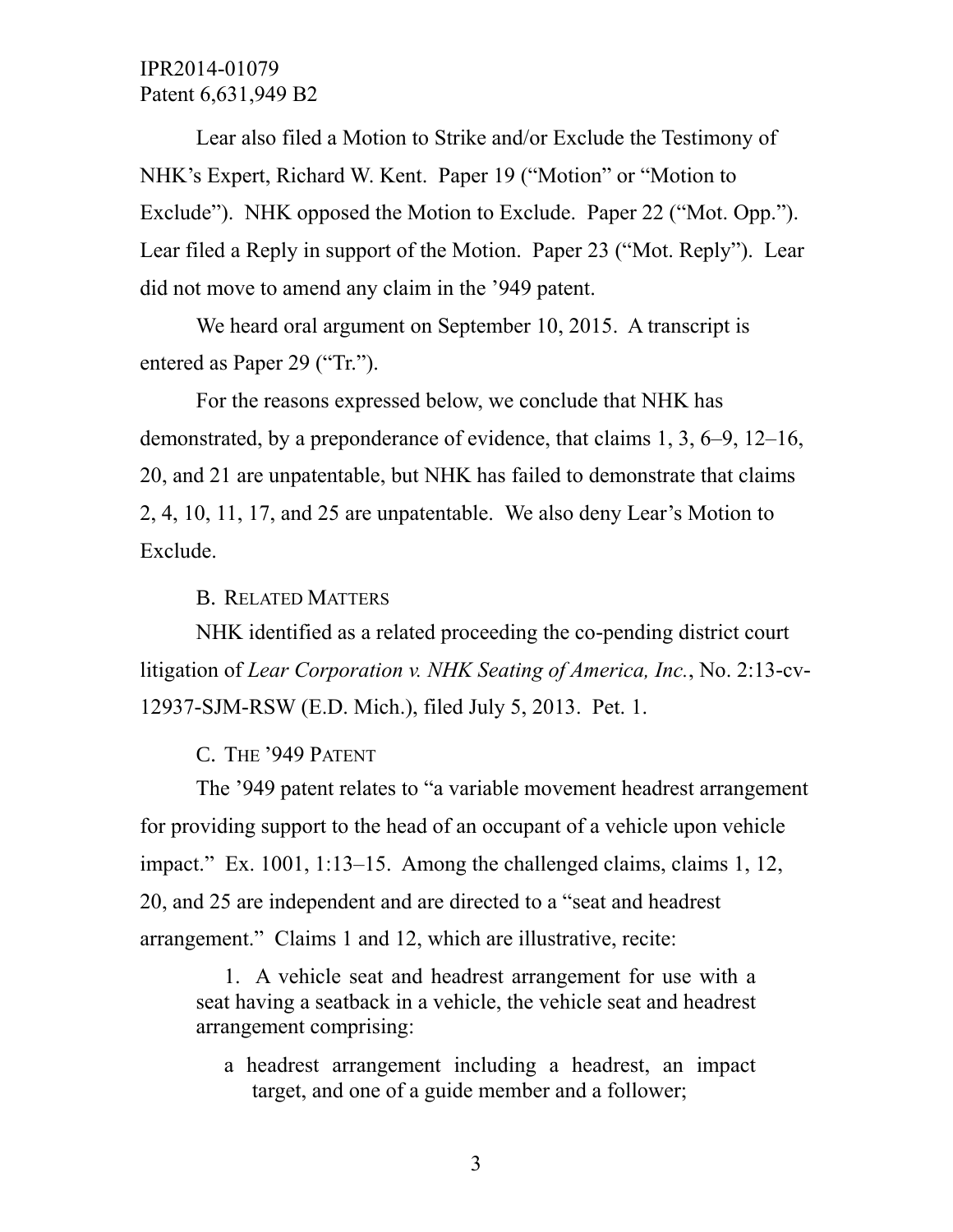> the seatback having the other one of a guide member and follower, the guide member having a guideway and the follower extending laterally and engaging the guideway of the guide member such that upon impact to the vehicle a rearward load by the occupant upon the impact target will cause the follower to engage the guideway in such a manner to cause the headrest to be moved in a first manner and a second manner to support a head of an occupant.

#### *Id*. at 11:6–19.

12. A vehicle seat and headrest arrangement for use with a seat having a seatback in a vehicle, the vehicle seat and headrest arrangement comprising:

- a headrest arrangement including a headrest and a headrest extension, the headrest extension having one of a guide member and a follower and an impact target located below the one of a guide member and a follower;
- a seatback frame of the seatback having side members and an upper cross frame member, the upper cross frame member having the other of a guide member and follower, the guide member having a guideway and the follower extending laterally and slidingly engaging the guideway of the guide member such that upon impact to the vehicle a rearward load by an occupant upon the impact target will cause the follower to be slidably guided by the guideway such that the headrest is moved in a first manner and a second manner.

### *Id*. at 12:18–35.

The Specification describes an embodiment of the claimed seat by referring to Figures 2 and 3. We reproduce below versions of Figures 2 and 3 that are colorized to aid understanding of the seat with a headrest arrangement recited in the claims.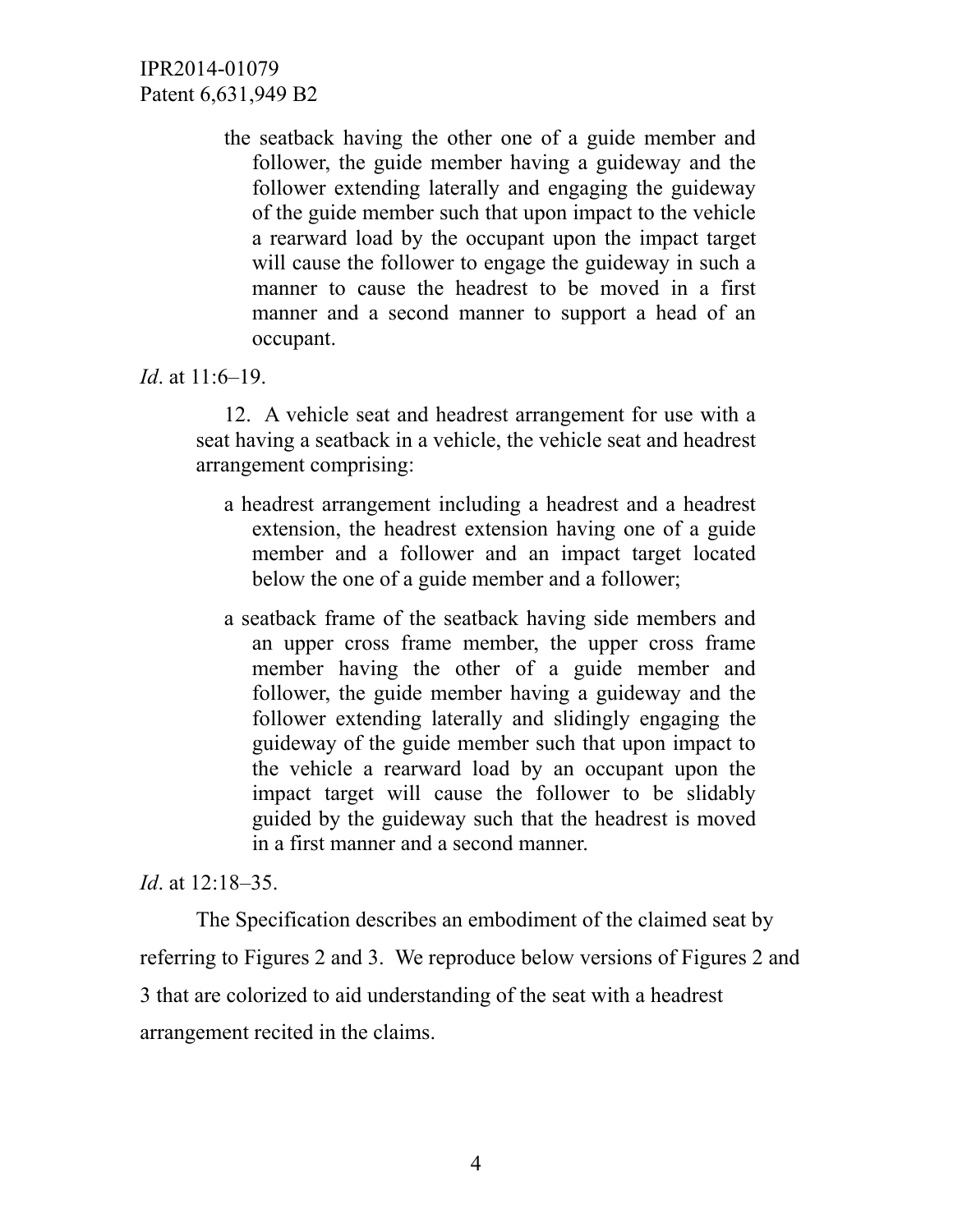



 $riq.$   $\beta$ 

Figure 2 of the '949 patent is a perspective schematic view of headrest arrangement 14 incorporated into seatback frame 13. Figure 3 of the '949 patent is a detailed cross section view of follower 39 and guide (unnumbered but green) with guideway 25.

Upon a rearward load being applied to impact target 26 (pink), connectors 28 (blue) pivot about axis A and impact target 26 (pink) moves rearward and upward. *Id*. at 6:49–53. Movement of impact target 26 (pink) causes headrest extensions 24 (pink) to slide upward through guideway 25 of guide members 21 (green). *Id*. at 6:53–58. Follower 39 (red) on headrest extension 24 (pink) slides along the interior walls of guideway 25 as headrest extension 24 (pink) carrying headrest 22 (purple) moves upward, which results in headrest 22 (purple) moving with first and second velocities along first and second trajectories. *Id*. at 8:10–45.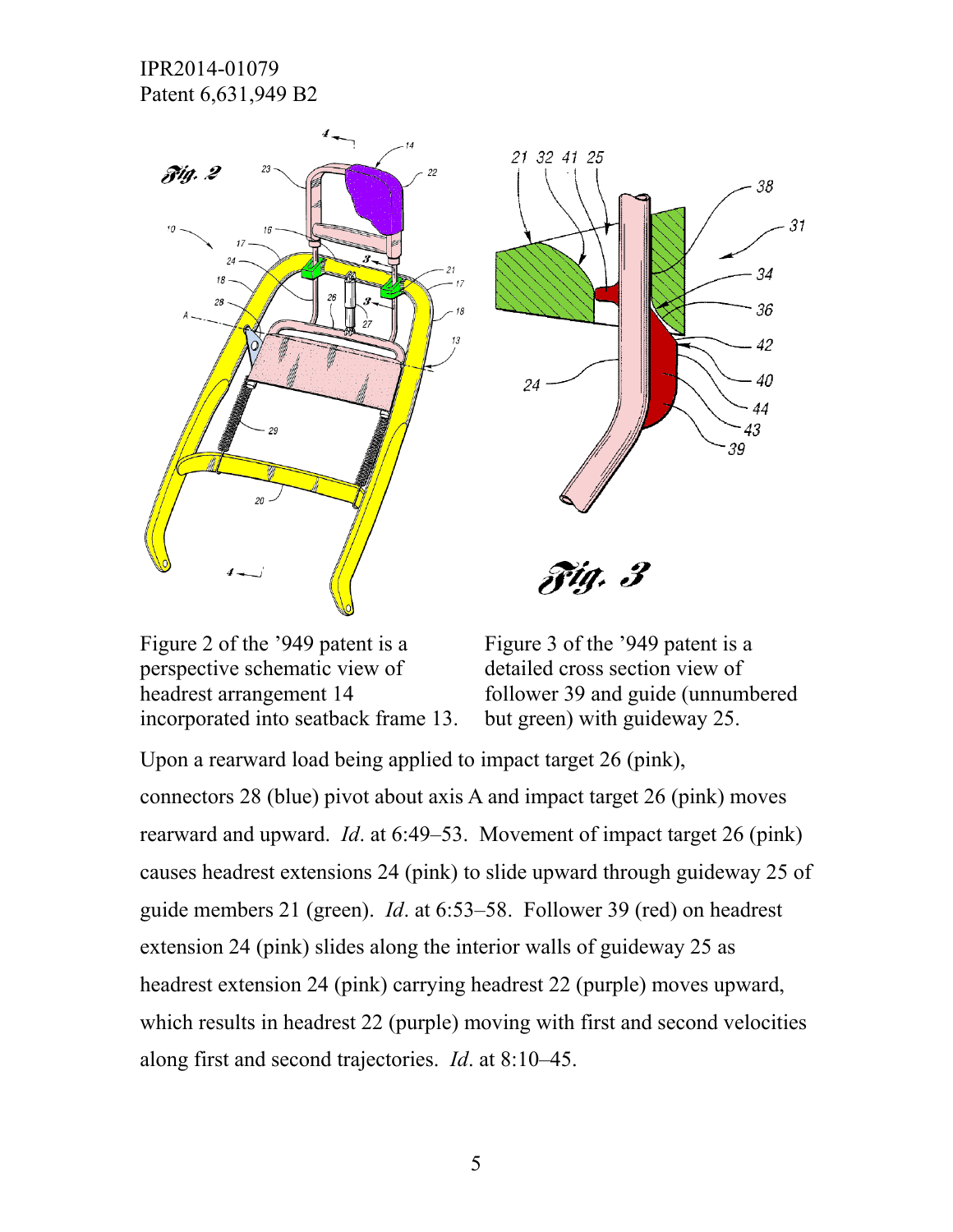### II. CLAIM INTERPRETATION

"A claim in an unexpired patent shall be given its broadest reasonable construction in light of the specification of the patent in which it appears." 37 C.F.R. § 42.100(b); *see also In re Cuozzo Speed Techs., LLC*, 793 F.3d 1268, 1278 (Fed. Cir. 2015) ("We conclude that Congress implicitly approved the broadest reasonable interpretation standard in enacting the AIA."). When applying that standard, we interpret the claim language as it would be understood by one of ordinary skill in the art in light of the specification. *In re Suitco Surface, Inc.*, 603 F.3d 1255, 1260 (Fed. Cir. 2010). Thus, we give claim terms their ordinary and customary meaning. *See In re Translogic Tech., Inc.*, 504 F.3d 1249, 1257 (Fed. Cir. 2007) ("The ordinary and customary meaning 'is the meaning that the term would have to a person of ordinary skill in the art in question.'"). Only terms which are in controversy need to be construed, and then only to the extent necessary to resolve the controversy. *Vivid Techs., Inc. v. Am. Sci. & Eng'g, Inc*., 200 F.3d 795, 803 (Fed. Cir. 1999).

After our Institution Decision, the parties dispute only the meaning of "first manner" and "second manner." Resp. 10–17; Reply 6. All four independent claims require that the headrest moves "in a first manner and a second manner." Ex. 1001, 11:18–19 (claim 1), 12:34–35 (claim 12), 13:37– 38 (claim 20), and 14:39–40 (claim 25).

For purposes of instituting this trial, we found that NHK's proposed interpretation of movement in "a first and second manner" as referring to movement in "any two different ways" was appropriate. Dec. 6–8. We also rejected Lear's attempt to limit "first and second manner" to mean "[a]t least one of the first forward velocity and first trajectory of the first manner is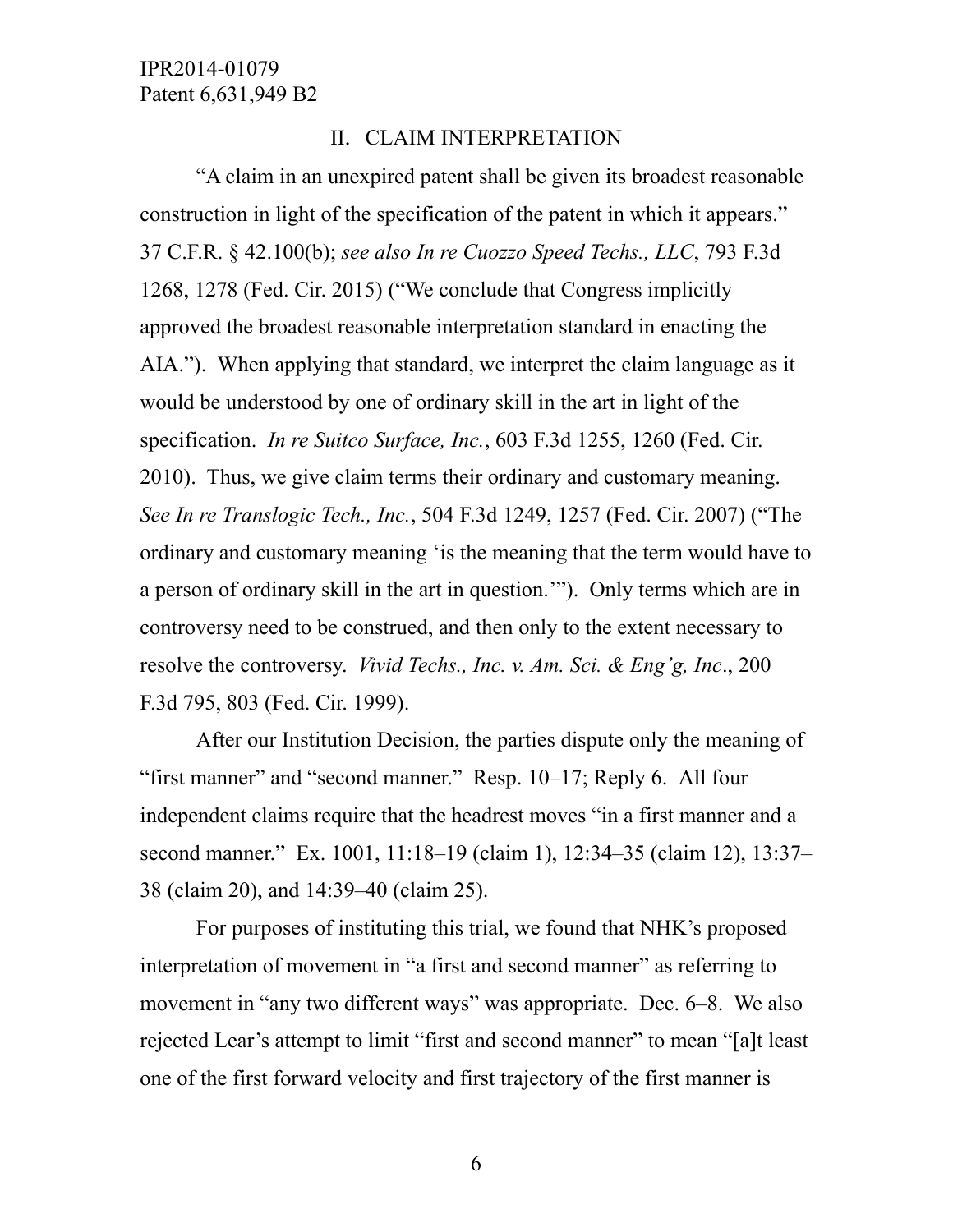different than one of the second forward velocity and second trajectory of the second manner." *Id*. at 7–8. We rejected Lear's preliminary argument because it improperly attempted to incorporate limitations of preferred embodiments into the claims without express limitations to those embodiments. *Id*.

After institution, Lear argues that movement in "a first and a second manner" refers to movement "in a first trajectory and a second trajectory." Resp. 10–17. NHK counters that, because "trajectory" is recited in dependent claim 10 and was to distinguish prior art, we must interpret "a first manner and a second manner" more broadly than "a first trajectory and a second trajectory." Reply 6. We are persuaded by NHK's counter argument, but must consider whether our prior interpretation of "first manner and second manner" as meaning "any two different ways" is too broad. For the reasons that follow, we determine that "in a first manner and a second manner" does refer to movement in "any two different ways."

The Specification broadly introduces the concepts of "first manner" and "second manner" as follows:

As will be described in greater detail below, headrest 22 moves variably upon vehicle impact. In the embodiment shown, such variable movement occurs in first and second manners wherein the first and second manners relate to first and second forward velocities respectively, those being the velocities of the headrest 22 forward toward the occupant or the front of the vehicle, and first and second trajectories respectively, those being the trajectories or paths of headrest 22. *Such variable movement could be along any suitable combination of trajectories and velocities. As long as at least one of the first forward velocity and first trajectory is different than one of a second forward velocity and second trajectory, movement in first and second manners, variable movement, has been achieved.*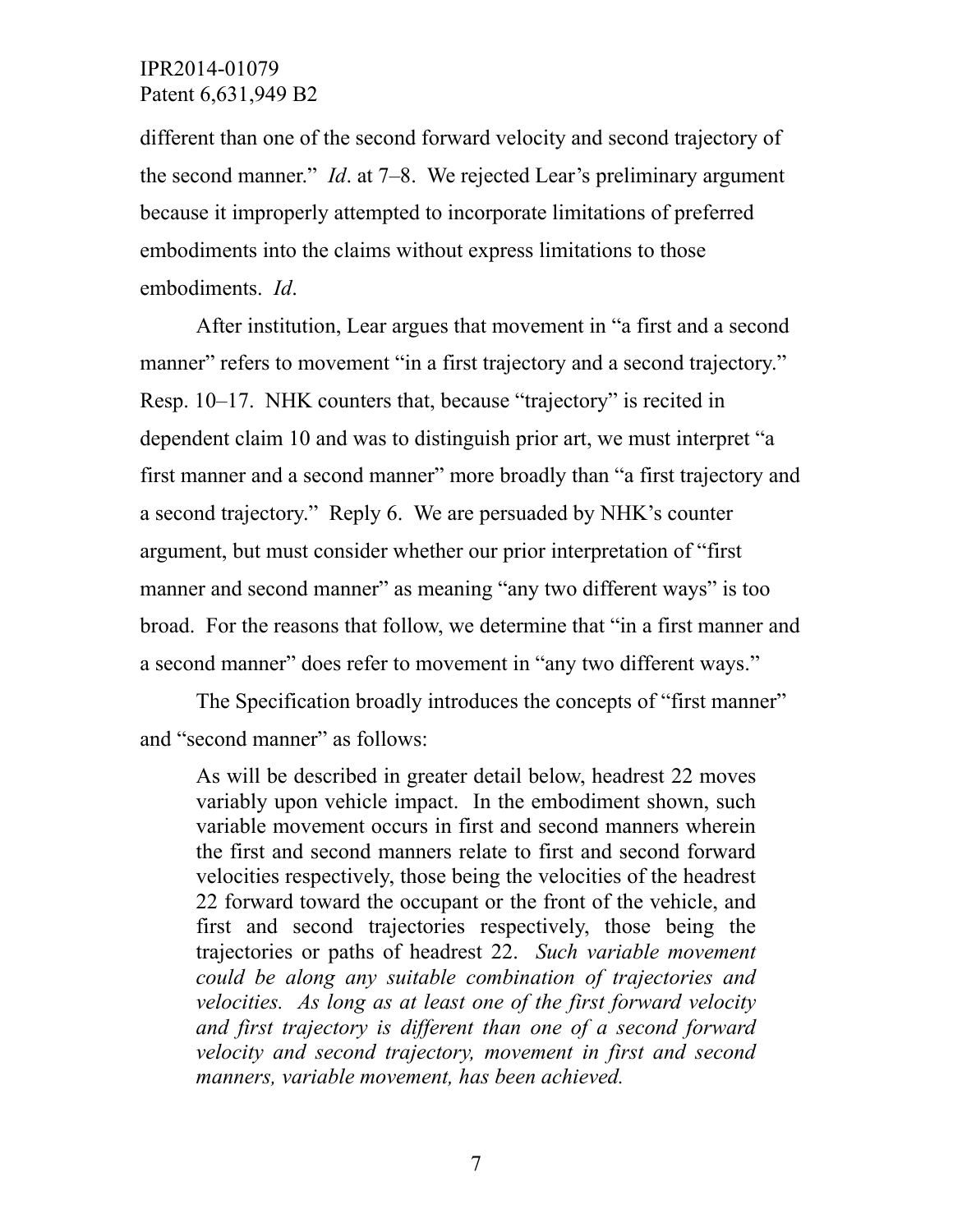$\overline{a}$ 

Ex. 1001, 5:12–26 (emphasis added). This passage is consistent with interpreting "first manner and second manner" as meaning "any two different ways." As described in this quoted passage, if either the forward velocity or the trajectory of the headrest, or both changes, then movement in a first and second manner has occurred. For example, if the headrest were to move forward at one velocity and then merely slow down (or speed up) on the same trajectory, then movement would occur in a first and second manner.

Lear bases its argument for equating "manner" with "trajectory" on quoted portions of the Specification that are altered to remove broadening language indicating that a first and second manner refers to a change in velocity or a change in trajectory. Resp. 12–13 (quoting with alterations Ex. 1001, 5:9–18; 8:25–33, 8:42–46, 9:8–19).<sup>2</sup> Lear, by altering its selected portions of the Specification, ignores the clearly broader description of first and second manner quoted above as referring to any change in forward velocity or trajectory or both.

Other portions of the Specification, however, indicate a preferred relationship between the first and second manner in which the headrest moves quickly immediately upon impact (i.e., in a first manner) and slows down as it approaches the occupant's head (i.e., in a second manner). For example, the Specification states in the sentence immediately following the broad description quoted above:

However, as will be explained in more detail, in the event of a vehicle impact, it is preferable that the headrest move in a first manner so as to more quickly lessen the gap between the

<sup>&</sup>lt;sup>2</sup> We interpret Lear's citations to the '949 patent to be to Ex. 1001, 5:12–21, 8:23–30, 8:39–43, 9:11–15.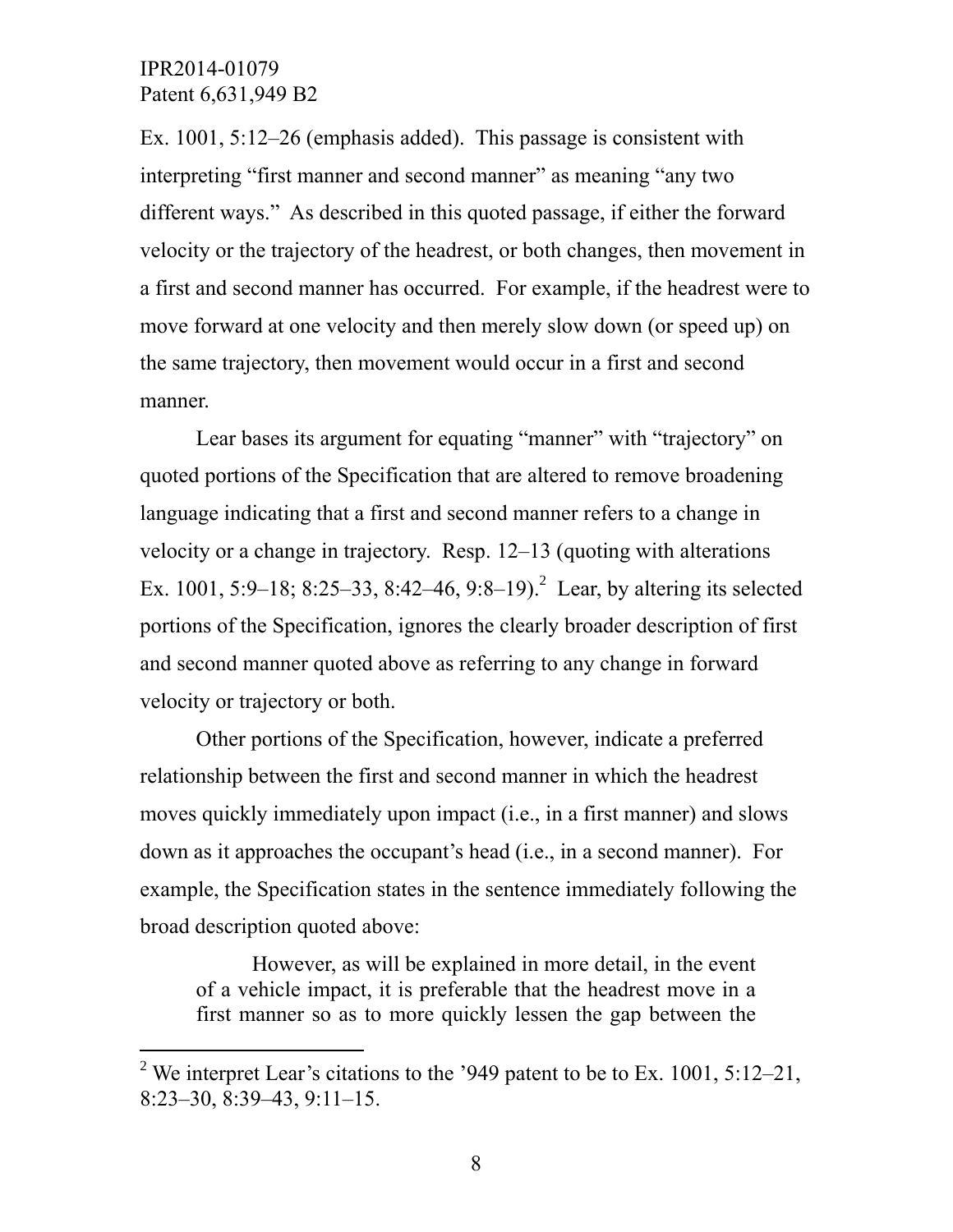head of an occupant and the headrest 22 and move in a second manner so as to decrease the forward velocity and provide support upon contact with the occupant's head.

Ex. 1001, 5:28–33. In this passage, the headrest first moves quickly toward the head and then slows down to support the head as it contacts the head. In the more detailed remaining portions of the Specification relating to "first and second manner," the Specification describes the first manner as moving more quickly toward the head and the second manner as moving more slowly to support the head. *E.g.*, *id*. at 9:5–10, 9:15–16, 9:42–46. In all these portions, the headrest slows as it approaches the occupant's head because both the forward velocity and the trajectory change. *Id*.

The claims are not expressly limited, however, to these preferred types of movement in a first and second manner. We interpret claims according to their broadest reasonable interpretation that is consistent with the specification, but we take care not to incorporate limitations that appear only in the specification. *In re Prater*, 415 F.2d 1393, 1404–05 (CCPA 1969). Additionally, the U.S. Court of Appeals for the Federal Circuit has noted that:

To act as its own lexicographer, a patentee must "clearly set forth a definition of the disputed claim term" other than its plain and ordinary meaning. . . . It is not enough for a patentee to simply disclose a single embodiment or use a word in the same manner in all embodiments, the patentee must "clearly express an intent" to redefine the term.

*Thorner v. Sony Computer Entm't Am. LLC*, 669 F.3d 1362, 1365 (Fed. Cir. 2012) (internal citations omitted). Lear does not identify any portion of the Specification indicating a clear intent to limit "manner" as Lear proposes. Citing to examples in the Specification of preferred "first and second manners" while ignoring broader descriptions of them does not redefine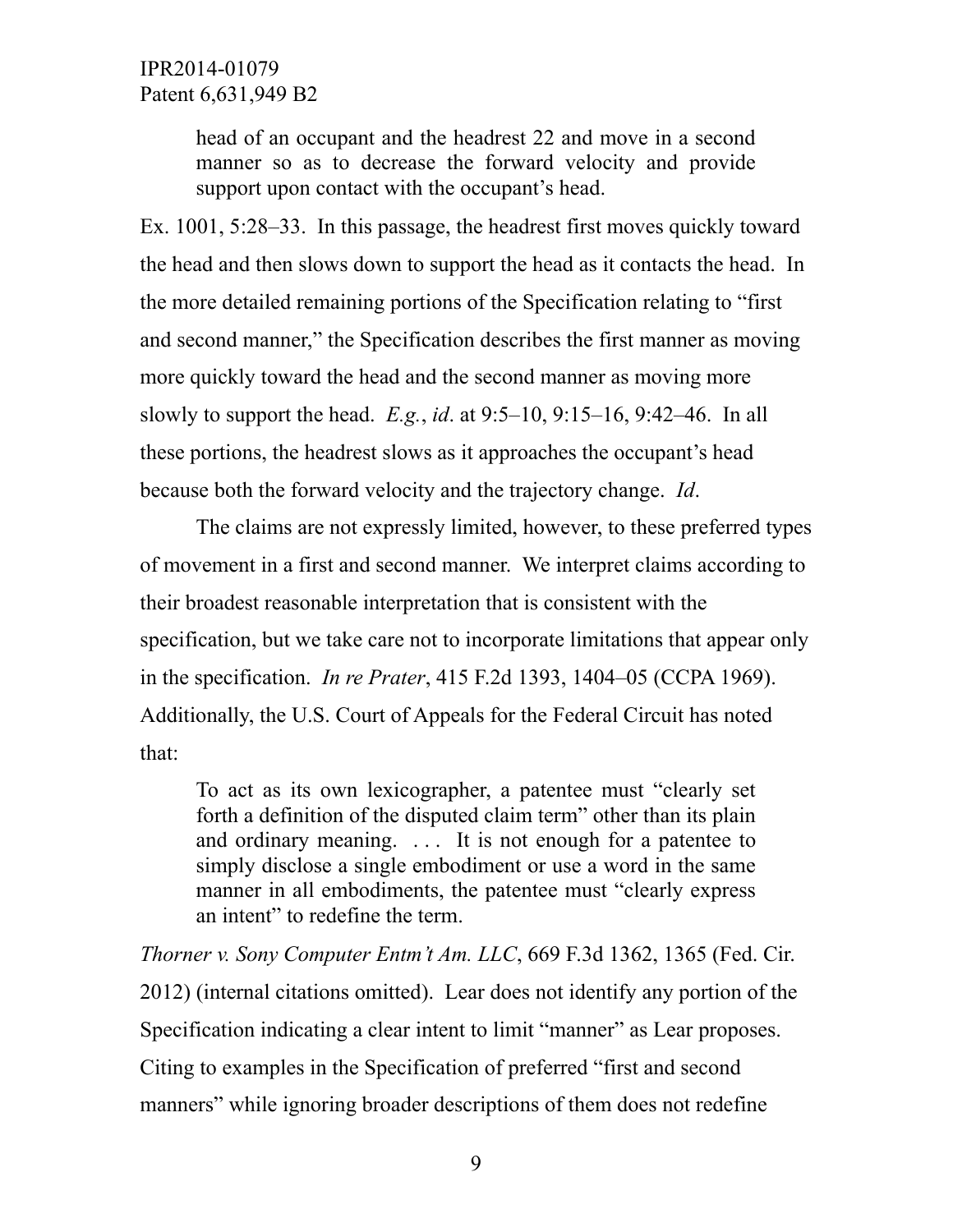"first manner and second manner," which has a plain and ordinary meaning. Because the Specification broadly introduces the concepts of "first manner" and "second manner" to encompass movements in any two different ways, we maintain our preliminary interpretation of "in a first manner and a second manner" as meaning "in any two different ways."

### III. THE CHALLENGES TO PATENTABILITY

We instituted a review of the patentability of claims  $1-4$ , 6–17, 20, 21, and 25 of the '949 patent on the grounds that those claims may be anticipated or obvious in light of various prior art references including: Nakano, Kage, Wiklund, and Seitzer. Dec. 10–29.

"A claim is anticipated only if each and every element as set forth in the claim is found, either expressly or inherently described, in a single prior art reference." *Verdegaal Bros. v. Union Oil Co. of Cal.*, 814 F.2d 628, 631 (Fed. Cir. 1987). The Supreme Court in *KSR International Co. v. Teleflex Inc.*, 550 U.S. 398 (2007) reaffirmed the framework for determining obviousness as set forth in *Graham v. John Deere Co*., 383 U.S. 1 (1966). As observed by the Court in *KSR*, the factual inquiries set forth in *Graham* that are applied for establishing a background for determining obviousness under 35 U.S.C. § 103(a) are summarized as follows:

- 1. Determining the scope and content of the prior art.
- 2. Ascertaining the differences between the prior art and the claims at issue.
- 3. Resolving the level of ordinary skill in the pertinent art.
- 4. Considering objective evidence present in the application indicating obviousness or nonobviousness.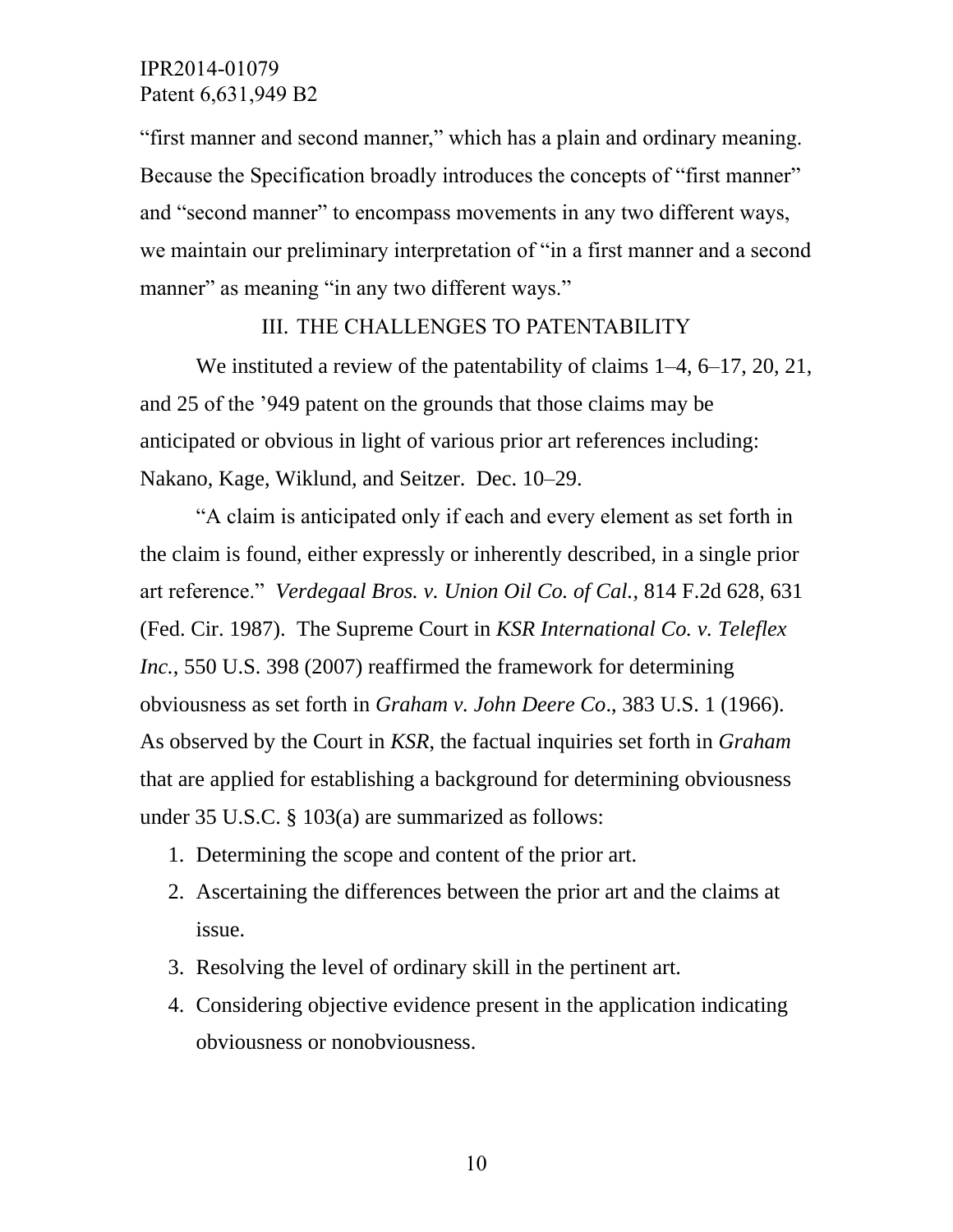*KSR*, 550 U.S. at 406. With these standards in mind, we address each challenge below.

A. THE PARTIES' POST-INSTITUTION ARGUMENTS

In our Institution Decision, we concluded that the argument and evidence adduced by NHK demonstrated a reasonable likelihood that: (1) Nakano anticipated claims 1, 3, 6–11, 20, and 21, Dec. 14–20; (2) Kage anticipated claims 1, 3, and 6–9, *id*. at 20–21; (3) Wiklund anticipated claims 1, 3, 4, 6–9, 12–17, 20, and 21, *id*. at 21–24; and (4) the combination of Wiklund and Seitzer rendered claims 2 and 25 obvious, *id*. at 24–29. We must now determine whether NHK has established by a preponderance of the evidence that the specified claims are unpatentable over the cited prior art. 35 U.S.C. § 316(e). In this connection, we previously instructed Lear that "any arguments for patentability not raised in the [Patent Owner Response] will be deemed waived." Paper 8, 2–3; *see also* 37 C.F.R. § 42.23(a) ("Any material fact not specifically denied may be considered admitted."). Additionally, the Board's Trial Practice Guide states that the Patent Owner Response "should identify all the involved claims that are believed to be patentable and state the basis for that belief." Office Patent Trial Practice Guide, 77 Fed. Reg. 48,756, 48,766 (Aug. 14, 2012).

Accordingly, with regard to all limitations of the claims other than those that Lear identifies in the Response as being novel over the prior art, the record now contains unrebutted arguments and evidence presented by NHK regarding the merits of the teachings of Nakano, Kage, Wiklund, and Seitzer. We agree with and adopt NHK's factual contentions set forth in the Petition and the Reply with regard to these limitations. We find that the preponderance of the evidence of record developed at trial supports our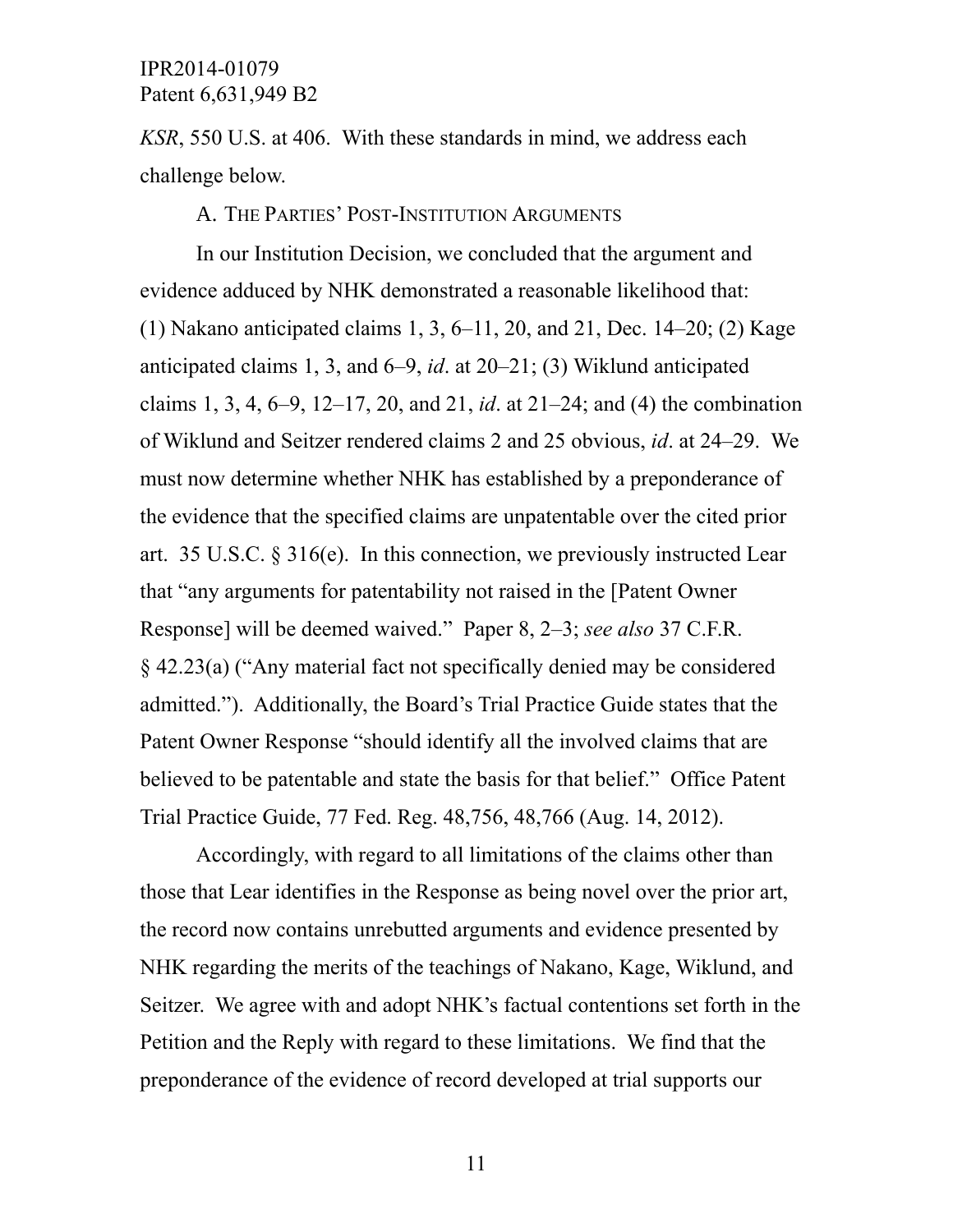conclusion that NHK has set forth how the alleged prior art teaches or suggests the uncontested limitations of the reviewed claims. Accordingly, we do not address these uncontested limitations in our discussion below.

B. ANTICIPATION OF CLAIMS 1-3, 6-11, 20, AND 21 BY NAKANO

We preliminarily determined that NHK had established a reasonable likelihood of showing that Nakano anticipates claims 1, 3, 6–11, 20, and 21. Dec. 14–20. For the reasons expressed below, NHK persuades us by a preponderance of evidence that Nakano anticipates claims 1, 3, 6–9, 20, and 21, but has failed to do so for claims 10 and 11.

## *1. Overview of Nakano*

The operation of Nakano is illustrated in the colorized versions of Nakano's Figure 4 (reproduced below left) and Figures 5(a)–(d) (reproduced below right).







Nakano's Figs. 5(a)–(d) are schematic illustrations of Nakano's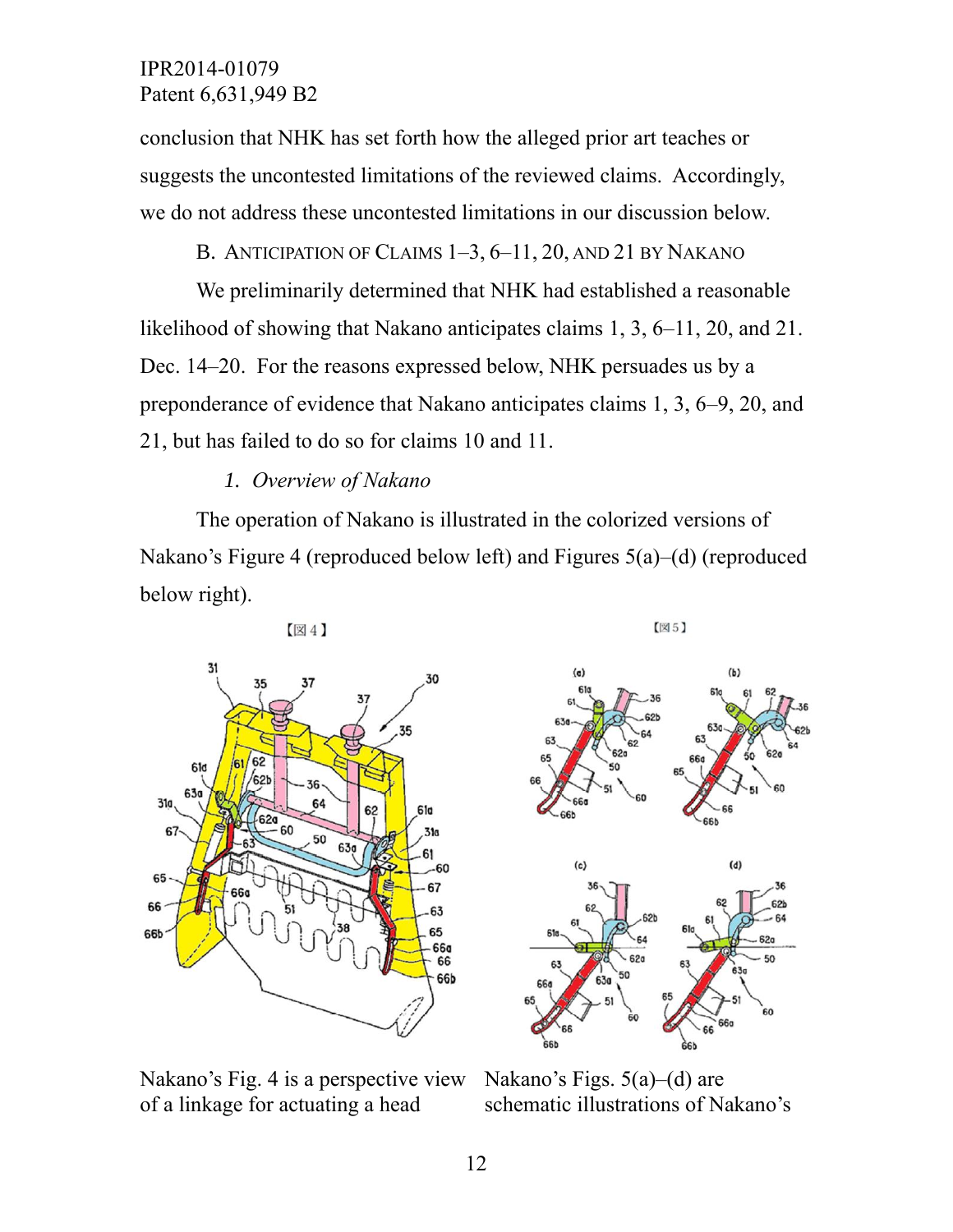restraint during a collision. linkage in the design position (Fig. 5(a)), the actuated position (Fig. 5 (d)), and intermediate positions (Figs.  $5(b)$  and  $5(c)$ ).

Nakano's linkage includes frame 31 (yellow), first link arm 61 (green), second link arm 62 (blue), third link arm 63 (red), load receiving member 50 (blue), and head rest holder brackets 36 (pink). Ex. 1005 ¶¶ 16– 20. During impact, load bearing members 50, 51 receive load and transfer that load through link arms 61, 62, 63 to raise head rest 40 (*id.*, Fig. 6) to an actuated position. *Id*. ¶ 19. Under normal conditions, coil spring 67 biases first link arm 61 (green) clockwise as seen in Figures  $5(a)$ –(d) so that the linkage is held in the design position. *Id*. ¶¶ 23, 25, Figs. 4, 5(a). During impact, forces extend coil spring 67 and move the linkage to an actuated position in which first link arm 61 and second link arm 62 rotate counterclockwise and third link arm 63 rotates clockwise and slides upward. *Id*. **¶** 25–29. The sliding of third link arm 63 is constrained and guided by pin 65, which projects from side portion 31a of frame 31 and engages guide hole 66 in third link arm 63. *Id*. ¶ 22. Head rest holder brackets 36 (pink) are supported within and slide through brackets 35 (yellow), which are attached to frame 31 (yellow), as the linkage moves the headrest from the design to the actuated position. *Id*. ¶ 17, Figs. 2, 6.

Nakano describes the way in which its linkage moves the headrest as follows:

[A]s shown in Fig. 5 (b),  $\dots$  the coordinated operation of the first, second and third link arms 61, 62, 63 raises the holder bracket 36 fastened to the joint bar 64 between the second link arms 62, 62, *lifting up the head rest 40*.

\* \* \*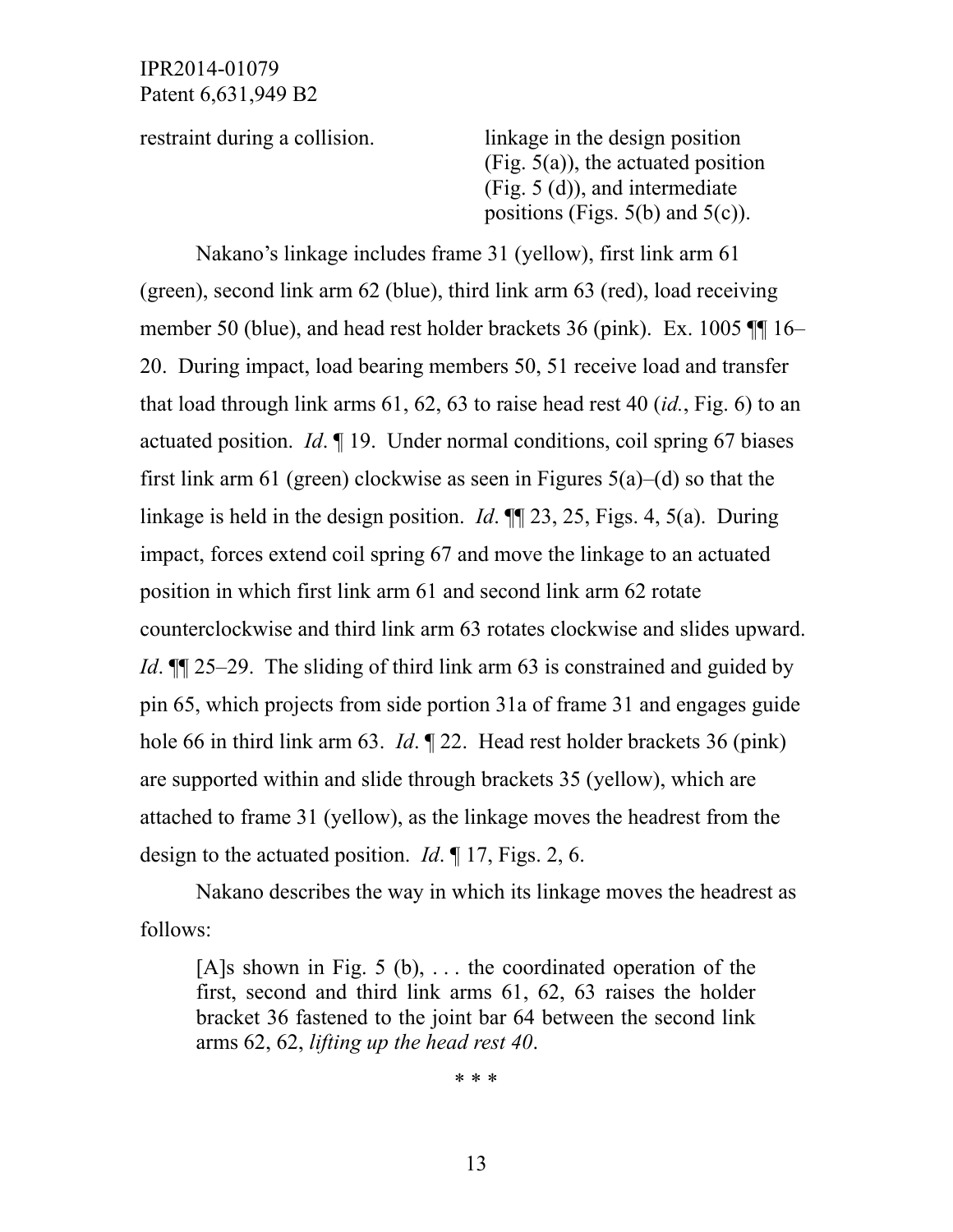Subsequently, as shown in Fig. 5 (d), the third link arm 63, 63 is moved by the lower load-bearing member 51, and in particular, guide pin 65 slides through the arc-shaped portion 66b of guide hole 66, causing the third link arm 63, 63 to rise along this arc-shaped trajectory, accompanying which the first link arm 61, 61 rotates counterclockwise in the drawing and the second link arm 62, 62 operates in coordination, *lifting* the holder bracket 36 fastened to the second link arm 62, 62 and *the head rest 40 obliquely forward*, carrying it to a position where it is close to the passenger's head, thereby ensuring that support is provided to the head.

*Id.* **[14.** 26, 29 (emphasis added).

#### *2. Lear's Arguments*

Lear argues that Nakano does not anticipate some or all of claims 1, 3, 6–11, 20, and 21 for five reasons. First, Lear contends that Nakano fails to describe a headrest that moves in a first and second manner as required in all these claims. Resp. 20–25. Second, Lear argues that Nakano's guide pins 65 and guide holes 66 do not "cause the headrest to be moved in a first and a second manner" as recited in claims 1, 3, and 6–11. *Id*. at 25–26. Third, Lear argues that Nakano's frame brackets 35 and the combination of holders 36 with their extensions do not cause the headrest to be "moved in a first manner and a second manner" as recited in claims 20 and 21. *Id*. at 27– 28. Fourth, Lear argues that Nakano fails to describe a follower that extends laterally and slidingly engages the guideway as required in claims 20 and 21. *Id*. at 28–32. Fifth, Lear argues that Nakano fails to describe a headrest that moves more slowly toward the occupant's head during its movement in a second manner than while moving in a first manner as required in claims 10 and 11. *Id*. at 32–34. We address each argument below.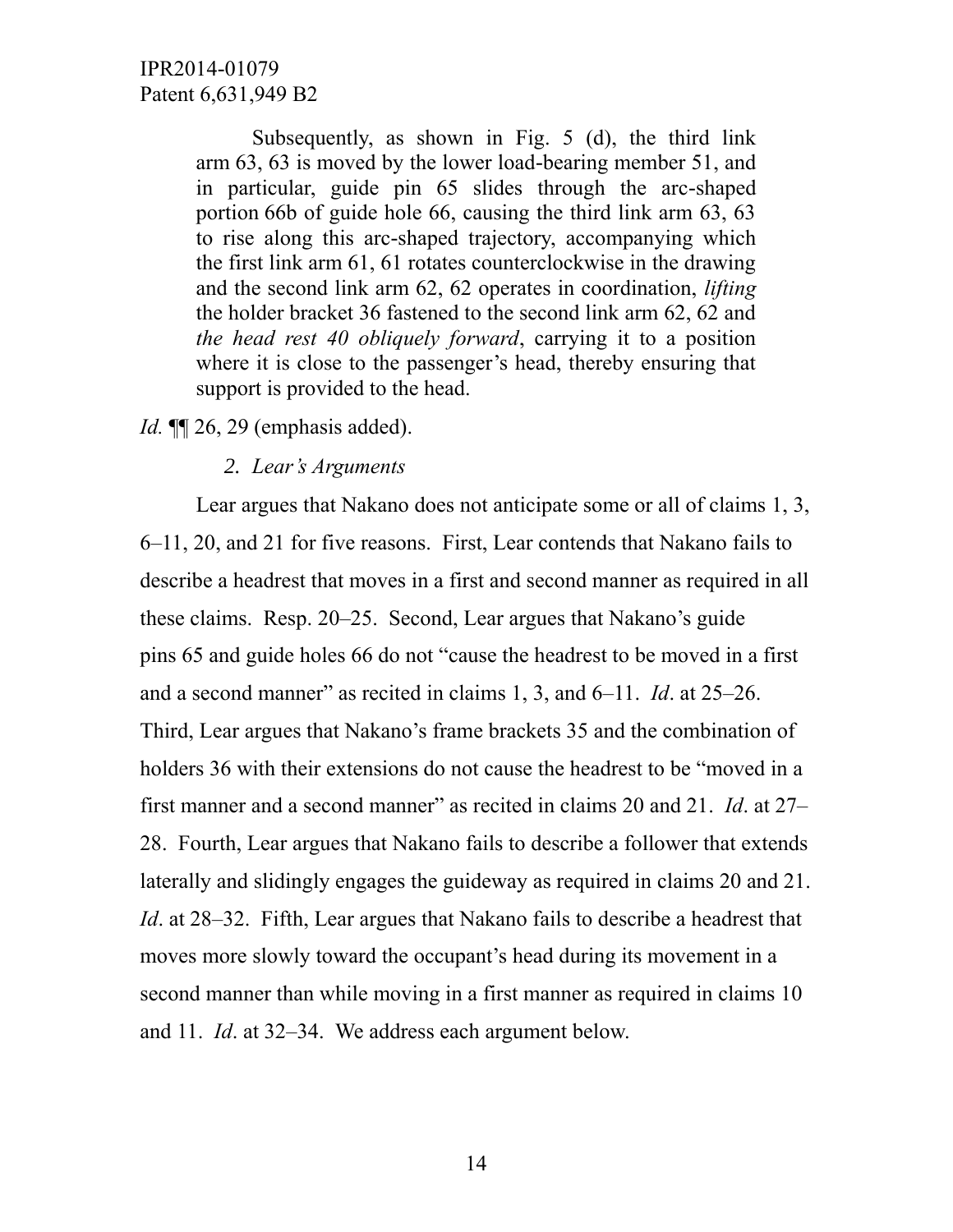a) Claims 1–3, 6–11, 20, and 21: First and Second Manners

NHK provides argument and evidence explaining how Nakano describes all elements of claims 1–3, 6–11, 20, and 21. Pet. 19–34. To establish movement of the headrest in first and second manners, NHK relies in part upon testimony of Dr. Kent explaining his kinematic model of Nakano's linkage that purportedly illustrates the path through which Nakano's headrest moves during actuation. *Id*. at 20–21 (citing Ex. 1010 ¶ 54). Dr. Kent used the drawings in Nakano as the input for his kinematic modeling effort. Ex. 1010 ¶ 54, Attachment B. NHK also relies upon Nakano's description of the movement of its headrest as being raised by "a designated stroke" and "subsequently" lifted "obliquely forward." *Id*. at 19– 20 (citing Ex. 1005 ¶¶ 29, 33, Figures 5a–d); Reply 9 (citing Ex. 1005 ¶¶ 22, 26, 29). Nakano describes the movement of its headrest as follows:

[A]s shown in Fig. 5 (b),  $\dots$  the coordinated operation of the first, second and third link arms 61, 62, 63 raises the holder bracket 36 fastened to the joint bar 64 between the second link arms 62, 62, *lifting up the head rest 40*.

Ex. 1005 ¶ 26 (emphasis added).

Subsequently, as shown in Fig. 5 (d), the third link arm 63, 63 is moved by the lower load-bearing member 51, and in particular, guide pin 65 slides through the arc-shaped portion 66b of guide hole 66, causing the third link arm 63, 63 to rise along this arc-shaped trajectory, accompanying which the first link arm 61, 61 rotates counterclockwise in the drawing and the second link arm 62, 62 operates in coordination, *lifting* the holder bracket 36 fastened to the second link arm 62, 62 and *the head rest 40 obliquely forward*, carrying it to a position where it is close to the passenger's head, thereby ensuring that support is provided to the head.

*Id*. **[29** (emphasis added).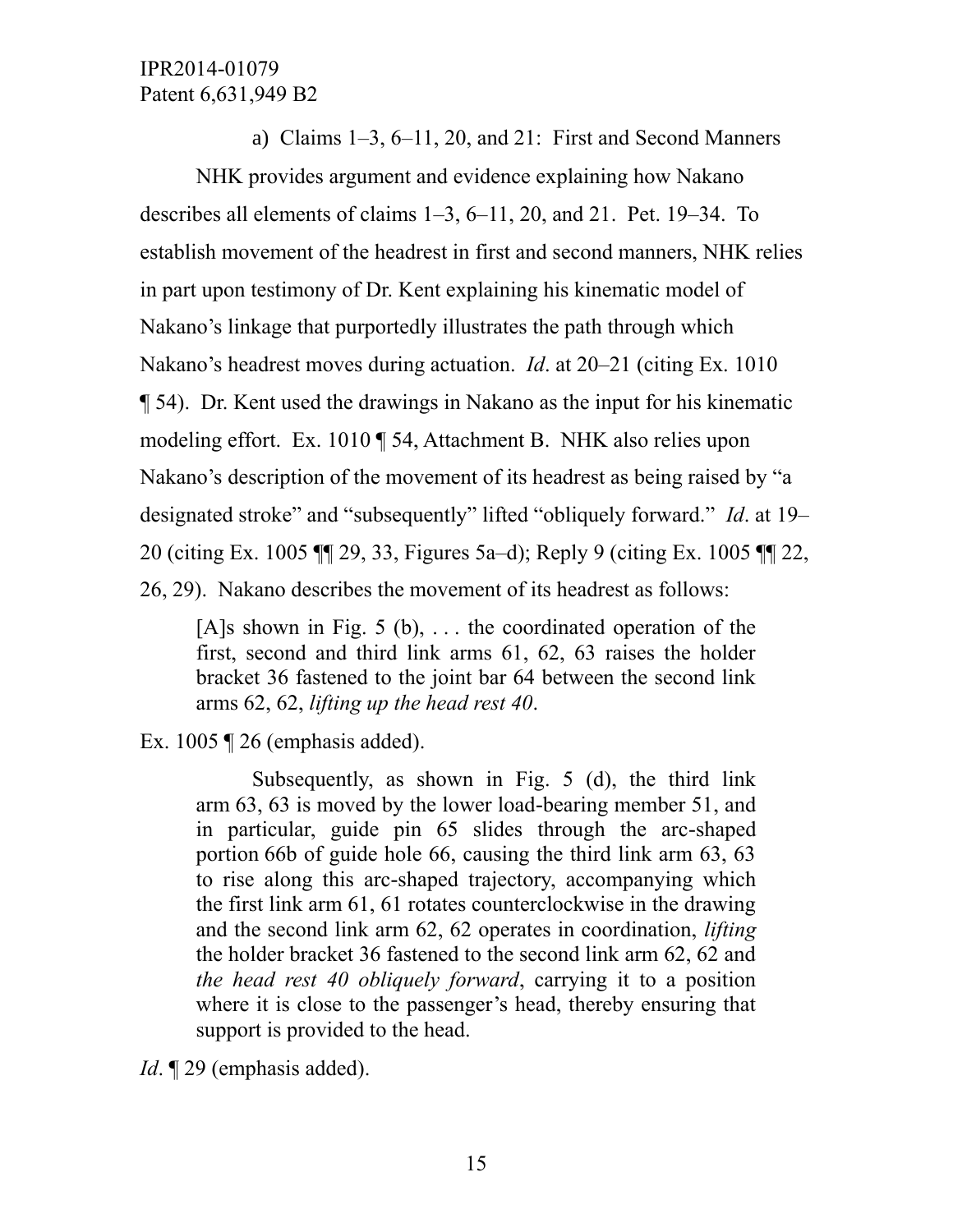Lear argues that NHK failed to demonstrate that Nakano describes a headrest that moves in a first manner and a second manner because Dr. Kent's original modeling of Nakano's headrest failed to account for the constraint imposed by brackets 35. Resp. 20–23. Lear further contends that its expert, Dr. Viano, "correctly model Nakano" and determined that brackets 35 were "essential" to predicting the motion of Nakano's headrest. *Id*. at 23. Lear also argues that movement of Nakano's headrest may be defined mathematically by a single equation, which allegedly demonstrates that Nakano's headrest moves along "a single trajectory." *Id*. at 23–24 (citing Ex. 2010  $\P$  112–15). Lear contends that Dr. Kent "admits" that a path of motion that can be expressed by a single equation establishes movement in only one manner. *Id*. at 25 (citing Ex. 2012, 17:3–14). Our review of the cited testimony, reveals that it does not support Lear's contention. We also do not understand Dr. Viano's testimony to support a conclusion that a "single equation" defines the movement of Nakano's headrest. Dr. Viano refers to Exhibit 2018 as reflecting his derivation of the mathematical relationships that define movement of Nakano's headrest. Ex. 2010 ¶ 112 (citing Ex. 2018). Exhibit 2014 demonstrates that one equation defines the movement of Nakano's headrest in the x-direction and another equation defines it in the y-direction. Ex. 2018, 1. Dr. Viano never provides an exemplary output of these two equations to illustrate how Nakano's headrest would actually move. More importantly, however, Lear does not explain how Nakano's express description that the coordinated operation of links 61, 62, and 63 lifts its headrest (as shown in Figure 5b) and subsequently lifts the headrest obliquely forward (as shown in Figure 5d) fails to constitute movement in a first and second manner.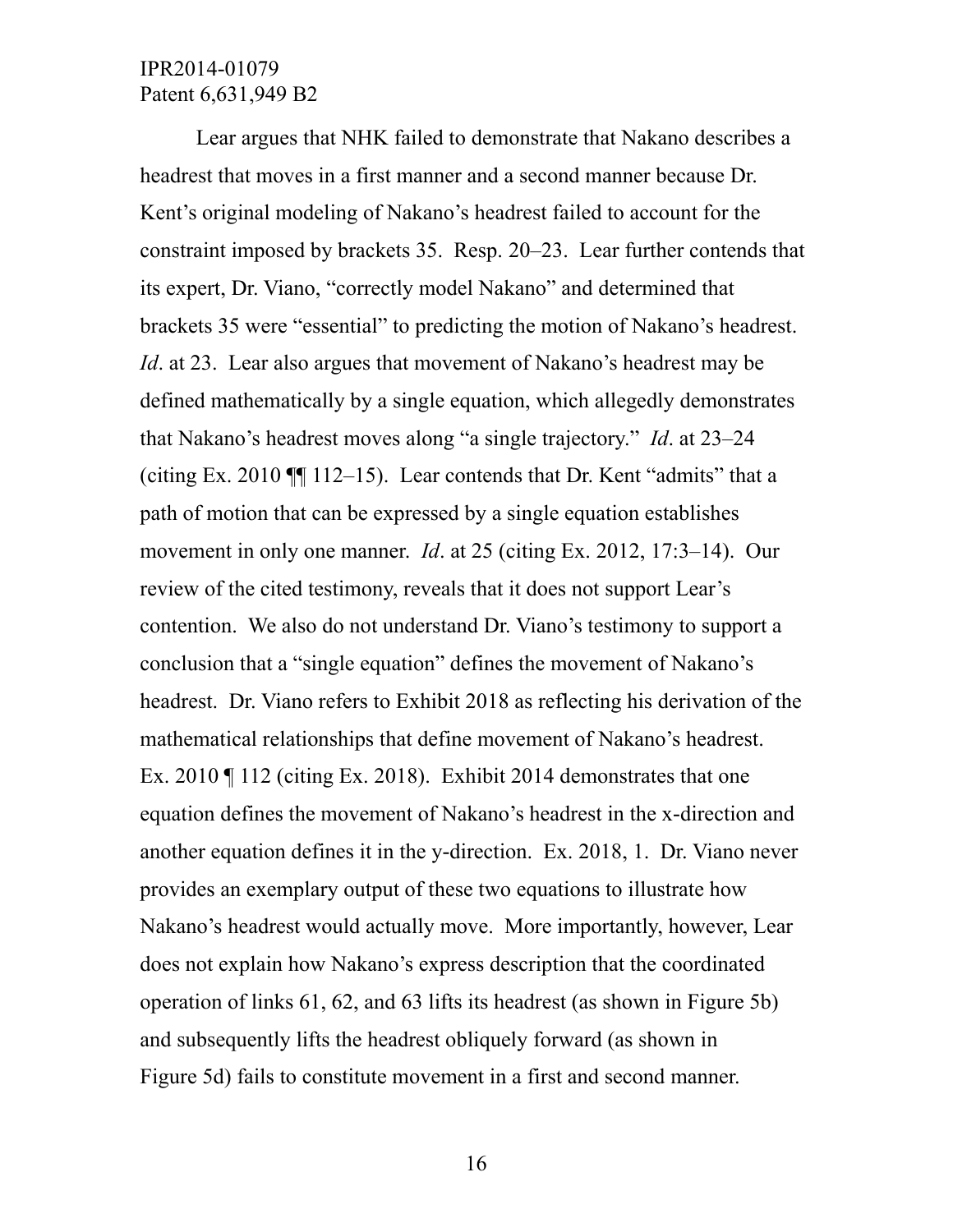NHK persuades us by a preponderance of evidence that Nakano describes a headrest that moves in a first and second manner. More specifically, Nakano expressly states that it lifts the headrest (a first manner) and then subsequently lifts the headrest obliquely forward (a second manner). We need not determine whether Dr. Kent's first or second kinematic model or Dr. Viano's kinematic or geometric model accurately depicts the movement of Nakano's headrest because Nakano expressly describes movement in first and second manners.

> b) Claims 1, 3, and 6–11: Whether Nakano's Guide Pins and Guide Holes Cause the Headrest to Move in First and Second Manners

Claims 1, 3, and 6–11 require that a follower engage a guide member such that the headrest moves in first and second manners. *See* Ex. 1001, 11:6–18. NHK identifies Nakano's guide holes 66 and guide pins 65 as the claimed guide member and follower that cause the headrest to move in the first and second manners. Pet. 21–24. Lear argues that guide holes 66 and guide pins 65 do not cause movement in the first and second manners. Resp. 25–26. Instead, Lear contends that link arms 61 (green), which rotate around fixed fulcrum 61a, completely define the movement of the headrest and that guide pins 65 moving in guide holes 66 have no effect on how the headrest moves. *Id*. Lear cites testimony from Drs. Viano and Kent as support for its contention. *Id*. (citing Ex. 2010 ¶¶ 127–33; Ex. 2012 73:21– 76:15, 78:24–79:7).

We determine that both experts undermine Lear's contention by testifying that movement of guide pin 65 through guide hole 66 constrains movement of link 63 and defines the length of the path through which Nakano's headrest travels. Ex. 2010 ¶ 133; Ex. 2012, 75:1–21, 78:24–79:7.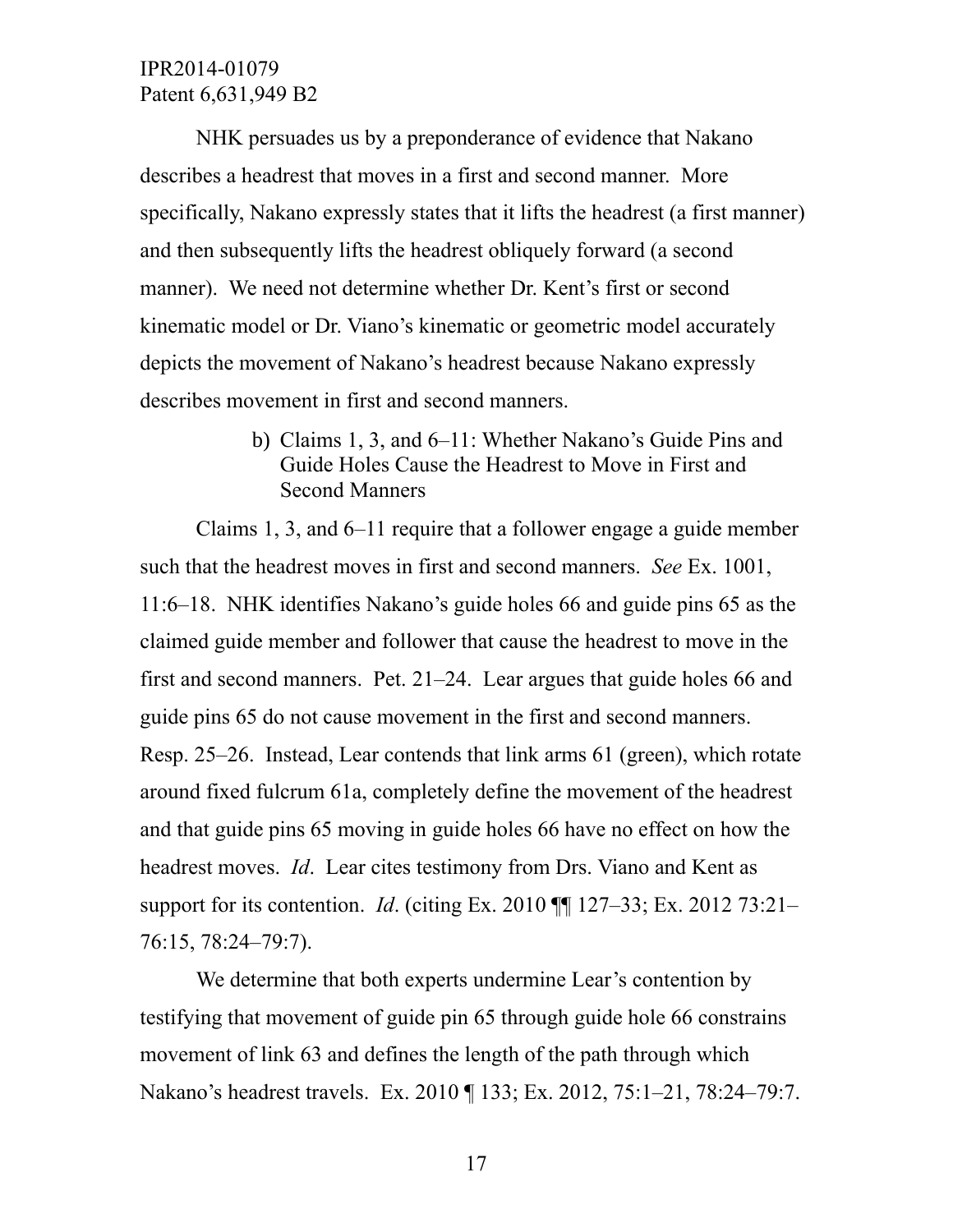Additionally, Nakano repeatedly describes that it is the coordinated movement of link arms 61, 62, and 63 that affects how the headrest moves. *E.g.*, Ex. 1005 ¶¶ 8–10, 12, 13, 19, 26, 27, 30–33. Accordingly, NHK persuades us by a preponderance of evidence that Nakano's guide hole 66 and guide pin 65 constitute a claimed guide member and follower that are among the elements of Nakano that causes the headrest to move in a first and a second manner as required in claims 11 and 14.

> c) Claims 20 and 21: Whether Nakano's Brackets 35/Holders 36 and Headrest Extensions Cause the Headrest to Move in First and Second Manners

Claims 20 and 21 require that a follower slidingly engage a guide member such that the headrest moves in a first and second manner. *See* Ex. 1001, 13:33–38. NHK identifies Nakano's bracket 35 and the combination of headrest extension 36 and holder 37 as the claimed guide member and follower that cause the headrest to move in the first and second manner. Pet. 31–33. Lear argues that Dr. Kent's initial modeling of how Nakano's headrest moves, which does not constrain movement of the headrest by bracket 35, demonstrates that bracket 35 does not influence movement of Nakano's headrest and thus cannot cause the headrest to move in a first and second manner. Resp. 27–28.

Lear's argument is unpersuasive. Nakano's bracket 35 indisputably constrains the manner in which headrest extension 36 slides through bracket 35 and thus, at least in part, causes headrest to move in a first and second manner. *See* Ex. 1005 ¶ 14 (stating that Figures 1–7 depict "same vehicle seat"), ¶ 17 (brackets 35 support pipe-shaped holder bracket 36); Ex. 2010 ¶ 109 ("bracket 35 is essential to control the movement of the head restraint"); Ex. 2011, 107:2–16 (bracket 35 constrains lateral movement of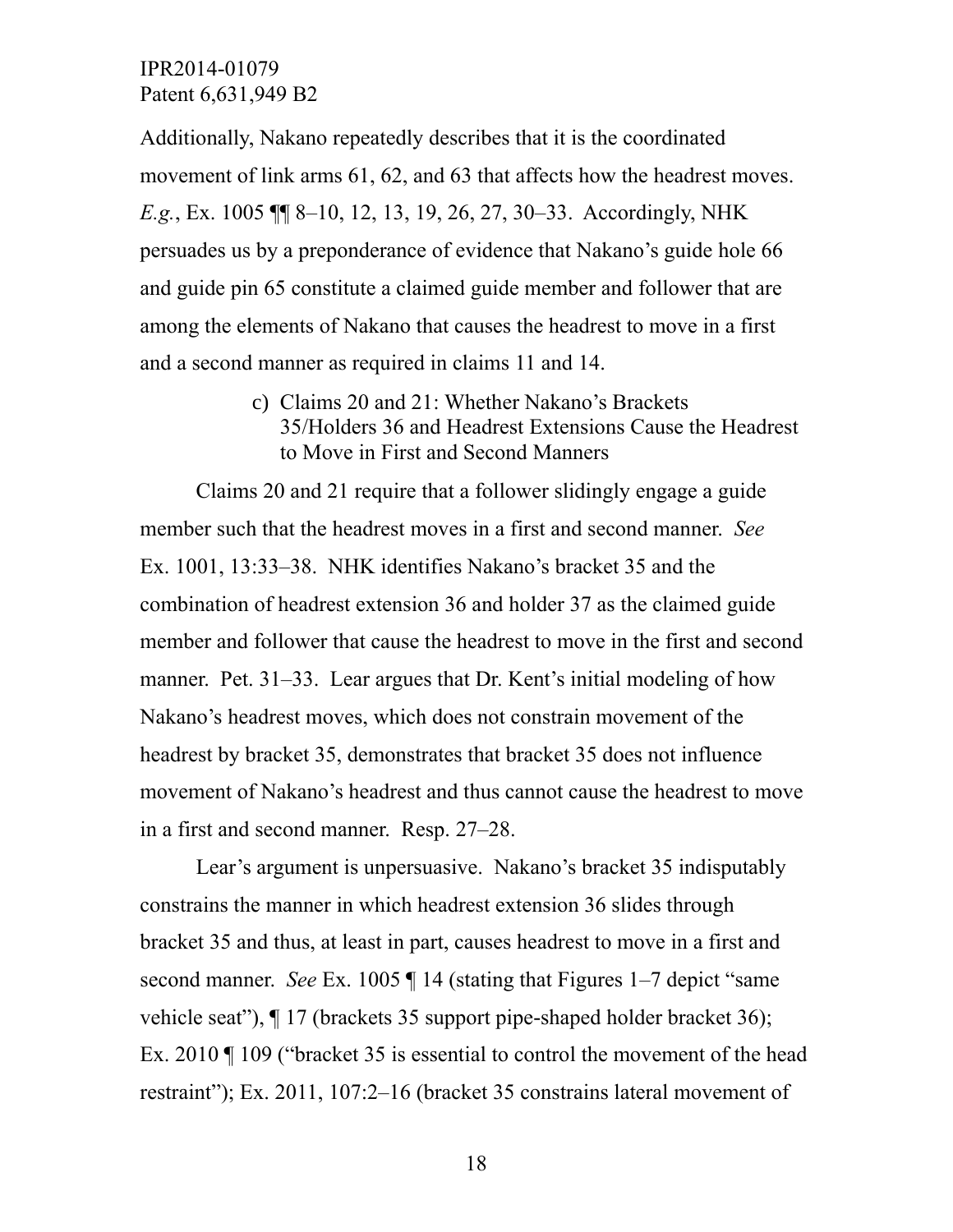headrest extensions 36). Accordingly, NHK persuades us by a preponderance of evidence that Nakano's bracket 35 constitutes a claimed guide member and the combination of holder 36 and stay holder 37 constitutes a claimed follower that are among the elements of Nakano that cause the headrest to move in a first and second manner as required in claims 20 and 21.

# d) Claims 20 and 21: Follower Extending Laterally and Slidingly Engaging the Guideway

Independent claim 20 recites, among other limitations, "a laterally extending follower . . . and the follower slidingly engaging the guideway of the guide member  $\dots$ ." Ex. 1001, 14:5–12. NHK identifies bracket 35 as the guide member and the combination of holder 36 and stay holder 37 as the follower that extends laterally. Pet. 31–33. Lear argues that the prosecution history of the '733 patent precludes any structure having a constant diameter from constituting a follower that is "extending laterally." Resp. 29–30. If we were to accept Lear's argument about the scope of "extending laterally," Lear contends that holder 36 cannot be a follower because it has a constant diameter and stay holder 37 cannot be a follower because it does not slidingly engage the identified guideway (bracket 35). *Id*. at 30–31.

We are persuaded that the combination of holder 36 and stay holder 37, which NHK identifies as the follower constitutes the claimed follower that extends laterally and engages the guideway. Our conclusion remains the same even if we were to accept Lear's argument that constant diameter structures cannot constitute the claimed "follower." The combined structure of holder 36 and stay holder 37 is not a constant diameter structure because stay holder 37 is of greater diameter than holder 36 and extends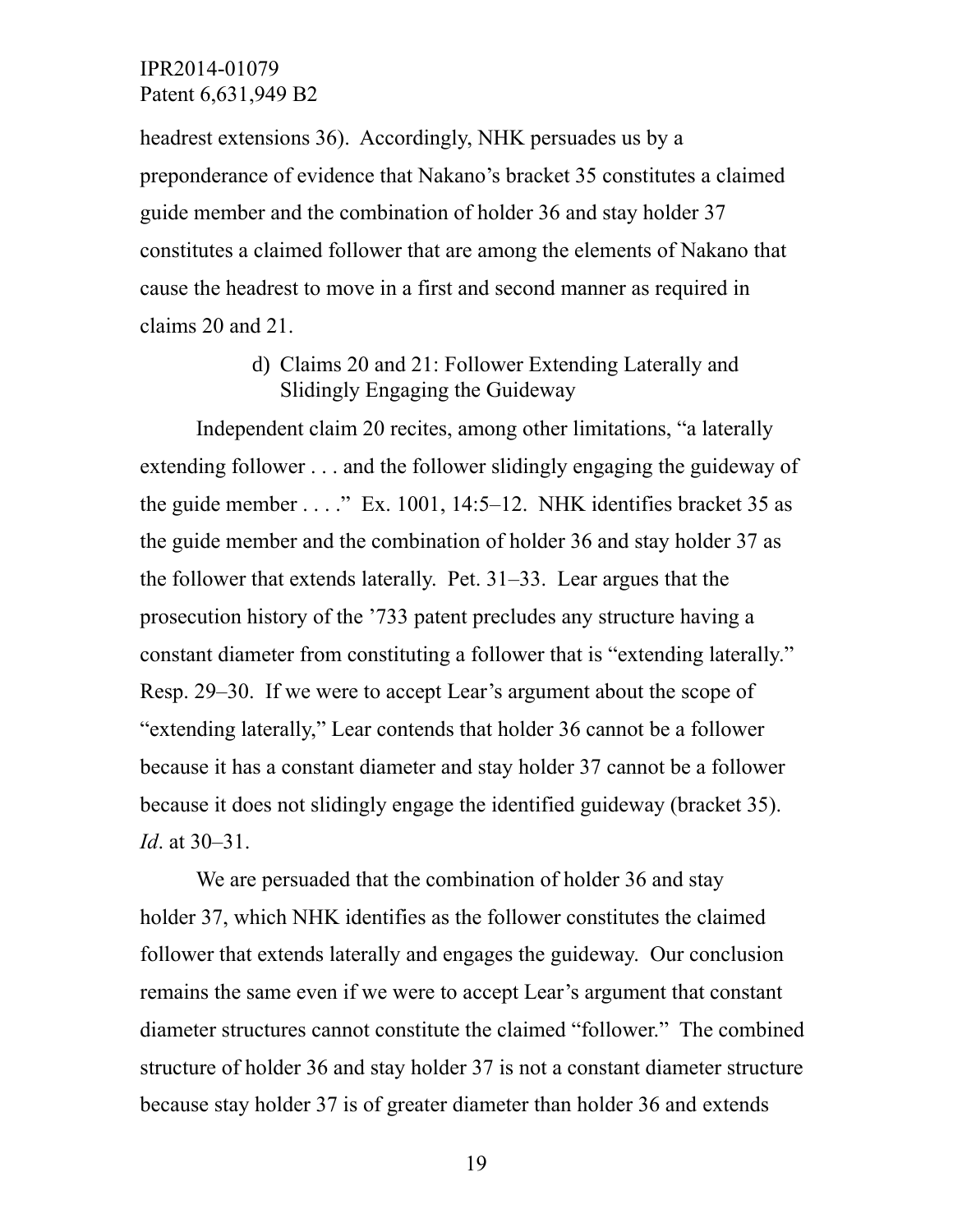laterally from holder 36. Lear does not contest that holder 36 slidingly engages bracket 35. Accordingly, we are persuaded by a preponderance of evidence that Nakano describes the follower of claims 20 and 21.

> e) Claims 10 and 11: Whether the Forward Velocity of Nakano's Headrest Decreases as It Moves in the Second Manner

Claims 10 and 11 require that the forward velocity of the headrest decrease as the headrest moves in the second manner. Claim 10 recites: "movement in the first manner is movement on a first trajectory and at a first forward velocity and movement in the second manner is movement on a second trajectory and at a second forward velocity which is less than the first forward velocity." Ex. 1001, 12:7–11. Claim 11 recites: "movement in the first manner quickly decreases a distance between the headrest and the head of the occupant, while movement in the second manner decreases a velocity of the headrest forward (sic, toward) the head of the occupant . . . ." *Id*. at 12:13–16. Lear contends that Nakano fails to describe a movement of the headrest in accordance with either claim 10 or claim 11. We agree.

Nakano describes the way in which its linkage moves the headrest as follows:

[A]s shown in Fig. 5 (b),  $\ldots$  the coordinated operation of the first, second and third link arms 61, 62, 63 raises the holder bracket 36 fastened to the joint bar 64 between the second link arms 62, 62, *lifting up the head rest 40*.

\* \* \*

Subsequently, as shown in Fig. 5 (d), the third link arm 63, 63 is moved by the lower load-bearing member 51, and in particular, guide pin 65 slides through the arc-shaped portion 66b of guide hole 66, causing the third link arm 63, 63 to rise along this arc-shaped trajectory, accompanying which the first link arm 61, 61 rotates counterclockwise in the drawing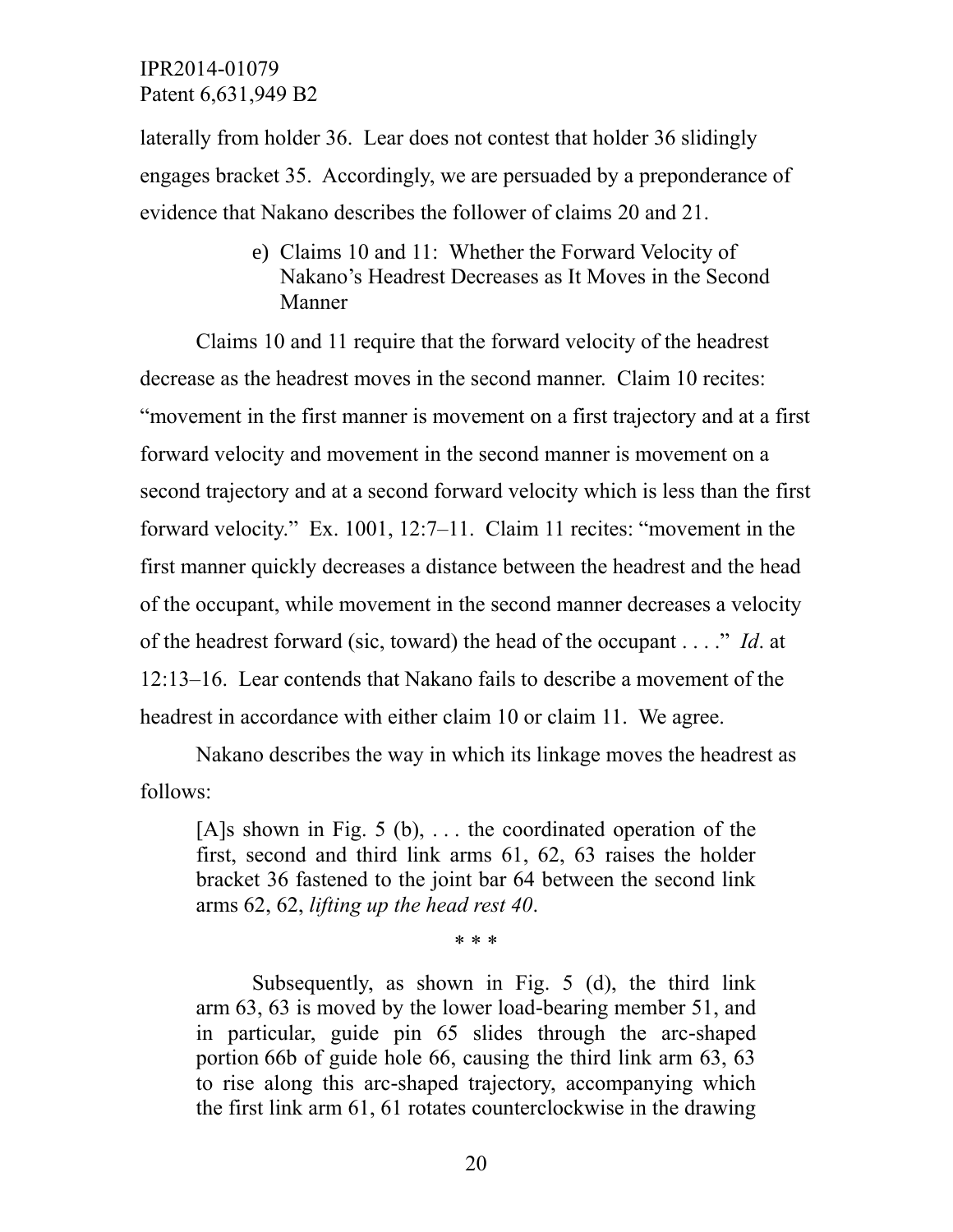and the second link arm 62, 62 operates in coordination, *lifting* the holder bracket 36 fastened to the second link arm 62, 62 and *the head rest 40 obliquely forward*, carrying it to a position where it is close to the passenger's head, thereby ensuring that support is provided to the head.

Ex. 1005 ¶¶ 26, 29 (emphasis added).

*(1)NHK's Reliance on Kinematic Models of Nakano's Headrest*

NHK proffers Dr. Kent's testimony based upon his kinematic modeling of the movement of Nakano's headrest as evidence of how Nakano's headrest moves. Pet. 20–21 (citing Ex. 1010 ¶ 54). Dr. Kent based his kinematic model of Nakano's headrest upon Nakano's illustrations. Ex. 1010 ¶ 54. NHK also relies upon Dr. Viano's kinematic model of the movement of Nakano's headrest and his "admission" that Nakano "necessarily" reduces the forward velocity of the headrest. Reply 17 (citing Ex. 1020). Dr. Viano's kinematic model of Nakano's headrest is also derived from an analysis of Nakano's illustrations. Ex. 2010 ¶ 107.

Drs. Kent and Viano use kinematic modeling techniques to reach similar conclusions about the path through which Nakano's headrest moves. The figures reproduced below illustrate those conclusions with the output of Dr. Viano's model shown on the left and the output of Dr. Kent's second model shown on the right.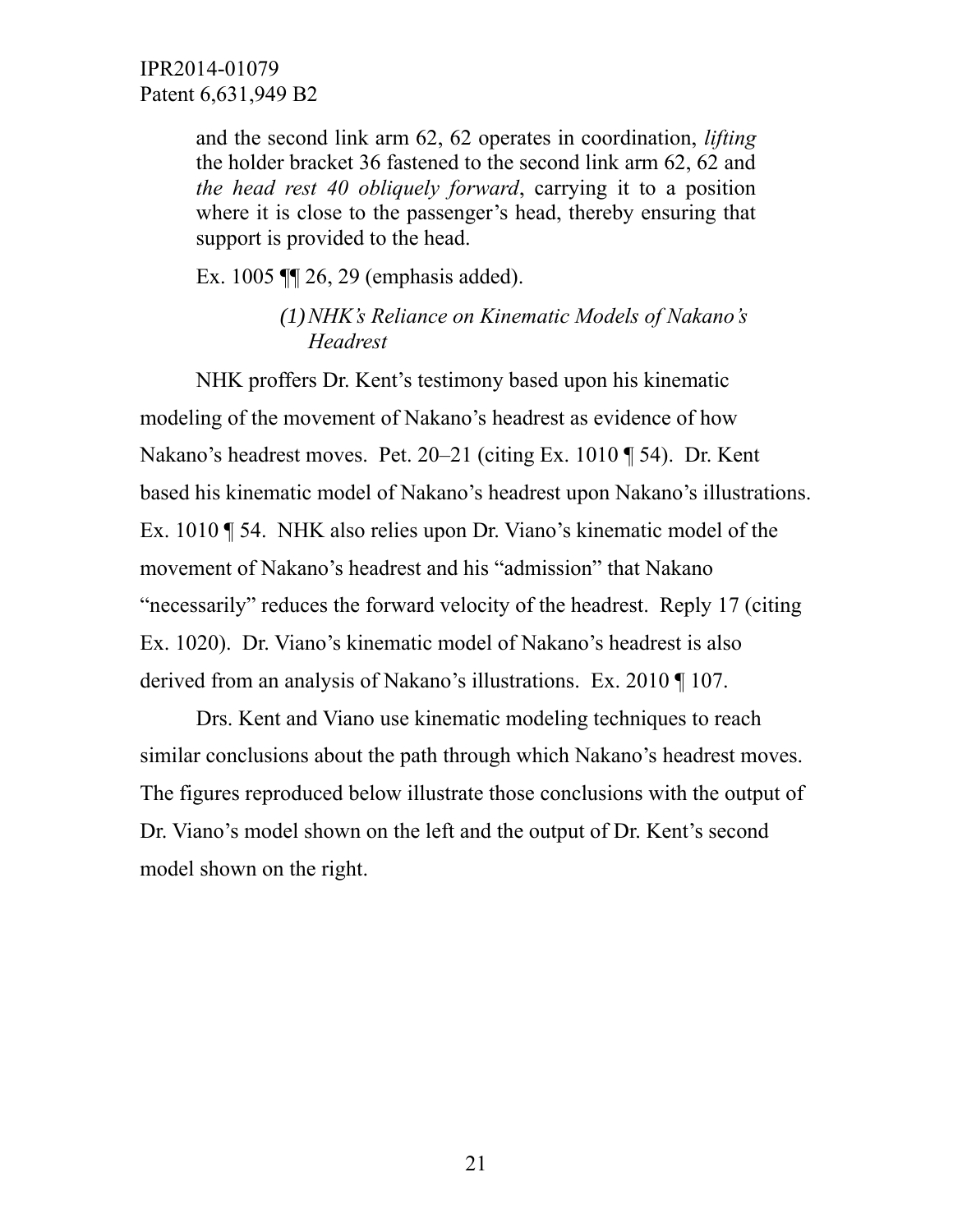



The figure above is a portion of an illustration of the path (shown as a red line) through which a point on Nakano's headrest moves as determined by Dr. Viano.

The figure above is a portion of an illustration of the path (shown as a series of red dots) through which a point on Nakano's headrest moves as determined by Dr. Kent.

Dr. Kent's second model differs significantly from his first model of Nakano because, when generating his first model, he did not consider bracket 35 as constraining the movement of post 36. Ex. 1013 ¶ 15. The variability in the results among all three kinematic models undermines the reliability of the technique the experts used to determine the precise path through which Nakano's headrest moves. Dr. Kent testifies that others, including Dr. Viano, often use graphical representations of linkages as input for creating reliable kinematic models. *Id*. ¶¶ 9–13.

Lear argues, however, that we cannot rely on kinematic models because the accuracy of those models depends upon using drawings that are to scale. Resp. 9 (citing *Nystrom v. TREX Co.*, 424 F.3d 1136, 1148–49 (Fed. Cir. 2005) (holding that because "patent drawings do not define the precise proportions of the elements" the district court erred in determining invalidity based on "models made from [such] drawings"); *In re Olson*, 212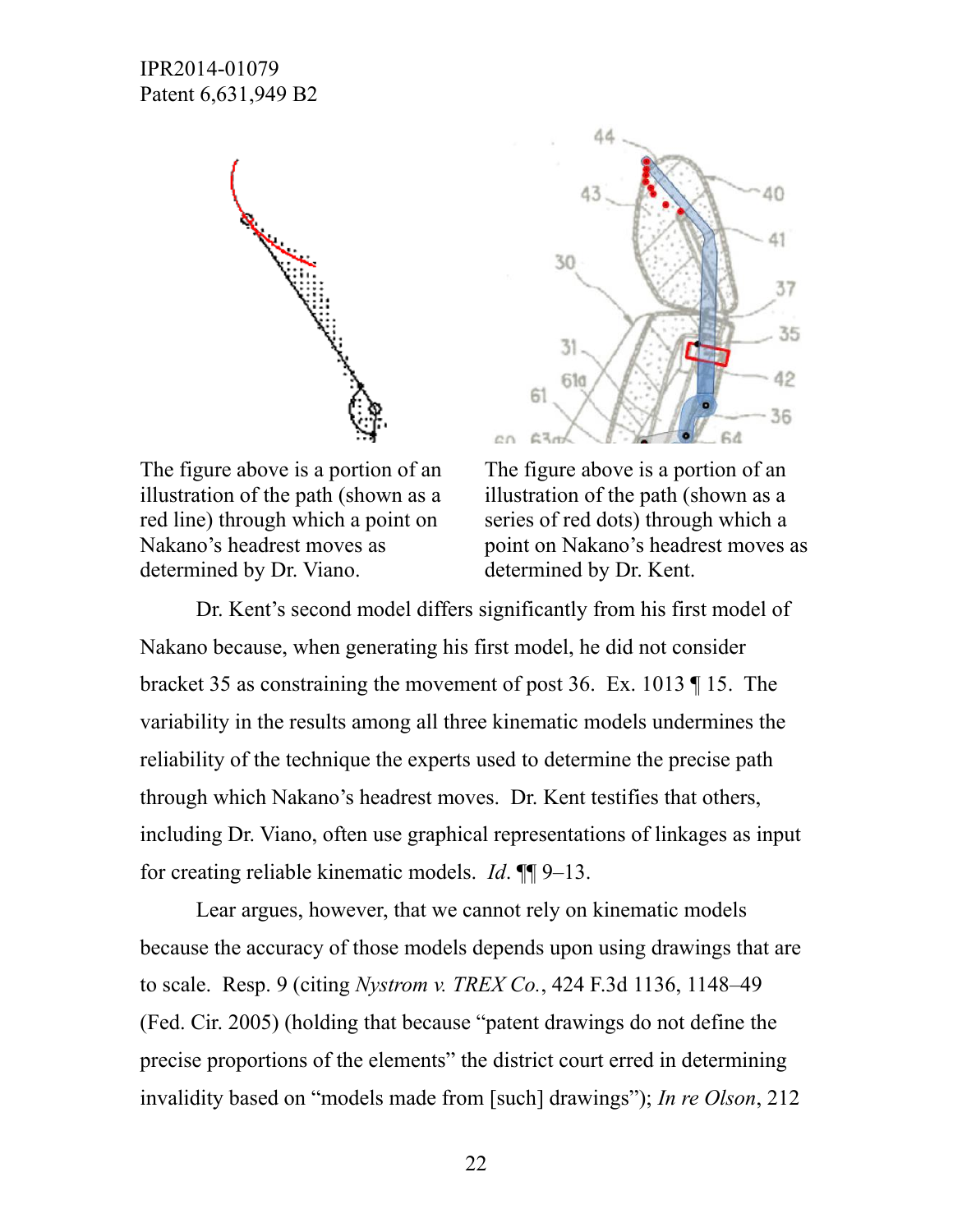F.2d 590, 592 (C.C.P.A. 1954) ("drawings which accompany an application for a patent are merely illustrative of the principles embodied in the alleged invention")). Under *Nystrom*, we may not rely on evidence based solely upon patent illustrations to establish precise proportions of a disclosed structure. The proponent of the modeling must establish that the reference containing the illustrations provides at least some indication that the illustrations are to scale. *Nystrom*, 424 F.3d at 1149.

Just as in *Nystrom*, NHK attempts to transform static images that are not established as being drawn to scale into a model that reveals undisclosed details about the illustrated structure. NHK goes even farther than the *Nystrom* defendant, however, because NHK uses Nakano's static images to generate a dynamic model of Nakano's headrest to derive the path through which the headrest moves. Accordingly, under *Nystrom*, NHK fails to persuade us that we can rely upon any of the modeling performed by either expert as persuasive evidence of the path through which Nakano's headrest would move.

# *(2)Nakano's Express Description of the Forward Velocity of Its Headrest*

Lear persuasively argues that Nakano's express description of the movement of its headrest is insufficient to establish whether the first forward velocity of the headrest is greater than the second forward velocity. Resp. 32–34. As explained above, Nakano describes first "lifting up the head rest," Ex. 1005  $\sqrt{26}$ , and subsequently lifting the headrest "obliquely forward' . . . to a position where it is close to the passenger's head," *id*. ¶ 29. Nakano's description says nothing about the velocity of the headrest.

Based on our review of the evidence of record, NHK fails to persuade us that Nakano describes a headrest that moves with a first forward velocity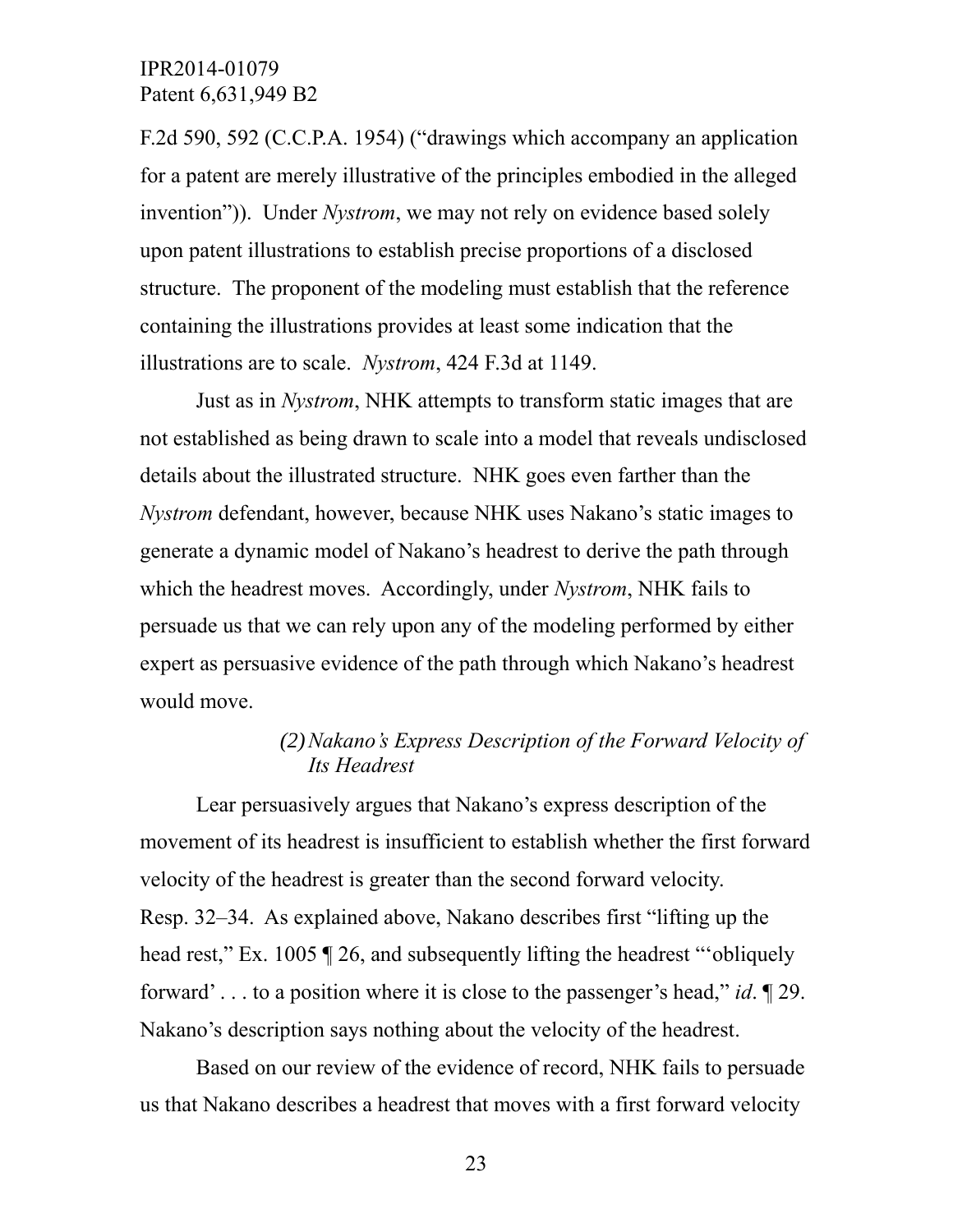along a first trajectory that is greater than a second forward velocity along a second trajectory as required in claims 10 and 11. Accordingly, we are not persuaded that Nakano anticipates claim 10 and 11.

#### *3. Conclusion*

For the reasons described above, NHK persuades us by a preponderance of evidence that Nakano describes a headrest that moves in a first manner and a second manner as required in claims 1–3, 6–9, 20, and 21. NHK also persuades us by a preponderance of evidence that Nakano describes a follower that extends laterally and slidingly engages the guide member as required in claims 19 and 20. NHK also persuades us that the structures it identifies in Nakano cause the headrest to move in first and second manners as required in claims 1–3, 6–9, 20, and 21. As stated in part III.A above, we also are persuaded that NHK has established by a preponderance of evidence that Nakano describes all other elements of claims 1–3, 6–9, 20, and 21. Accordingly, we conclude that NHK has established by a preponderance of evidence that Nakano anticipates claims 1–3, 6–9, 20, and 21 under 35 U.S.C. § 102(b). NHK has failed to persuade us by a preponderance of evidence that Nakano describes a headrest that moves in the ways recited in claims 10 and 11.

C. ANTICIPATION OF CLAIMS 1, 3, AND 6–9 BY KAGE

Claims 1, 3, and 6–9 all require that the headrest move in a first and second manner. Ex. 1001, 11:17–19. We preliminarily determined that NHK had established a reasonable likelihood of showing that Kage anticipates claims 1, 3, and 6–9. Dec. 20–21. Lear argues that Kage does not anticipate these claims because Kage fails to describe a headrest that moves in a first and second manner. Resp. 34–39.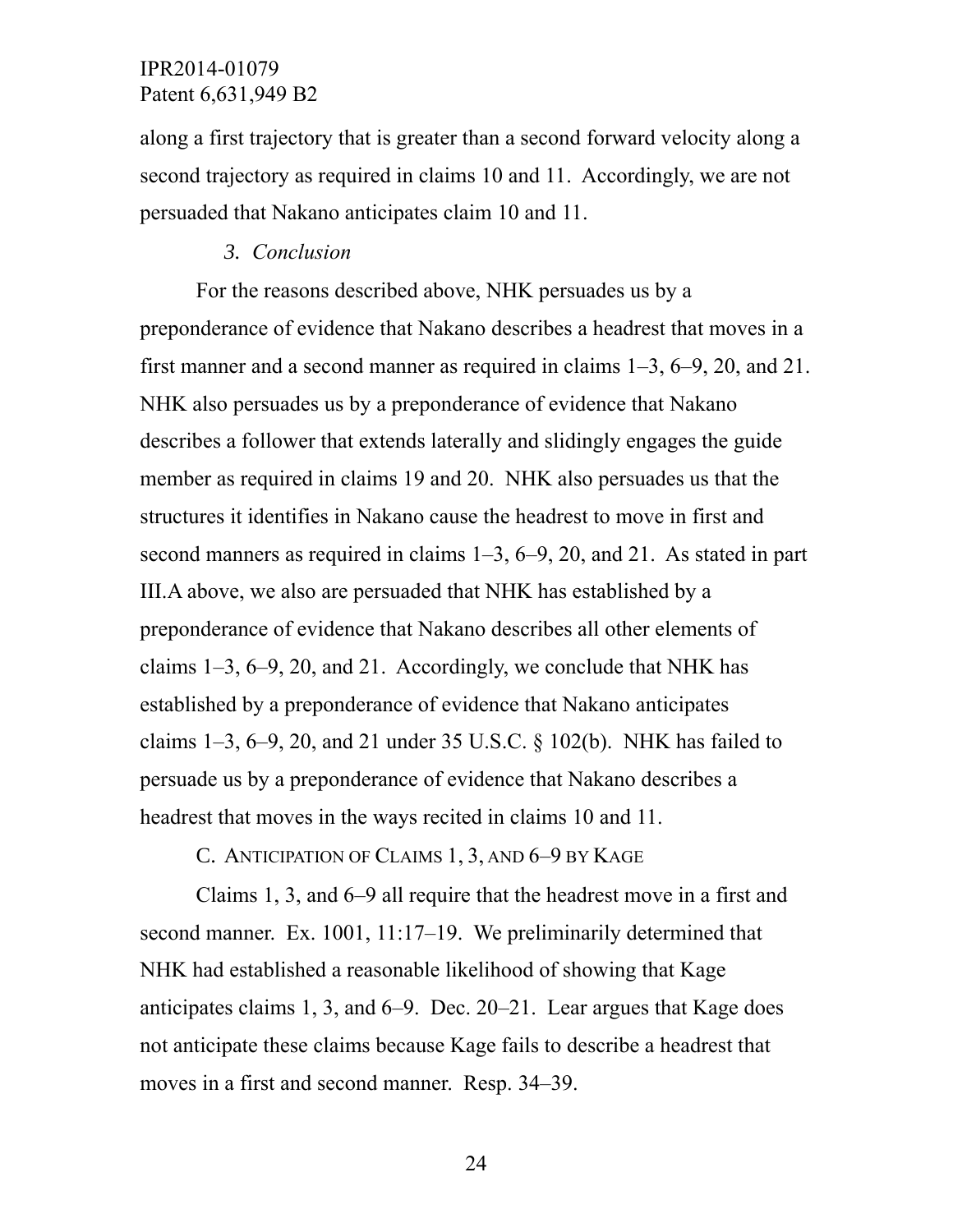# *1. Overview of Kage*

The operation of Kage is illustrated in the colorized versions of Kage's Figures 1 and 2 (reproduced below).



Kage Fig. 1

Kage's colorized Figure 1 depicts movable frame 2 with headrest supports 2a mounted within fixed frame 10.



**Kage Fig. 2** 

Kage's colorized Figure 2 depicts how movable frame 2 and headrest supports 2a move within fixed frame 10 upon impact.

Kage relates to a seat that "can receive a load from [a] passenger's waist and the headrest can be quickly and stably moved forward." Ex. 1006, 2:42–44. Kage's seat includes stationary seat frame 10, 11, 14 (yellow) and movable seat frame 2 (green) from which headrest support guides 2a (pink) extend to support headrest 1. *Id*. at 7:21–36, 7:55–8:1. Guide shafts 4 extend from moveable frame 2 (green) and slidably engage guide holes 3. *Id.* at 7:42–50. Link members 5 (blue) are pivotally connected to movable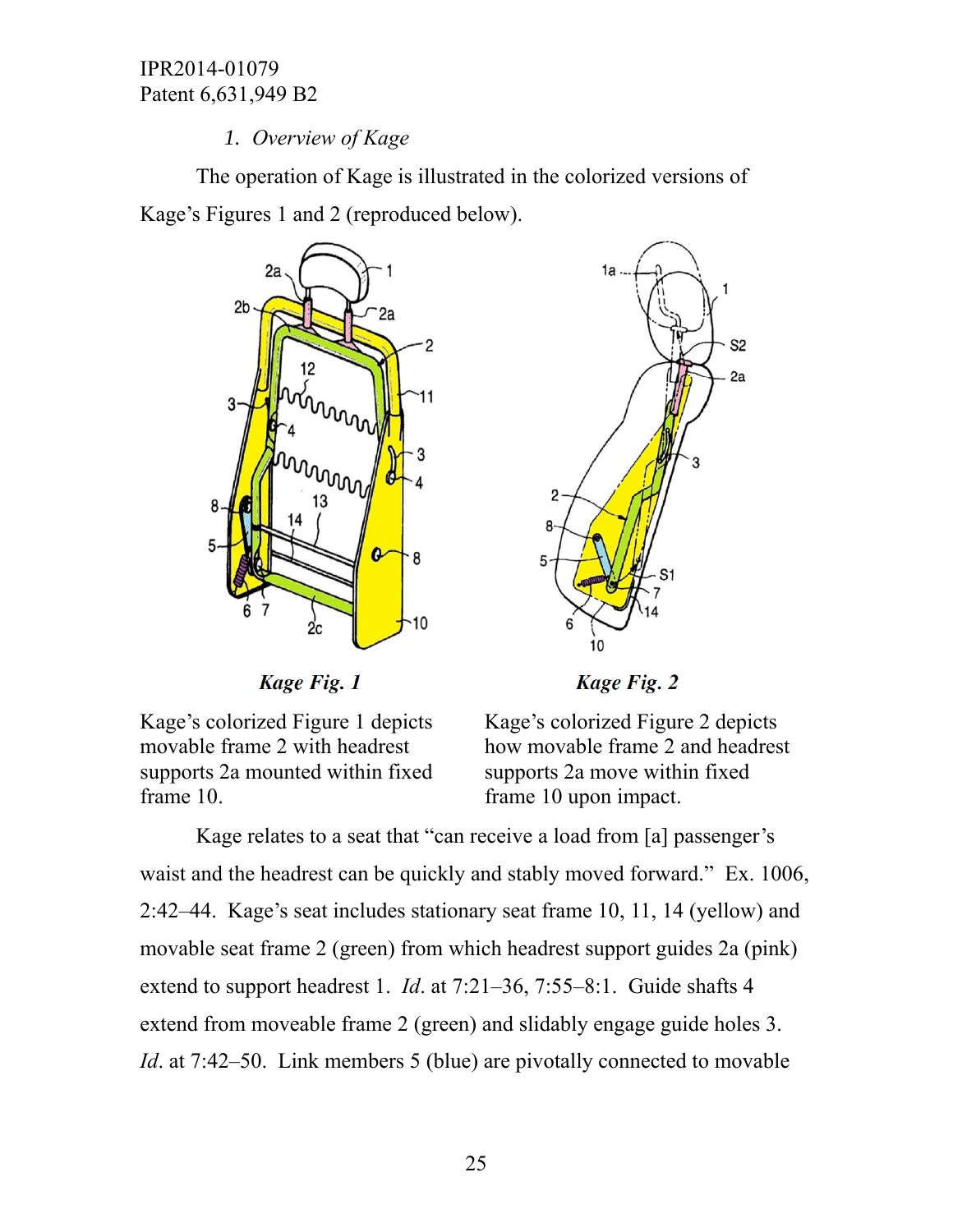frame 2 (green) at pivot axes 7 and to fixed frame 10 (yellow) at link shafts 8. *Id*. at 8:8–15.

When rearward force is applied to seat frame 2c (green), link members 5 (blue) pivot upward and frame 2c (green) is guided along moving path S1. *Id*. at 8:43–48. Guide shafts 4 slide within guide holes 3 as movable frame 2 moves upward. *Id*. As a result, the headrest 1 moves along linear moving path S2, which is defined by a combination of moving path S1 and the shape of guide holes 3. *Id*. at 8:49–54.

Kage illustrates its linear path S2 in the pertinent portion of its Figure 3, which is reproduced at right, as the path through which a point on the front-facing surface of headrest 1 moves as link members 5 move along moving path S1. *Id.* at 8:39–42, 8:49–54. The pertinent portion of Kage's Figure 3 also illustrates an alternative



moving path S2' for the same point on headrest 1, which Kage describes as follows:

[I]f the guide holes 3 are formed to have a linear shape or a shape which is convex toward the front side of the vehicle body, the headrest 1 is displaced forward with respect to the vehicle body at an early timing of its movement, and is then displaced upward, as indicated by a path S2' in Fig. 3. *In such case, the distance between the passenger's head and headrest can be shortened quickly at an early timing of movement of the headrest 1, and when the passenger's head contacts the headrest in practice, the relative speed between the passenger's head and headrest can be minimized (since the moving direction of the headrest has changed in the upward direction).*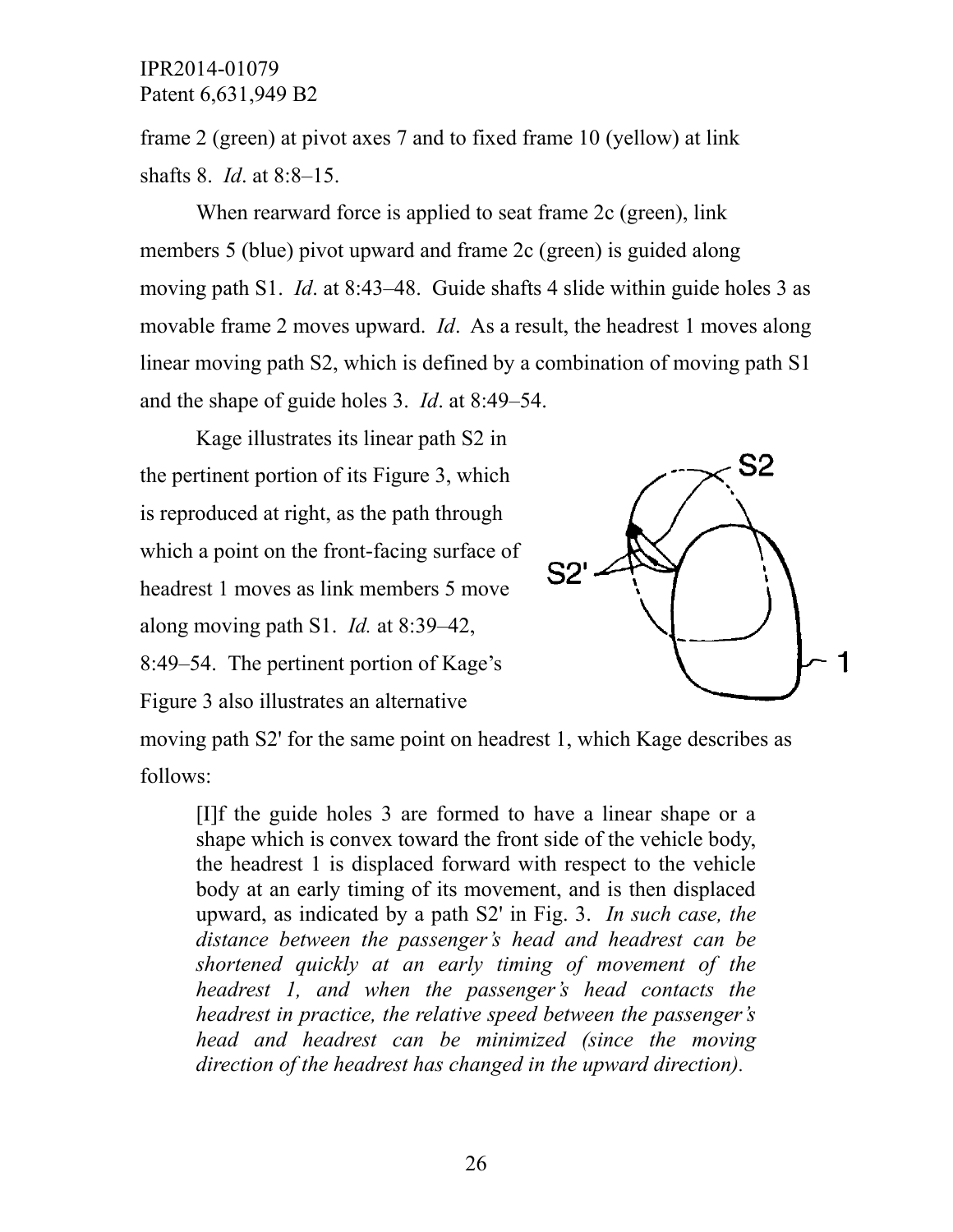*Id*. at 8:58–9:5 (emphasis added). The emphasized portion of the quotation establishes that Kage's headrest moves differently at the beginning and end of its path S2'. Namely, Kage's headrest moves quickly toward the occupant's head at the beginning of path S2' and more slowly toward the occupant's head at the end of path S2'.

#### *2. Analysis*

NHK provides argument and evidence explaining how Kage describes all elements of claims 1, 3, and 6–9. Pet. 34–42. NHK relies upon the variable movement of Kage's headrest along path S2' as describing movement of the headrest in first and second manners. Lear argues that Kage fails to describe a headrest that moves in a first trajectory and a second trajectory because paths "S2 and S2' are each single trajectories." Resp. 38. Lear also argues that both experts confirm that the alleged "single trajectory" path S2' constitutes movement in "one way." *Id*. (citing Ex. 2010 ¶¶ 150– 63; Ex. 2012, 33:14–35:5).

Lear's argument is unpersuasive because it relies upon Lear's interpretation of "a first manner and a second manner" as meaning "a first trajectory and a different second trajectory." Resp. 21–24. We reject Lear's interpretation for the reasons discussed in part II above. Additionally, we are not persuaded by Lear's reliance on expert testimony to establish that Kage's headrest moves in "one way" along path S2' for two reasons. First, and most importantly, the testimonial evidence plainly contradicts Kage's explanation of how headrest 1 moves along path S2' in one way early in its travel and another way later in its travel (i.e., "*the moving direction of the headrest has changed in the upward direction."*). Ex. 1006, 9:8–12. Second, Lear's cited portion of Dr. Kent's testimony fails to establish that path S2' constitutes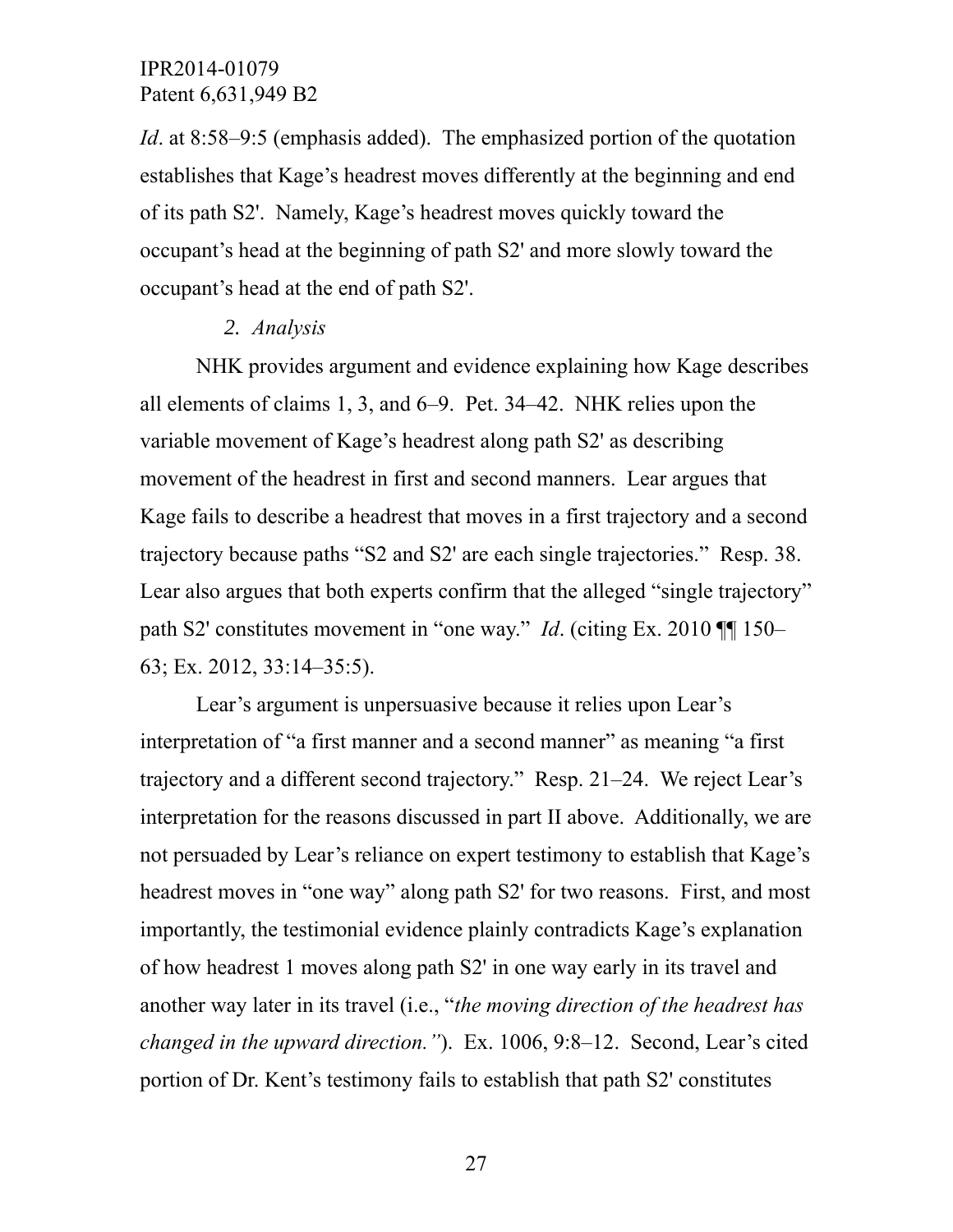movement in one way. Dr. Kent's testimony merely establishes that Kage's headrest moves more forwardly early in path S2' and more upwardly in the latter part of path S2'. Ex. 2012, 34:20–35:5. We, therefore, conclude that Dr. Kent's testimony fails to establish that movement along path S2' is movement in "one way."

# *3. Conclusion*

For the reasons described above, NHK persuades us by a preponderance of evidence that Kage describes a headrest that moves in a first manner and a second manner. As stated in part III.A above, we also are persuaded that NHK has established by a preponderance of evidence that Kage describes all other elements of claims 1, 3, and 6–9. Accordingly, we conclude that NHK has established by a preponderance of evidence that Kage anticipates claims 1, 3, and 6–9 under 35 U.S.C. § 102(a).

D. ANTICIPATION OF CLAIMS 1, 3, 4, 6–9, 12–17, 20, AND 21 BY WIKLUND

We preliminarily determined that NHK had established a reasonable likelihood of showing that Wiklund anticipates claims 1, 3, 4, 6–9, 12–17, 20, and 21. Dec. 21–24. For the reasons expressed below, NHK persuades us by a preponderance of evidence that Wiklund anticipates claims 1, 3, 6–9, 12–16, 20, and 21, but NHK fails to do so for claims 4 and 17.

*1. Overview of Wiklund*

The colorized versions of Wiklund's Figures 2–4 (shown below) illustrate Wiklund's active head restraint system and the manner in which Wiklund's headrest moves during a collision.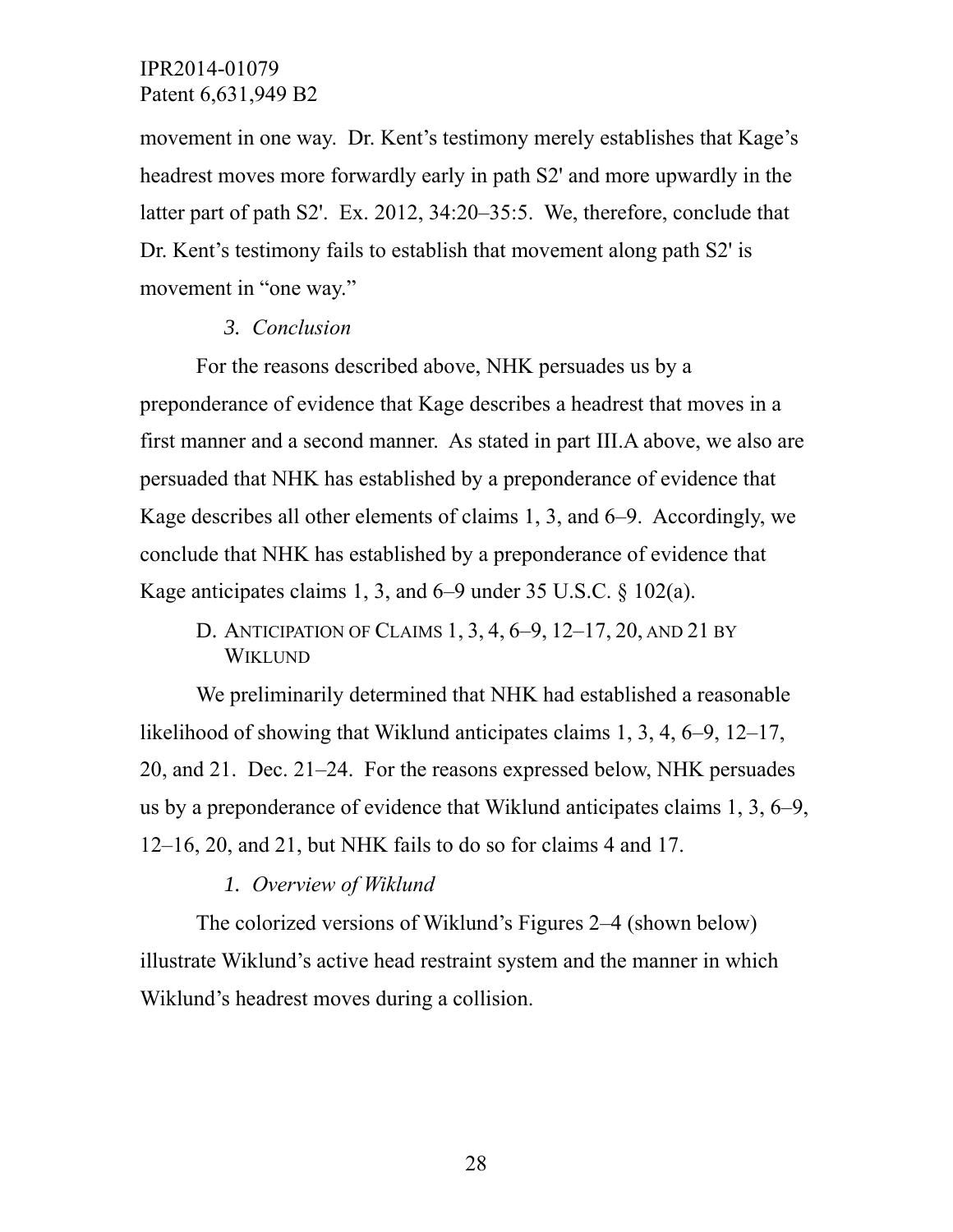



Wiklund's Fig. 2 is a perspective view of elements that move headrest 4 during a collision.

Wiklund's Figs. 3 and 4 are side views illustrating the manner in which headrest 4 moves during a collision.

During a rear collision, the occupant is forced backwards against Wiklund's maneuvering means 10 (orange). Ex. 1007, 5:28–30. Movement of means 10 causes link arms 12 (blue) to rotate counterclockwise (as shown in Figs. 3 and 4), which lifts and rotates frame part 17 (orange). *Id*. at 5:28– 6:1. This movement of frame part 17 slides holders 23 upward through supports 24 to lift headrest 4 and rotates holders 23 to move headrest 4 forward. *Id*.

## *2. Lear's Arguments*

Lear argues that Wiklund does not anticipate some or all of claims 1, 3, 4, 6–9, 12–17, 20, and 21 for three reasons. Resp. 39–52. First, Lear contends that Wiklund fails to describe a headrest that moves in a first and second manner as required in all these claims. *Id*. at 39–45. Second, Lear argues that Wiklund fails to describe the "follower" extending laterally or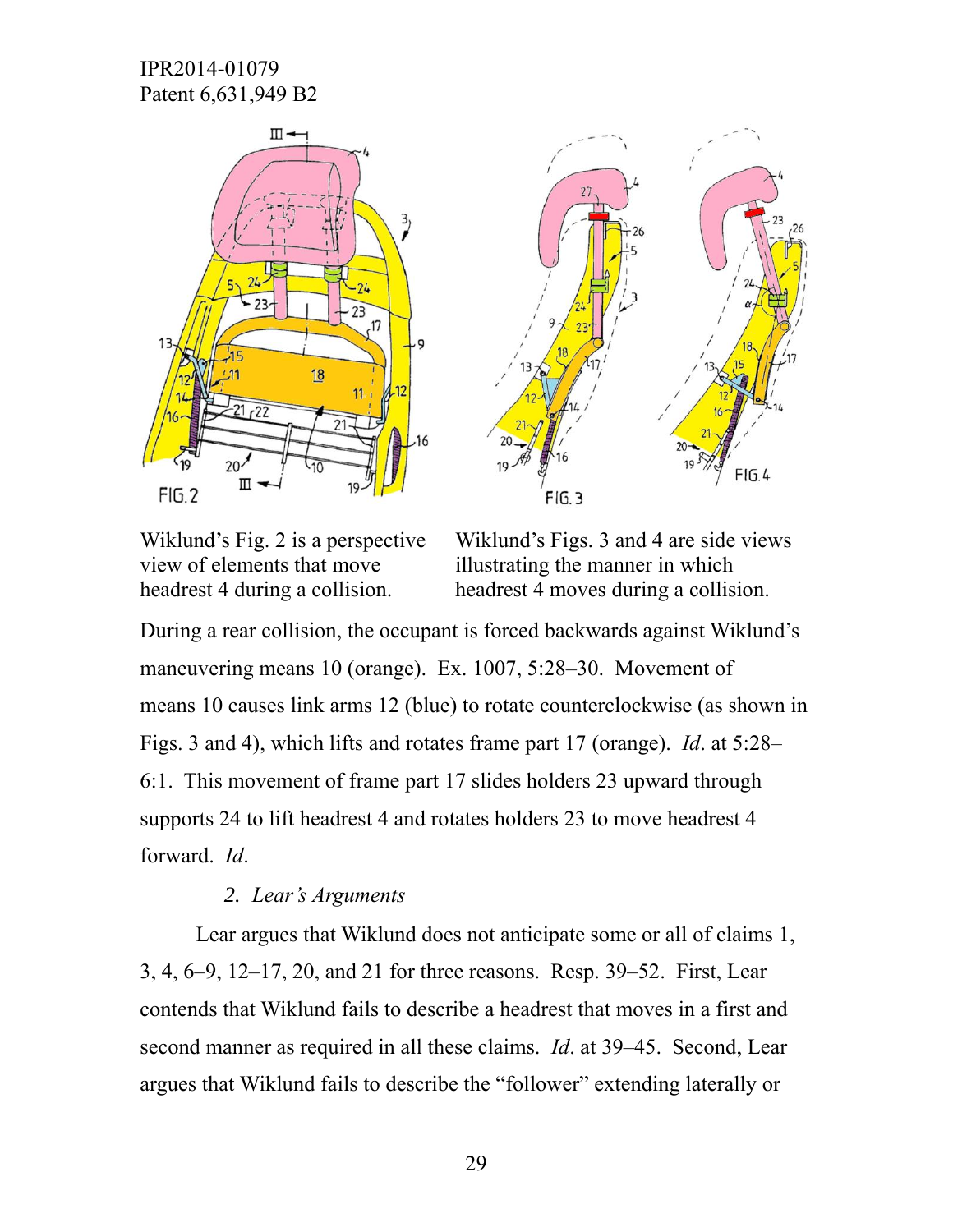slidingly engaging the guideway as recited in all these claims. *Id*. at 45–47. Third, Lear argues that the structures in Wiklund that NHK identifies as the follower and guideway of claims 4 and 17 do not have the claimed first and second surface portions. *Id*. at 47–52. We address each argument below.

> a) Claims 1, 3, 4, 6–9, 12–17, 20, and 21: First and Second Manners

NHK contends that Wiklund's movement of its headrest upward while rotating forward constitutes movement in a "first and second manner." Pet. 45–46, 51–52 (citing Ex. 1007, 5:25–6:4). Wiklund describes the movement of its headrest as follows:

[D]uring a rear end collision, the support mechanism 5 can be made to take up the position shown in Fig. 4, where the neck support 4 has been moved forwards and upwards relative to the back 3 in order to support the head 6 of the person in the chair. During such a rear end collision the manoeuvering means 10 is subjected to such a large force backwards relative to the frame 9 by the back of the person that it is moved and, with the help of the link arms 12, guided in such a way that the *holders 23 slide upwards in the support 24 at the same time as they are bent forwards*.

Ex. 1007, 5:25–6:1 (emphasis added).

Lear cites the same passage from Wiklund as establishing that Wiklund's headrest moves "simultaneously upward and forward along a single trajectory." Resp. 42–44. Lear also relies upon Dr. Viano's testimony to support its contention that Wiklund's headrest moves along a single trajectory. *Id*. (citing Ex. 2010 ¶¶ 170–79, 184–89). Dr. Viano concludes that Wiklund moves in a single trajectory based on two models of the movement of Wiklund's headrest. Ex. 2010 ¶¶ 170–93. Dr. Viano's first model is a kinematic model of Wiklund's linkage derived using dimensions in Wiklund's figures as input data that simulates the movement of Wiklund's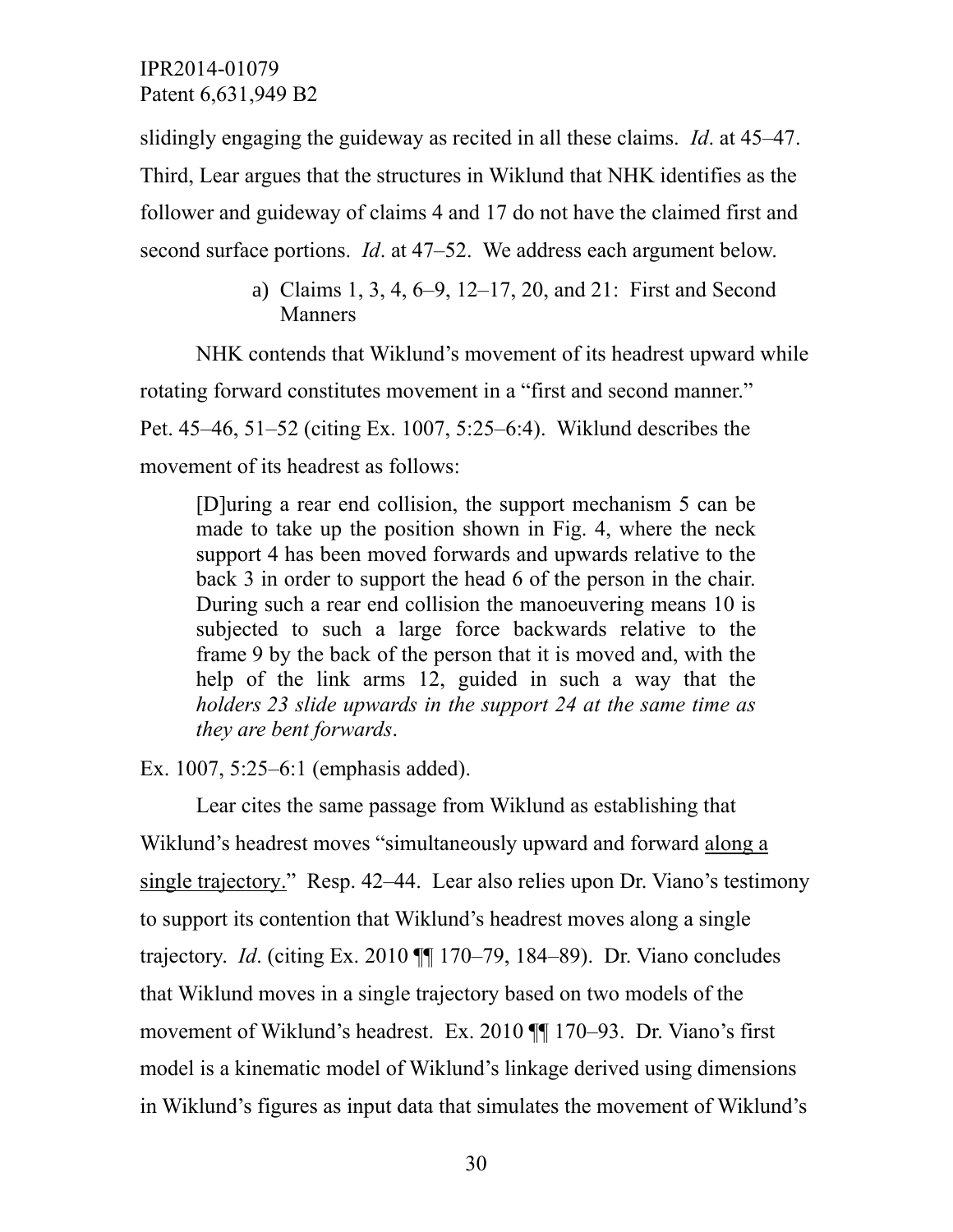headrest as the linkage moves. Ex. 2010 ¶ 170. Dr. Viano's second model is a mathematical model of a "simplified linkage that is analogous" to Wiklund's arrangement. *Id*. ¶ 176.

We determine Dr. Viano's modeling to be inconclusive on the issue of how Wiklund's headrest would actually move. Lear criticizes Dr. Kent's use of patent illustrations as a basis for a kinematic model of a prior art linkage as being improper. Resp. 10–11 (citing *Nystrom v. TREX Co., Inc.*, 424 F.3d 1136, 1148 (Fed. Cir. 2005) (holding that because "patent drawings do not define the precise proportions of the elements" the district court erred in determining invalidity based on "models made from [such] drawings."); *In re Olson*, 212 F.2d 590, 592 (C.C.P.A. 1954) ("drawings which accompany an application for a patent are merely illustrative of the principles embodied in the alleged invention."). Lear never explains why we should reject Dr. Kent's reliance on patent illustrations as input for his kinematic modeling while simultaneously relying upon Dr. Viano's reliance on patent illustrations as input for his kinematic modeling of Wiklund. Accordingly, we do not rely upon Dr. Viano's kinematic modeling of Wiklund's headrest.

NHK contends that Dr. Viano's mathematical modeling is "improper" based on testimony by Dr. Kent. Reply 20 (citing Ex. 1013 ¶¶ 16–22). According to NHK, Dr. Viano's mathematical modeling oversimplifies Wiklund's linkage. *Id*. Even if we were to assume that Dr. Viano's mathematical model of Wiklund's linkage were valid, Lear never proffers evidence of the shape of the path through which Wiklund's headrest would actually move according to Dr. Viano's mathematical model.

Nevertheless, even if we were to accept Dr. Viano's modeling as accurate and Lear's contention that Wiklund's headrest moved in a "single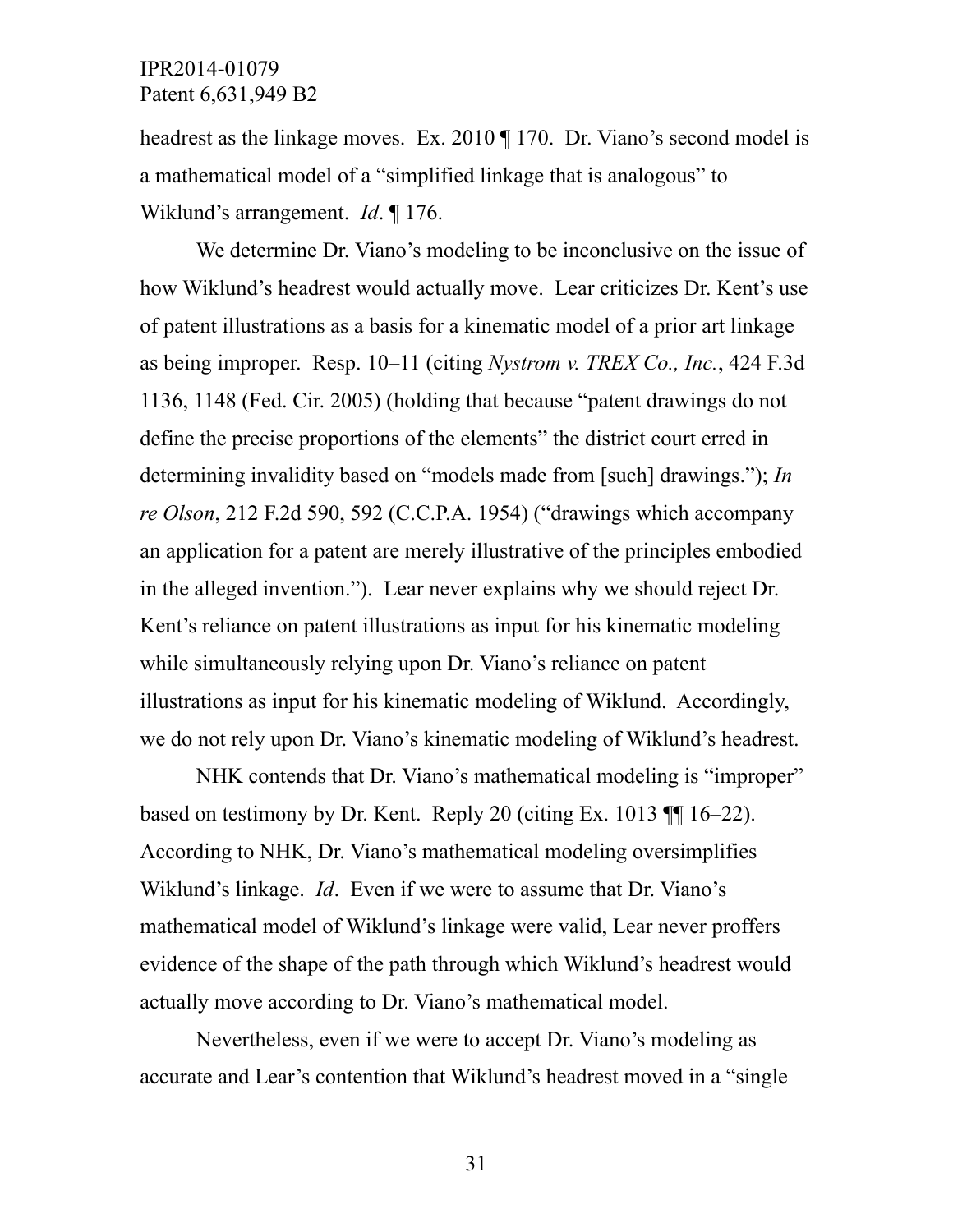trajectory" as true, Lear's argument would be unpersuasive because it is based on Lear's argument that we should equate "manner" with "trajectory." As explained in part II above, we interpret moving in a first manner and a second manner broadly to cover movement in two different ways. Wiklund plainly states its headrest moves in two different ways because holders 23 of headrest 4 simultaneously slide upward through support 24 and bend forward. Accordingly, NHK persuades us by a preponderance of evidence that Wiklund describes a headrest that moves in first and second manners.

> b) Claims 1, 3, 4, 6–9, 12–17, 20, and 21: Follower Extending Laterally and Slidingly Engaging the Guideway

> > 23

Claims 1, 3, 4, 6–9 recite a "follower extending laterally and engaging the guideway of the guide member." Ex. 1001, 11:13–14. Claims 12–17 recite "the headrest extension having one of a guide member and a follower . . . the follower extending laterally and slidingly  $2<sub>L</sub>$ engaging the guideway of the guide member." *Id*. at 12:22–31. Claims 20 and 21 recite "a laterally extending follower . . . the follower slidingly engaging the guideway of the guide member . . . ." *Id*. at 13:24–34. NHK identifies the combination of holder 23 (pink) holder part 27 (pink) and unnumbered stay (red), which are illustrated in the portion of the colorized version of Wiklund's Figure 4 reproduced at right, to be the follower extending laterally and slidingly engaging the guideway of the guide member (support 24 (green)). Pet. 45–46 (claim 1), 52 (claim 12), 56 (claim 20).

Lear argues that holder 23 and holder parts 27 cannot be the claimed follower because no portion of holder part 27 ever contacts support 24 and, therefore, holder parts 27 do not engage the guide member. Resp. 45–46.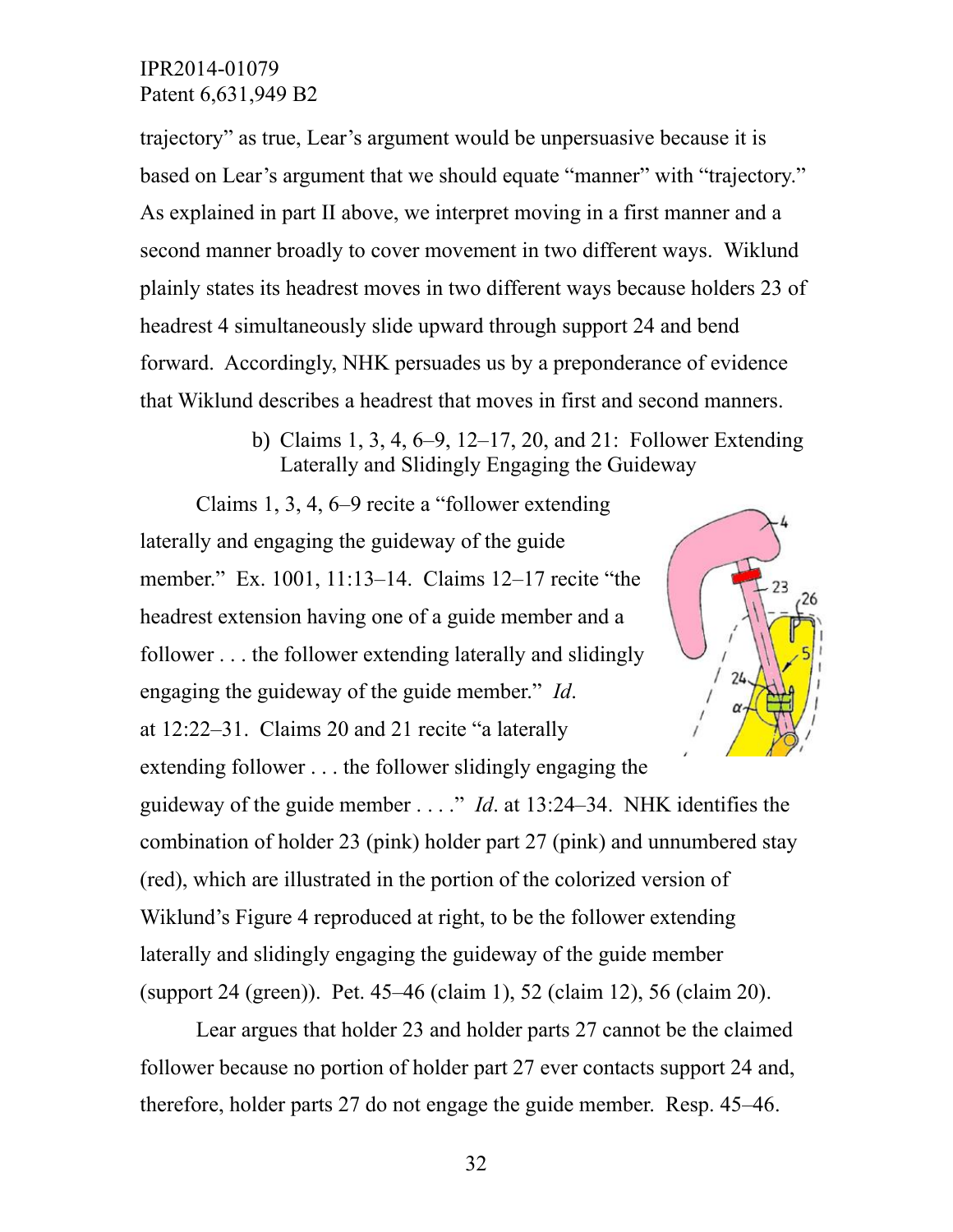Lear also contends that holders 23 do not extend laterally because they have a constant diameter. *Id*. at 47

Lear's argument is unpersuasive because it fails to address the entire combination of elements that NHK identifies as the follower, namely holder 23, holder parts 27, and the unnumbered stay (red). NHK persuades us that the stay (red) extends laterally from holder 23, which slides within support 24. Our conclusion remains the same even if we were to accept Lear's argument that constant diameter structures cannot constitute the claimed "follower." The combined structure of holder 23 and stay (red) is not a constant diameter structure because the stay is of greater diameter than holder 23 and it extends laterally from holder 23. Lear does not contest that holder 23 slidingly engages support 24. Accordingly, NHK persuades us by a preponderance of evidence that Nakano describes the follower of claims 1, 3, 4, 6–9, 12–17, 20, and 21.

> c) Claims 4 and 17: Guideway Wall with First and Second Portions and Follower with First and Second Surface Portions

Claim 4, which depends from claim 3, which depends from claim 1, recites details of how the follower engages the guideway within the guide member as follows:

the guideway has a first guideway wall and a second guideway wall and the follower has a first follower portion and a second follower portion which engage the first guideway wall and second guideway wall respectively . . . .

Ex. 1001, 11:27–30;

the second guideway wall has a first contact portion and a second contact portion and the second follower portion has a first surface portion and a second surface portion such that upon impact to the vehicle, the first surface portion slidingly engages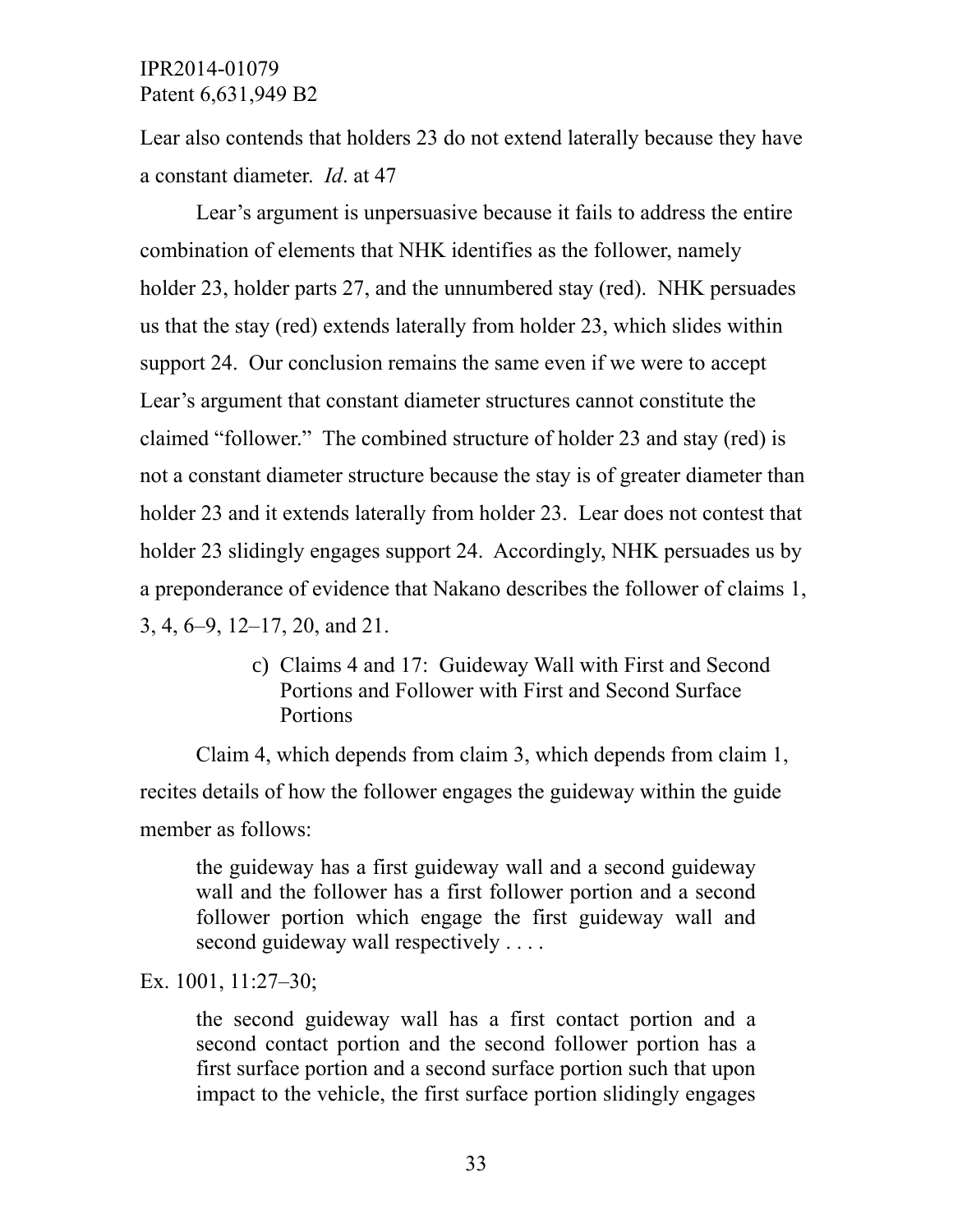> the first contact portion while the first follower portion slidingly engages the first guideway wall so as to cause the headrest to move in a first manner before the second surface portion slidingly engages the second contact portion as the first follower portion continues to slidingly engage the first guideway wall so as to cause the headrest to move in a second manner.

*Id*. at 11:34–44.

Claim 17, which depends from claim 16, which depends from claim

12, recites similar limitations to those of claim 4 as follows:

the guide member is fixedly attached to the seatback frame and has a first guideway wall and a second guideway wall and the follower is fixedly attached to the headrest extension and has a first follower portion and a second follower portion which slidingly engage the first guideway wall and second guideway wall respectively.

*Id.* at 12:54–59;

the second guideway wall has a first contact portion and a second contact portion and the second follower portion has a first surface portion and a second surface portion such that upon impact to the vehicle, the first surface portion slidingly engages the first contact portion while the first follower portion slidingly engages the first guideway wall so as to cause the headrest to move in the first manner before the second surface portion slidingly engages the second contact portion as first follower portion continues to slidingly engage the first guideway wall so as to cause the headrest to move in the second manner.

*Id*. at 12:61–13:4.

NHK identifies various parts of Wiklund's support 24 as meeting the limitations on the guide member and various parts of holders 23 as meeting the limitations on the follower as shown in the two annotated versions of portions of Wiklund's Figure 3 reproduced below. Pet. 47–48 (claim 4), 55 (claim 17).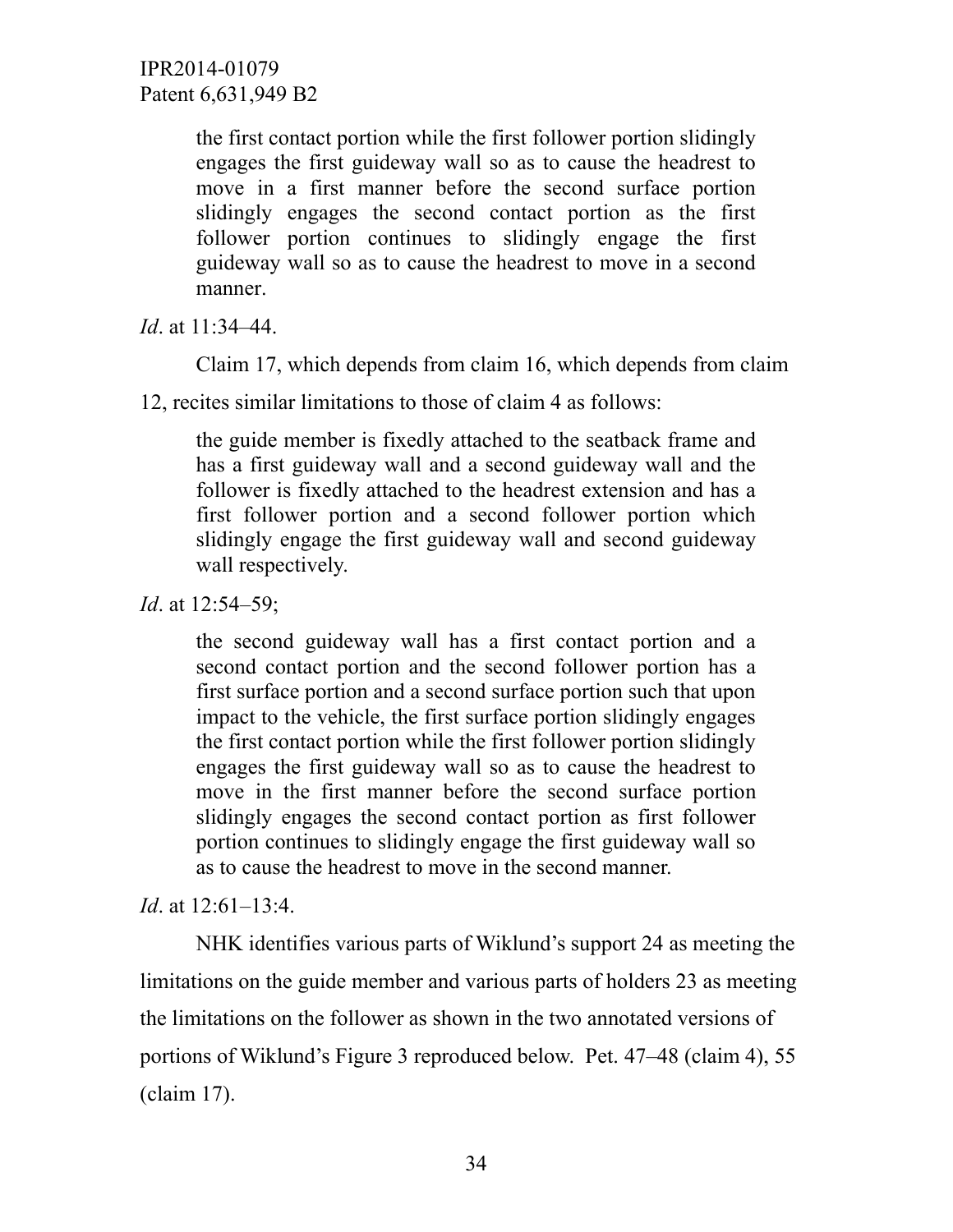

front-wall and back-wall of holder  $23$  (*i.e.*, claimed "first follower portion" and "second follower portion" front-wall and back-wall of support  $24$  (*i.e.*, claimed "first guideway wall" and

The annotated version of a portion of Wiklund's Figure 3 illustrates the alleged follower and guideway.

NHK identifies the respective front and back wall portions of Wiklund's support 24 and holder 23 as the limitations directed to first and second walls of the guideway and first and second portions of the follower that are introduced in claims 3 and 16. *Id*. at 47 (claim 3), 54–55 (claim 16).



The annotated portion of Wiklund's Figure 3 illustrates portions of holder 23 and support 24 allegedly corresponding to the claimed follower and guideway.

NHK identifies the specific portions of support 24 and holder 23 as meeting the detailed limitations on the guideway within the guide member and the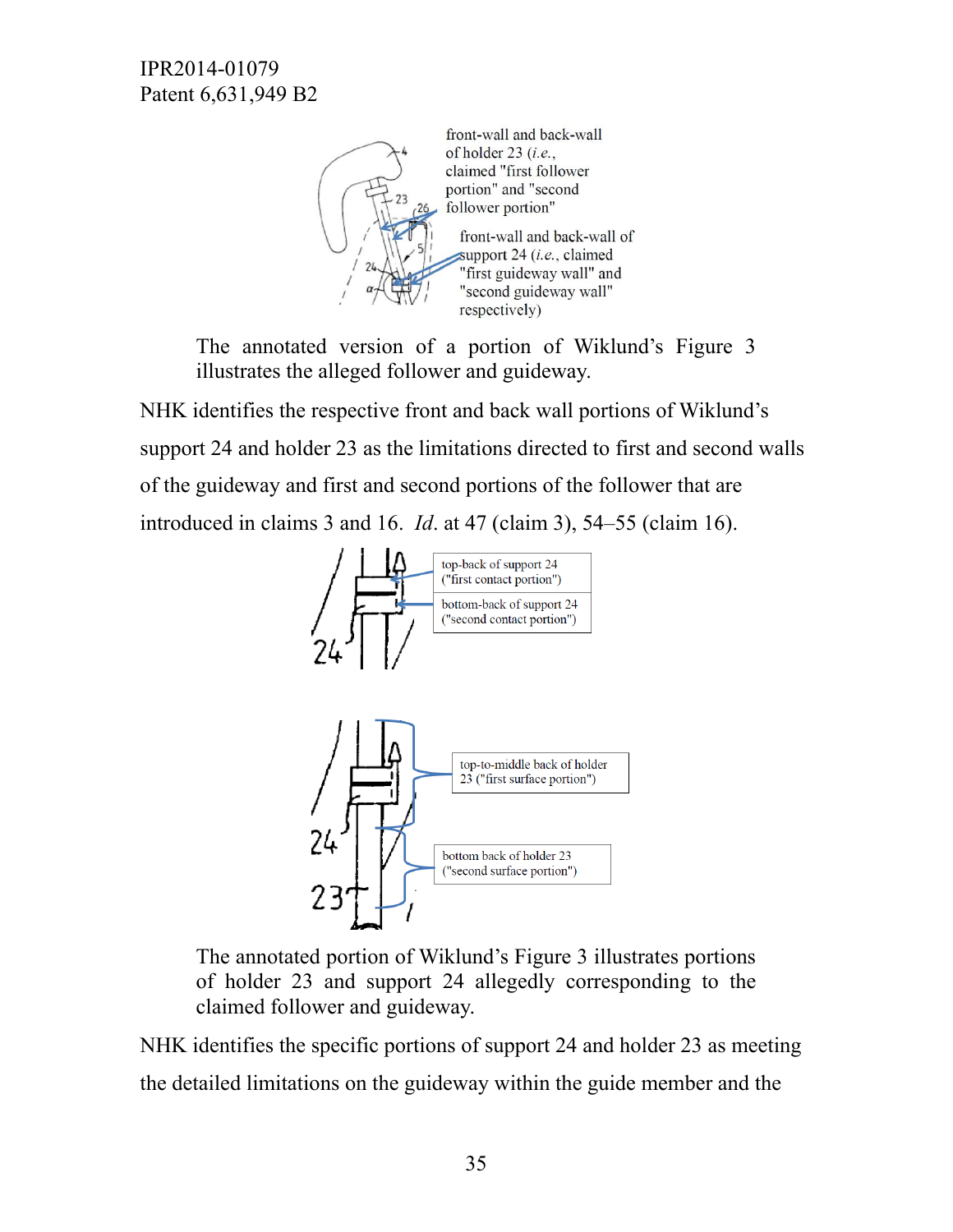follower that are introduced in claims 4 and 17. *Id*. at 47–48 (claim 4), 55 (claim 17). NHK proffers Dr. Kent's testimony to explain how holder 23 and support 24 function in accordance with these limitations on the follower and guide member. *Id*. at 37–38 (citing Ex. 1010 ¶¶ 88, 89). The only evidence that Dr. Kent cites to support his testimony is the annotated figures from Wiklund reproduced above and Wiklund's description of how holder 23 slides within support 24. Ex. 1010 TH 88, 89.

Lear recognizes that support 24 must permit holder 23 to tilt forward within the opening inside support 24. Resp. 50. Nevertheless, Lear argues that Dr. Kent's testimony about the internal details of support 24 reflects "speculative assumptions" and that Wiklund's Figure 3 fails to show any specific type of contact between the exterior of holder 23 and the internal surfaces of support 24. *Id*. Dr. Kent's deposition testimony illustrates Dr. Kent's uncertainty about the internal structure of support 24. For example, Dr. Kent testifies:

Q And the interior surface of 24, whether it'd be a bushing or otherwise, we don't know if it's a cylindrical shape, or it may be some other shape, correct?

A I believe that's correct.

Ex. 2012, 197:11–15; *see also id*. at 148:12–20, 149:13–150:7, 195:2–6 (describing possible different internal configurations of support 24). Because of the uncertainties about the internal structure of support 24, Lear argues that Wiklund fails to describe either explicitly or inherently the required two sequential types of contact between the claimed follower and guide member. Resp. 50–51. Lear's argument is persuasive.

"An expert's conclusory testimony, unsupported by the documentary evidence, cannot supplant the requirement of anticipatory disclosure in the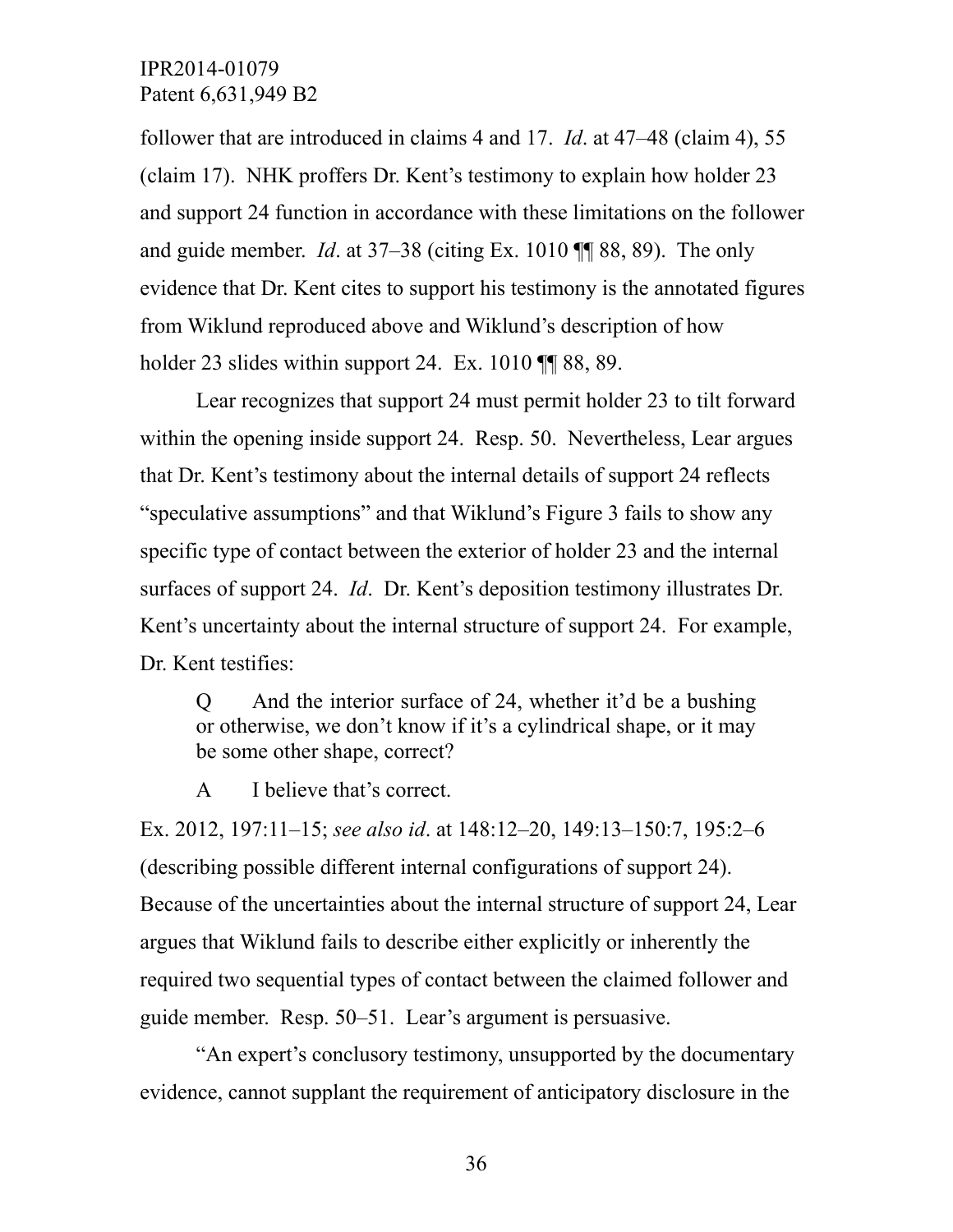prior art reference itself." *Motorola, Inc. v. Interdigital Tech. Corp.*, 121 F.3d 1461, 1473 (Fed. Cir. 1997). Dr. Kent admits that the internal structure of support 24 may take a number of different forms that permit holder 23 to tilt within support 24. Ex. 2012, 148:12–20, 149:13–150:7, 195:2–6, 197:11–15. NHK responds to Lear's arguments by proffering an additional declaration from Dr. Kent in which he describes the specific way in which parts of holder 23 contact the internal structure of support 24 in the way required by claim 15. Reply 21–22 (citing Ex. 1013 ¶ 49). Dr. Kent cites nothing but the same ambiguous portions of Wiklund's description to support his testimony. Additionally, Dr. Kent's additional declaration contradicts his deposition testimony and is therefore entitled to little if any weight. We are not persuaded by NHK's argument and evidence relating to the manner in which Wiklund's holder 23 contacts the undisclosed internal surfaces of support 24. To demonstrate anticipation, "the reference must disclose each and every element of the claim with sufficient clarity to prove its existence in the prior art." *Motorola*, 121 F.3d at 1473. "Although this disclosure requirement presupposes the knowledge of one skilled in the art of the claimed invention, that presumed knowledge does not grant a license to read into the prior art reference teachings that are not there." *Id*. We find Dr. Kent's testimony to be speculation that is insufficient to demonstrate that Wiklund explicitly or inherently describes the type of contact between the follower and guide member that is required in claims 4 and 17. Accordingly, we are not persuaded by a preponderance of evidence that Wiklund anticipates claims 4 and 17.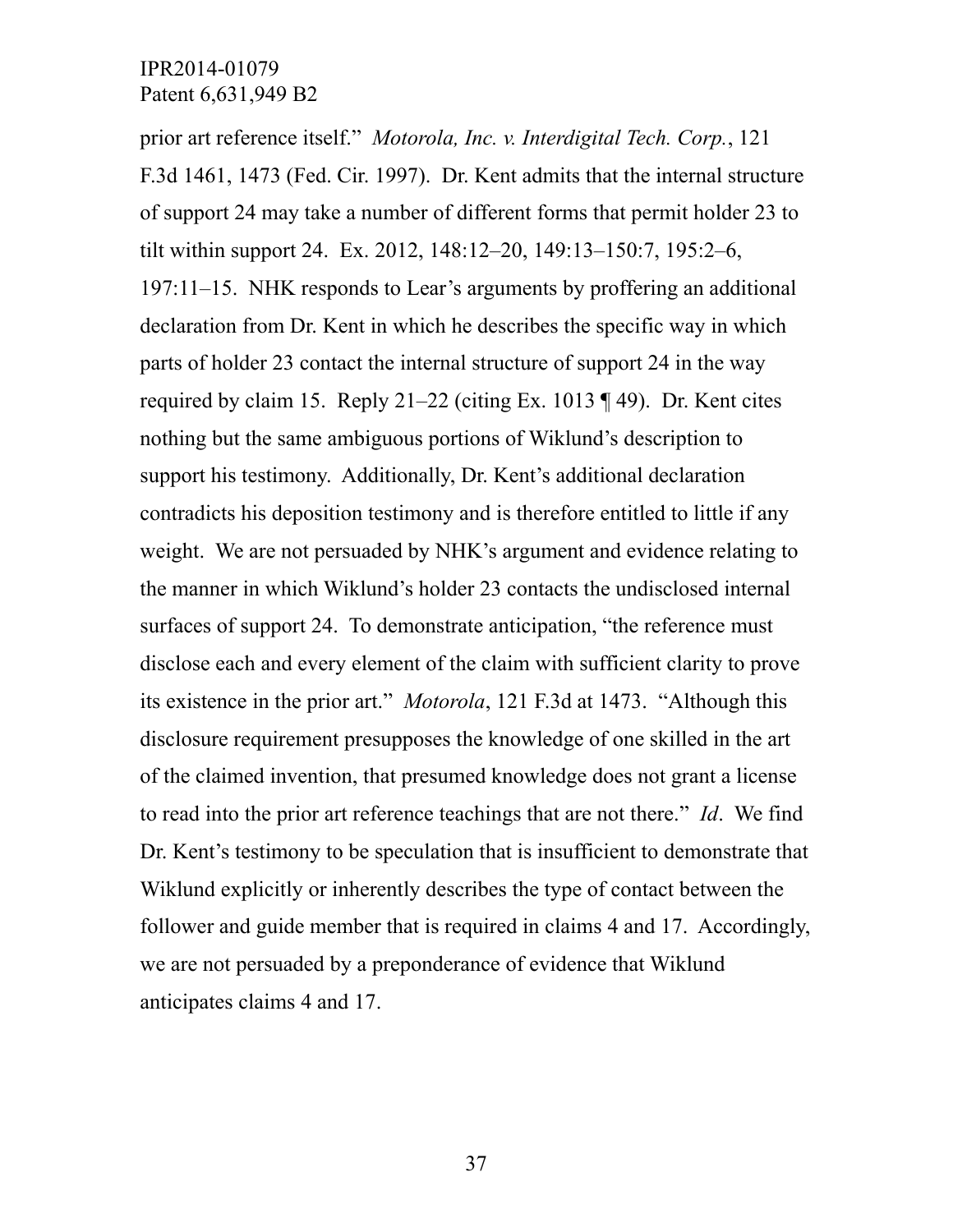### *3. Conclusion*

For the reasons described above, NHK persuades us by a preponderance of evidence that Wiklund describes a headrest that moves in a first manner and a second manner as required in claims 1, 3, 6–9, 12–16, 20, and 21. NHK also persuades us by a preponderance of evidence that Wiklund describes a follower that extends laterally and slidingly engages the guide member as required in claims 1, 3, 6–9, 12–16, 20, and 21. NHK fails to persuade us by a preponderance of evidence, however, that Wiklund describes all the limitations of claims 4 and 17. As stated in part III.A above, we also are persuaded that NHK has established by a preponderance of evidence that Wiklund describes all other elements of claims 1, 3, 6–9, 12–16, 20, and 21. Accordingly, we conclude that NHK has established by a preponderance of evidence that Wiklund anticipates claims 1, 3, 6–9, 12–16, 20, and 21 under 35 U.S.C. § 102(b), but NHK has failed to do so with regard to claims 4 and 17.

# E. OBVIOUSNESS OF CLAIMS 2 AND 25 IN VIEW OF WIKLUND AND **SEITZER**

We preliminarily determined on the record before us at the time that NHK had established a reasonable likelihood of showing that the combination of Wiklund and Seitzer renders claims 2 and 25 unpatentable as obvious. Dec. 24–29. We cautioned, however, that "a more complete record developed over the course of a trial may warrant a different result." *Id*. at 28. For the reasons expressed below, NHK fails to persuade us by a preponderance of evidence that the combination of Wiklund and Seitzer renders claims 2 and 25 unpatentable as obvious.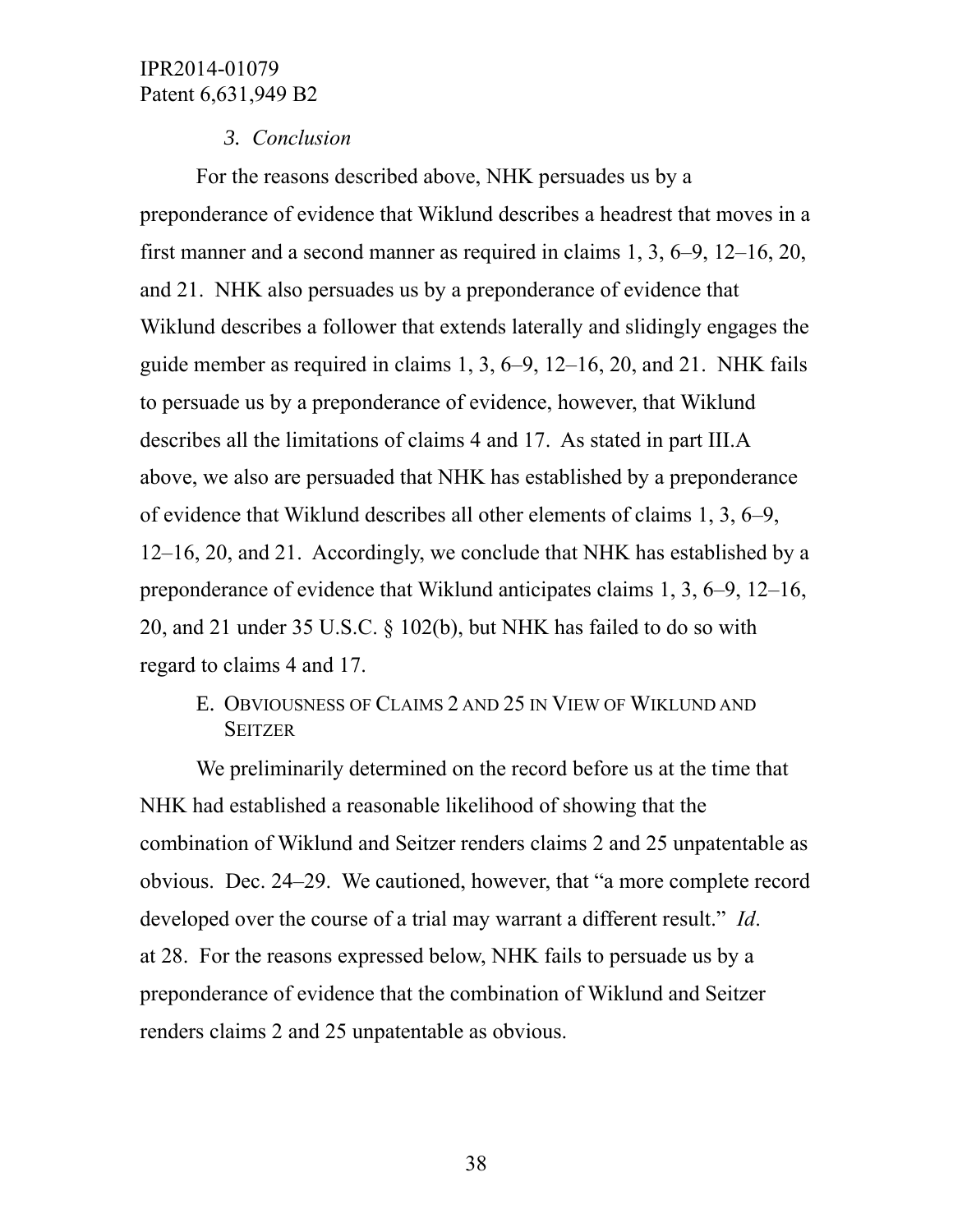l

# *1. Claims 2 and 25*

Claim 2 depends from claim 1. Ex. 1001, 11:20–25. Claim 25 is an independent claim. *Id*. at 14:30–47. Both claims recite "the guide member is a bushing having a cam configuration and the follower is a cam such that engagement of the cam and cam configuration together with a forward momentum of the headrest causes<sup>3</sup> the headrest to move in the first manner and the second manner." *Id*. at 11:20–25 and Certificate of Correction (claim 2), 14:42–47 (claim 25).

# *2. NHK's Argument and Evidence*

NHK contends that the combination of Wiklund and Seitzer renders claims 2 and 25 obvious and sets forth the evidence from Wiklund and Seitzer to support its contentions in claim charts. Pet. 57–60. NHK also proffers Dr. Kent's testimony to explain the manner in which the combination of Wiklund and Seitzer describes the requirements recited in these claims. *Id*. (citing Ex. 1010 ¶¶ 102, 104, 105, 108). NHK relies upon Wiklund as describing all elements of claim 2 and all elements of claim 25 except for the use of a bushing having a cam configuration and a follower that is a cam. *Id*. at 59–60. NHK relies upon Seitzer as describing the desirability of using mechanical cams as "motion systems." *Id*. at 58. NHK also contends that Seitzer suggests using cams "when applications demand accuracy, durability and speed . . . because they precisely control position, velocity, and acceleration with no discontinuity or jerk." *Id*. (citing Ex. 1008, 1). NHK points out that Seitzer describes advantages of using

<sup>&</sup>lt;sup>3</sup> Claim 2 recites "cause" rather than "causes" as recited in claim 25. *Compare* Ex. 1001, 11:24 *with* 14:45. We do not consider the difference to be material to our Decision.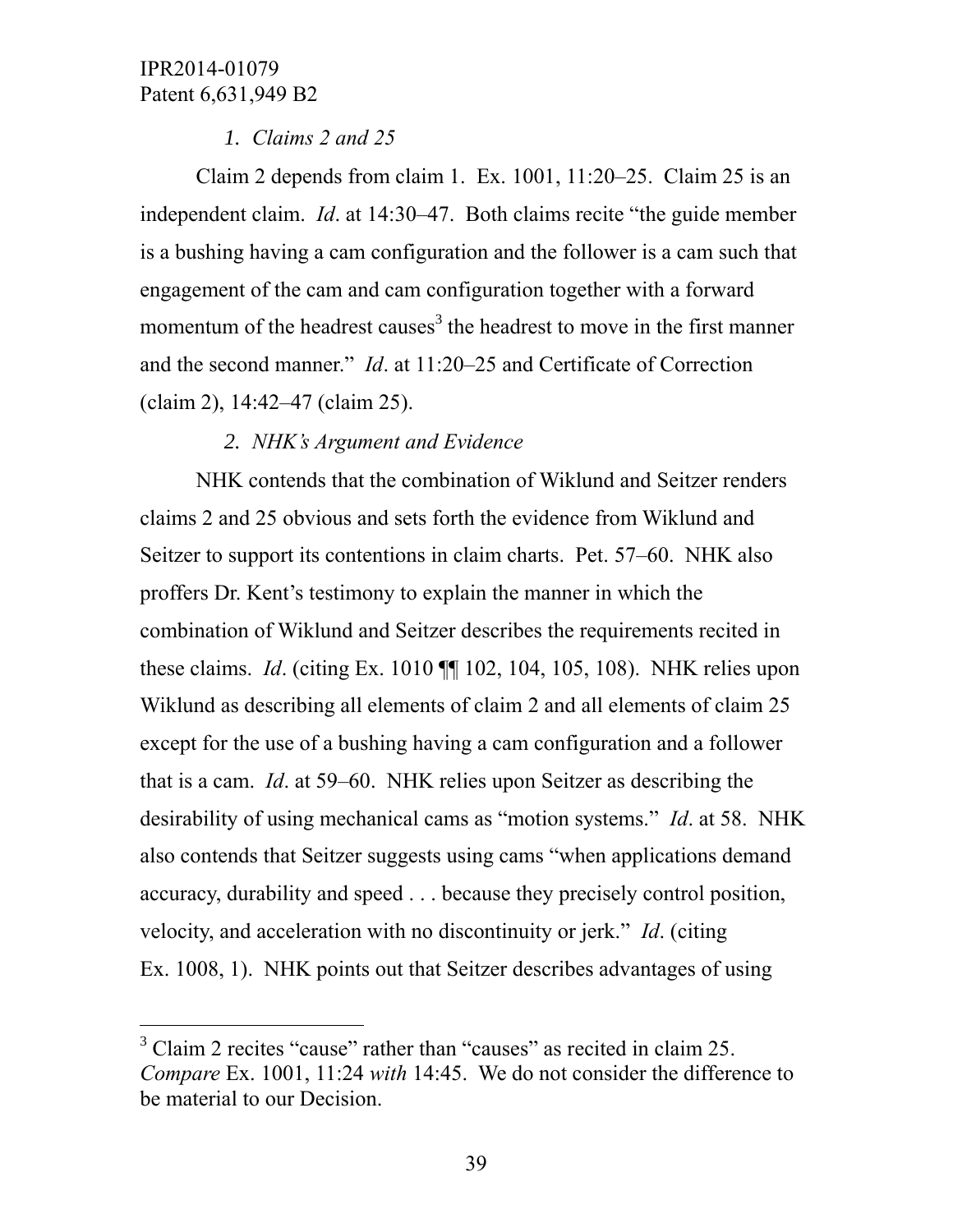cams as offering "the accuracy of electromechanical servosystems in simpler, more economical packages and require less maintenance than fluidpower systems." *Id*. (citing Ex. 1008, 1).

In view of Seitzer's express suggestion of the types of applications for which cams are suited and the expressly stated advantages of using them,

NHK contends that:

it would have been obvious to include a cam configuration in Wiklund's bushing type support 24. Similarly, it would have been obvious for Wiklund's follower type holder 23, which slidingly engages with the bushing type support 24, to have a cam that follows the cam configuration in order to provide a more precise motion profile of the headrest and to reduce the speed of the headrest toward the occupant's head before impacting the occupant's head.

*Id.* NHK supports its conclusions of obviousness with Dr. Kent's testimony. *Id.* (citing Ex. 1010 ¶ 105).

*3. Lear's Arguments*

Lear argues that NHK fails to establish that one or both of claims 2 and 25 are unpatentable as obvious for three reasons. Resp. 52–60. First, Lear argues that the combination of Wiklund and Seitzer fails to describe all elements of claim 2, namely, the elements in base claim 1 that Lear previously identifies as being missing from Wiklund's teachings. *Id*. at 52. Second, Lear argues that Seitzer is not "analogous art" and therefore not properly considered in combination with Wiklund when evaluating whether claims 2 and 25 are obvious. *Id*. at 56–60. Third, Lear argues that because Seitzer fails to describe the types of cams recited in claims 2 and 25, the combination of Wiklund and Seitzer does not support a finding that those claims would have been obvious. *Id*. at 53–56. We address each argument below.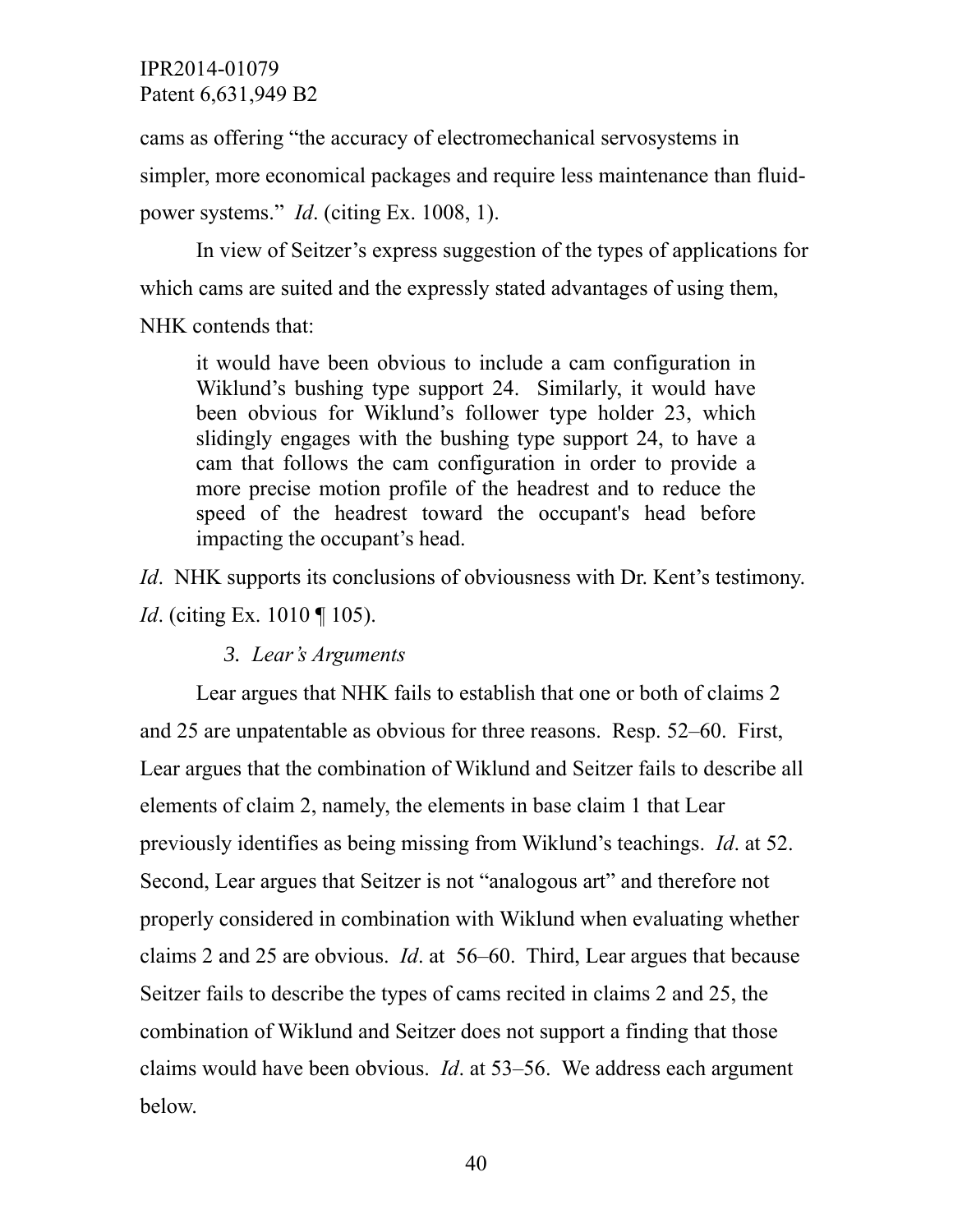a) Claim 2: Neither Wiklund nor Seitzer Describe Elements of Base Claim 1

Lear argues that the combination of Wiklund and Seitzer fails to render claim 2 unpatentable as obvious because the combination fails to describe elements recited within intervening base claim 1. Resp. 52. For the reasons expressed in part III.D above, we are not persuaded by Lear's argument.

b) Claims 2 and 25: Whether Seitzer Is Analogous Art

Lear argues that Seitzer does not qualify for consideration in an obviousness analysis of the claimed subject matter because Seitzer is not analogous to the claimed invention. Resp. 56–60. Whether a prior art reference is "analogous art" that is proper to consider in an obviousness analysis is a question of fact. *In re Bigio*, 381 F.3d 1320, 1324 (Fed. Cir. 2004); *In re Clay*, 966 F.2d 656, 658 (Fed. Cir. 1992). Courts apply a twopronged test to determine whether a prior art reference is "analogous art" that is properly considered in an obviousness analysis.

Two separate tests define the scope of analogous prior art: (1) whether the art is from the same field of endeavor, regardless of the problem addressed and, (2) if the reference is not within the field of the inventor's endeavor, whether the reference still is reasonably pertinent to the particular problem with which the inventor is involved.

*Bigio*, 381 F.3d at 1325. The appropriate field of endeavor is determined by referring to the specification of the patent at issue "including the embodiments, function, and structure of the claimed invention." *Id*. at 1325–26. "A reference is reasonably pertinent if, even though it may be in a different field from that of the inventor's endeavor, it is one which, because of the matter with which it deals, logically would have commended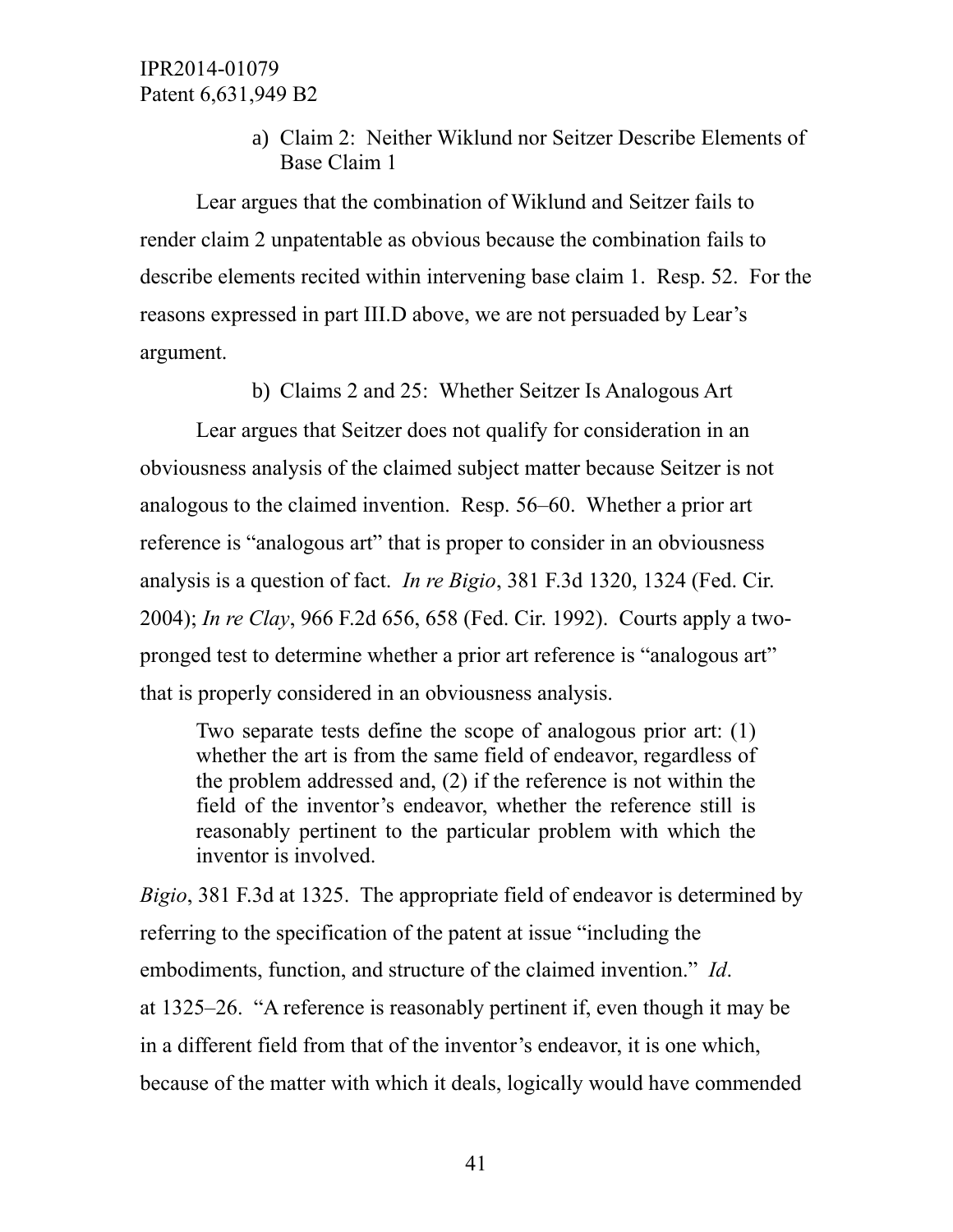itself to an inventor's attention in considering his problem." *Clay*, 966 F.2d at 659.

### *(1)Field of Endeavor*

Regarding the first prong of the analysis, Lear contends that testimony from both experts establishes that Seitzer is directed to "manufacturing machinery," which is a different field of endeavor than the field of active head restraint systems to which the '949 patent is directed. Resp. 58 (citing Ex. 2010 ¶¶ 210–11, 217; Ex. 2012, 198:12–14, 200:17–21, 206:22–25). In response, NHK proffers no evidence or argument to establish that Seitzer and the '949 patent are directed to the same field of endeavor. *See* Reply 24–25 (addressing "analogous art" issue). Accordingly, we determine that the preponderance of the evidence establishes that Seitzer is directed to a different field of endeavor than the '949 patent and thus fails the first prong of the analysis.

#### *(2)Reasonably Pertinent Problem*

Lear contends that Seitzer is not reasonably pertinent to a skilled artisan involved with designing a "variable movement headrest arrangement for providing support to the head of an occupant of a vehicle upon vehicle impact." Resp. 58–60. Lear cites testimony from Dr. Viano explaining that because Seitzer is directed to machinery used in manufacturing processes, it would not have commended itself to the attention of an inventor considering the problem of moving an active head restraint in a particular manner. *Id*. at 59 (citing Ex. 2010 ¶¶ 211–16); *see also* Ex. 2012, 206:22–25 (Dr. Kent agreeing that Seitzer does not address the field of active head restraint designs). Dr. Kent also testifies that Seitzer is directed to the use of rotating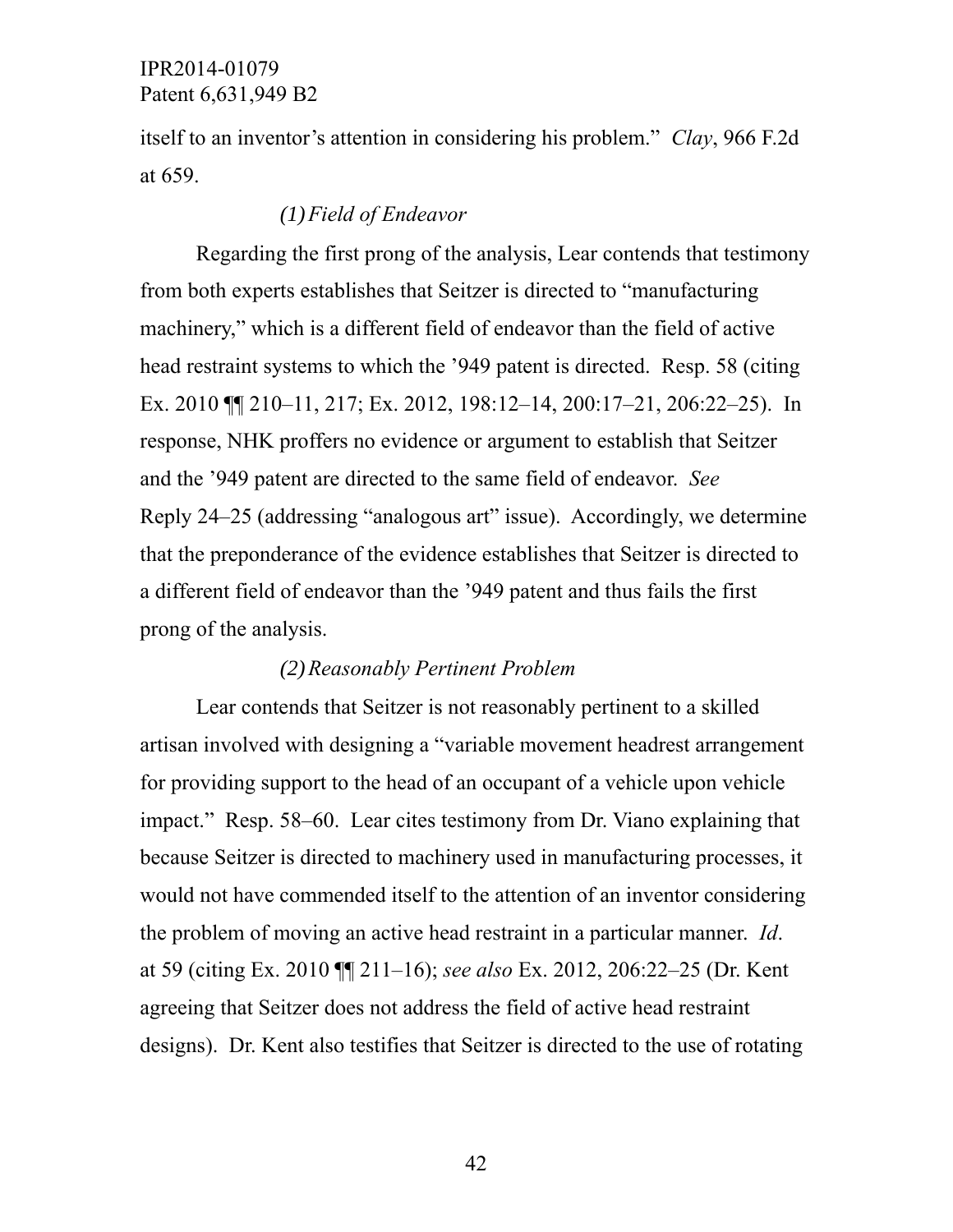cams to control motion within the context of packaging, assembly, and production machines. Ex. 2012, 198:12–14, 200:17–21, 204:15–24.

NHK counters by first characterizing the "problem" to which the '949 patent is directed as being supporting the head of an occupant "in a reliable, accurate, and quick manner." Reply 24 (citing Ex. 1001, 1:13–15). Our review of the cited portion of the '949 patent reveals that it does not support NHK's characterization of the "problem." The cited portion wholly fails to mention reliability, accuracy, or speed of supporting the occupant's head as being among the problems facing the inventor of the subject matter of the '949 patent. Ex. 1001, 1:13–15. Nevertheless, NHK contends that because Seitzer describes using "mechanical cams" as the "best option" for applications that demand "accuracy, durability and speed," a skilled artisan would consult Seitzer when determining how to move Wiklund's headrest. Reply 24. At best, NHK's cited evidence supports the uncontroversial finding that cams are known devices for controlling mechanical movement generally. NHK fails to persuade us, however, that a skilled artisan concerned with designing an active head restraint system would look to Seitzer for information about controlling movement of a headrest. Accordingly, NHK fails to persuade us that Seitzer is analogous art that is properly considered in a determination of whether claims 2 and 25 are directed to obvious subject matter.

> c) Claims 2 and 25: Whether a Skilled Artisan Would Be Motivated by Wiklund and Seitzer to Add the Claimed Bushing and Cam to Wiklund

Even if we were to consider Seitzer to be analogous to the art addressed by the '949 patent, Lear persuades us that Seitzer fails to describe the guide member and follower of claims 2 and 25. Lear persuasively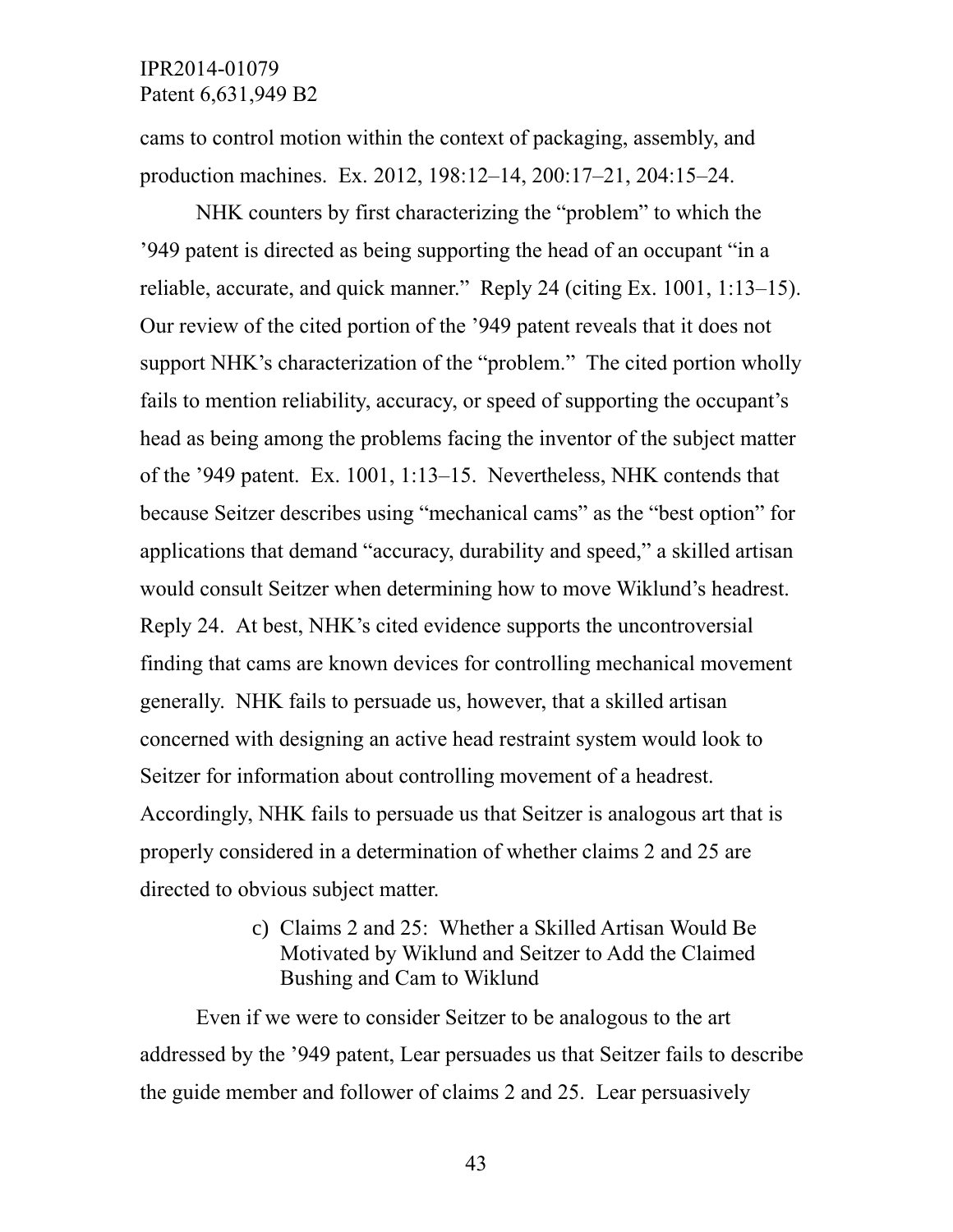argues that Wiklund and Seitzer would not motivate a skilled artisan to incorporate a "bushing having a cam profile" into Wiklund's support 24 (the alleged guideway) because Seitzer describes only rotating cams used in reciprocating machinery, not the claimed version of the guide member, a bushing having a cam configuration. *Id*. at 54–56. Drs. Viano and Kent agree that Seitzer describes rotating cams, Ex. 2010 ¶¶ 212–15; Ex. 2012, 198:12–14, 200:17–21. Both experts also agree that Seitzer does not describe the types of non-rotating cams to which the '949 patent refers. Ex. 2010 ¶ 214; Ex. 2012, 205:3–5. We determine that a preponderance of the evidence establishes that Seitzer fails to describe the types of nonrotating cam configurations discussed in the '949 patent. Accordingly, we conclude that the combination of Wiklund and Seitzer does not render the guide member and follower of claims 2 and 25 obvious. Resp. 52–56.

#### *4. Conclusion*

For the reasons expressed above, we conclude that NHK fails to persuade us by a preponderance of evidence that the combination of Wiklund and Seitzer renders claims 2 and 25 unpatentable as obvious under 35 U.S.C. § 103.

#### IV. LEAR'S MOTION TO EXCLUDE

We have reviewed Lear's Motion to Exclude, NHK's Opposition to the Motion, and Lear's Reply in support of the Motion. Based on our review, we deny the Motion in all respects for one or both of the following reasons: (1) the Motion is moot because it seeks to exclude evidence not considered or relied upon in rendering this Decision or (2) the Motion addresses issues more appropriate to determining the weight ascribed to the evidence rather than the admissibility of evidence. In rendering this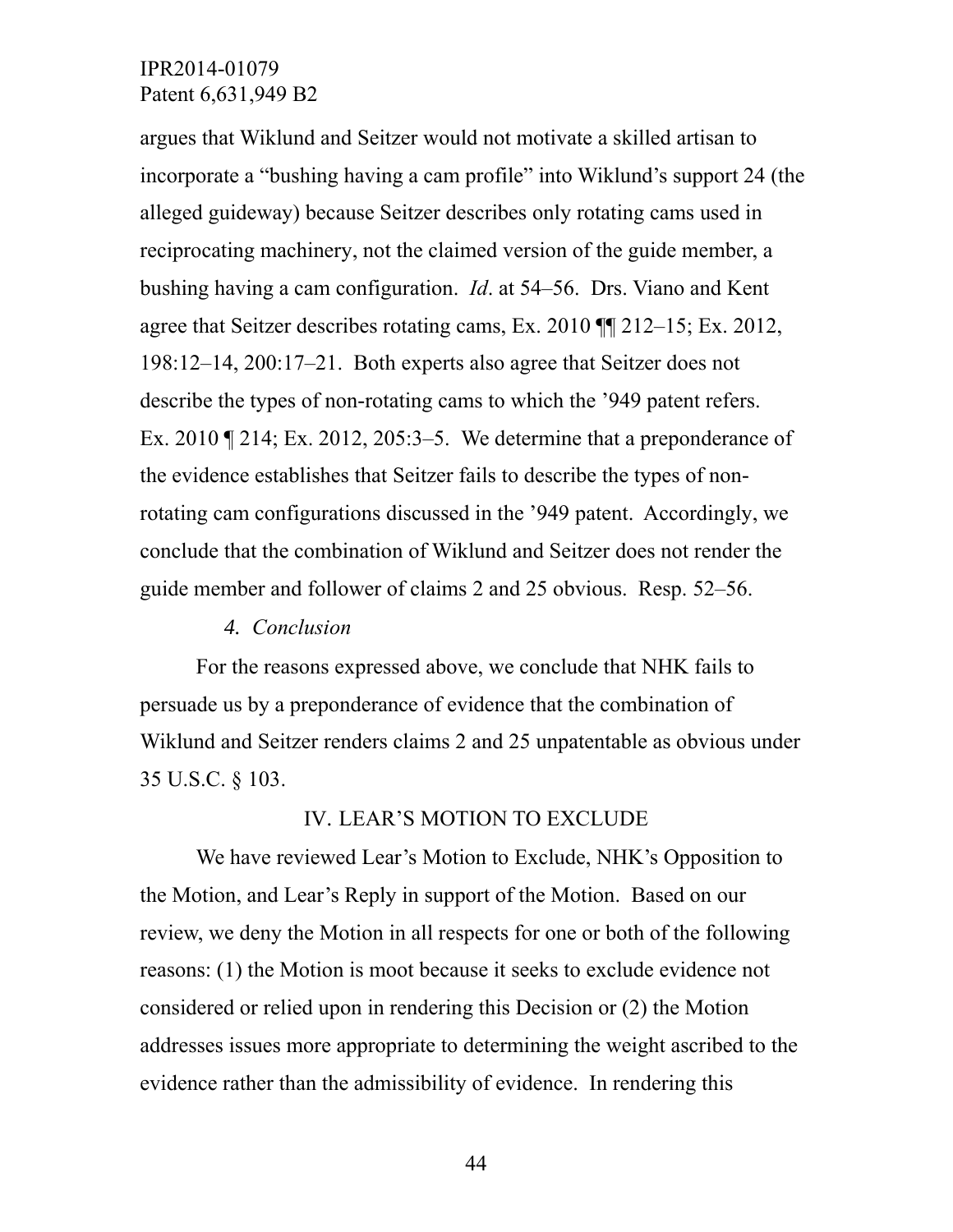Decision, we determine and ascribe the appropriate weight to all proffered evidence and, when appropriate, comment upon the weight ascribed.

### V. CONCLUSION

For the reasons expressed above, we determine that NHK has shown by a preponderance of the evidence that:

- (1) Nakano anticipates claims  $1-3$ ,  $6-9$ ,  $20$ , and  $21$  of the '949 patent;
- (2) Kage anticipates claims 1, 3, and 6–9 of the '949 patent; and
- (3) Wiklund anticipates claims 1, 3, 6–9, 12–16, 20, and 21 of the '949 patent.

We also determine that NHK has failed to establish by a preponderance of evidence that claims 4, 10, 11, and 17 are unpatentable as anticipated and that claims 2 and 25 are unpatentable as obvious.

# VI. ORDER

For the reasons given, it is:

ORDERED that claims 1, 3, 6–9, 12–16, 20, and 21 of the '949 patent are held *unpatentable*;

FURTHER ORDERED that claims 2, 4, 10, 11, 17, and 25 of the '949 patent are held *not unpatentable*;

FURTHER ORDERED that Lear's Motion to Exclude is *denied*; and

FURTHER ORDERED that because this is a Final Written Decision, parties to the proceeding seeking judicial review of the Decision must comply with the notice and service requirements of 37 C.F.R. § 90.2.